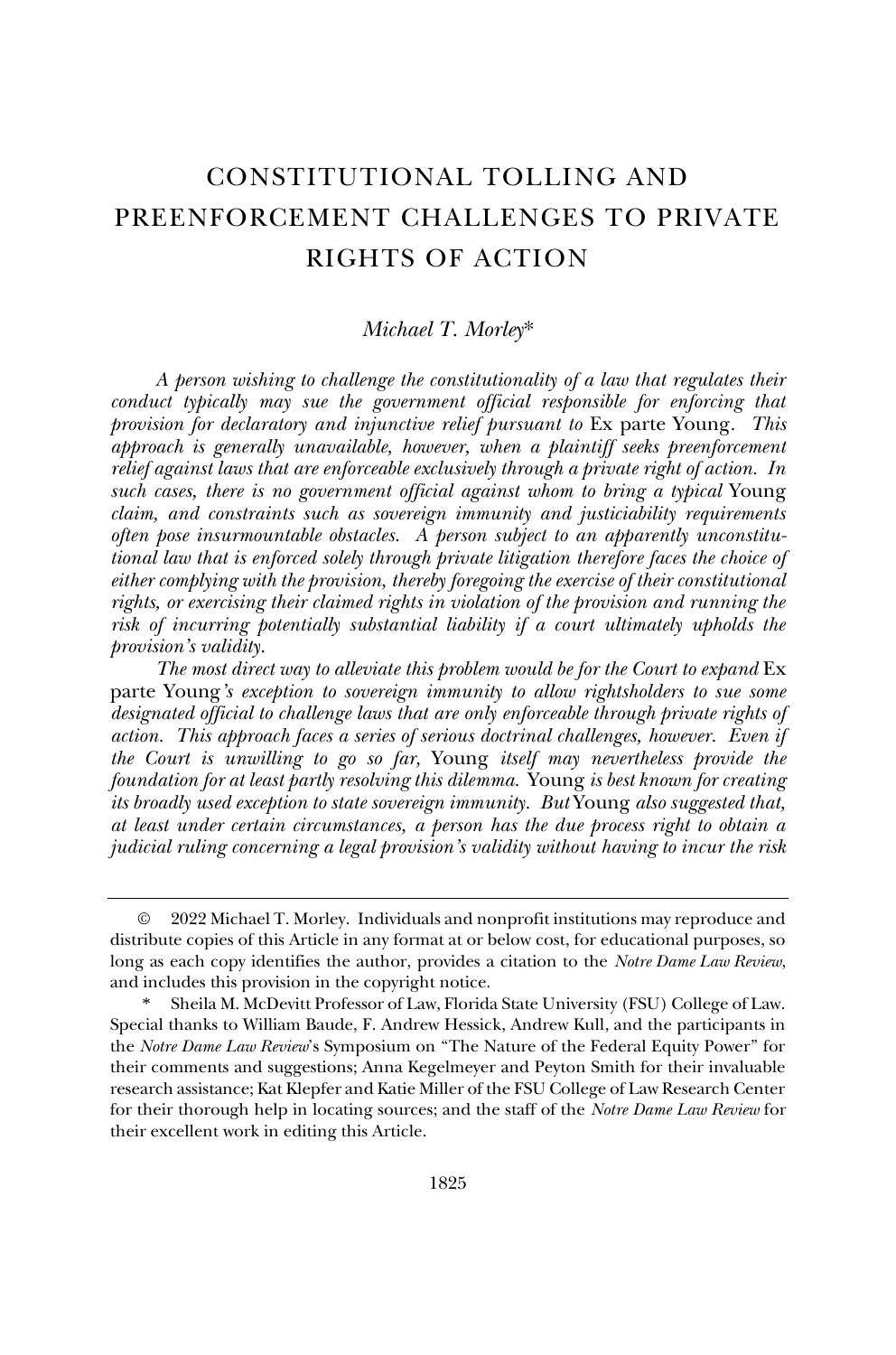*of potentially substantial liability by violating it. The Court applied this principle in several post-*Young *cases, holding that when a party is unable to bring a preenforcement challenge to a legal provision under* Young*, they may raise their constitutional challenge as a defense in enforcement proceedings. Even if the court rejects that constitutional defense, the party is protected from substantial liability for violations of the challenged provision that occurred prior to the court's ruling. Some modern courts continue to recognize this "constitutional tolling" doctrine. By expressly reaffirming—with appropriate modifications and restrictions—the constitutional tolling doctrine, the Court could mitigate the potential chill to constitutional rights posed by laws that appear to regulate constitutionally protected conduct and are enforceable solely through private rights of action. And Congress could further help protect constitutional rights by enacting a federal statute abrogating state sovereign immunity against preenforcement constitutional challenges to such provisions.*

| I. |                                                          |  |
|----|----------------------------------------------------------|--|
|    | Barriers to Preenforcement Litigation1834<br>А.          |  |
|    | B.                                                       |  |
|    |                                                          |  |
|    |                                                          |  |
|    | 3. Suing Licensing Authorities  1844                     |  |
|    | 4. Suing Potential Private Plaintiffs  1845              |  |
|    | II. THE DUE PROCESS RIGHT TO PREENFORCEMENT              |  |
|    |                                                          |  |
|    |                                                          |  |
|    | B. Enforcing the Right to Guidance in Young 1852         |  |
|    | III. OVERCOMING THE LIMITS OF EX PARTE YOUNG 1857        |  |
|    | A. Preenforcement Suits Against Judicial Personnel  1857 |  |
|    | B. The Barriers to Expanding Ex Parte Young  1858        |  |
|    | IV. PRESERVING THE RIGHT TO GUIDANCE 1866                |  |
|    |                                                          |  |
|    | 1. The Roots of Constitutional Tolling  1867             |  |
|    | 2. Constitutional Tolling in the Modern Era 1874         |  |
|    |                                                          |  |
|    |                                                          |  |
|    |                                                          |  |

#### **INTRODUCTION**

When a person believes that a legal provision which regulates their conduct violates the U.S. Constitution or a federal statute, they generally have three alternatives. First, they may allow the potential penalties for violating that legal provision to chill their conduct, deterring them from performing their desired activities. If the provision actually is invalid, then the person will have been either deterred from exercising their constitutional rights or otherwise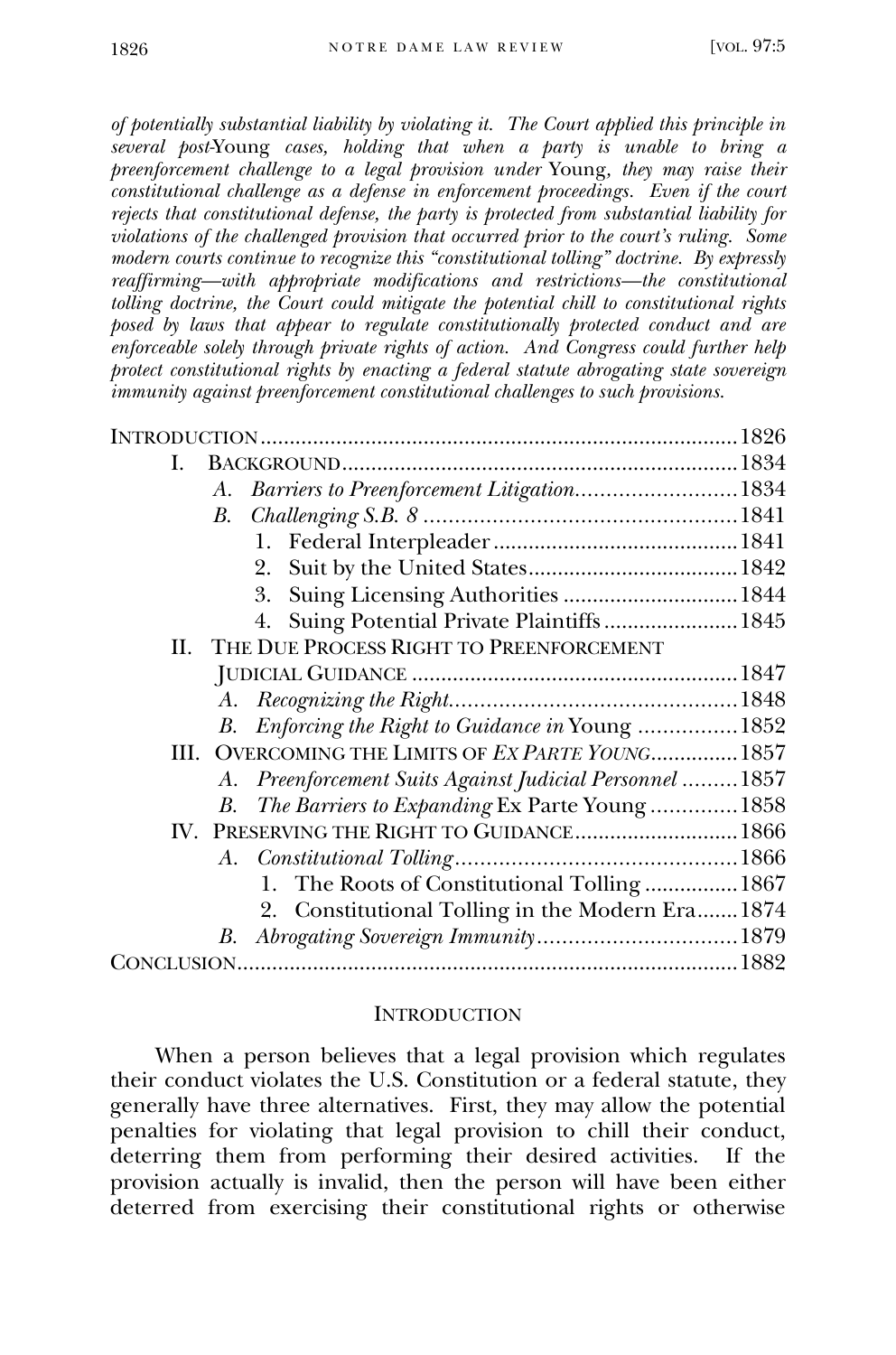subject to restrictions that the government lacked authority to implement.

Second, the person may violate the legal provision, running the risk of triggering an administrative proceeding, civil enforcement suit, or criminal prosecution. They may raise their constitutional argument as a defense in such proceedings. If the person prevails, they will not be subject to adverse legal consequences and res judicata will preclude the opposing party from relitigating the issue against them.<sup>1</sup> Conversely, if the court rejects their constitutional claim, then the person may face fines, penalties, and potentially even imprisonment.

Third, the person may often seek preenforcement relief by filing a lawsuit in federal court against the federal or state official responsible for enforcing the legal provision at issue.<sup>2</sup> The lawsuit may seek an injunction to bar that official from prosecuting the plaintiff under the challenged provision,<sup>3</sup> a declaratory judgment that the provision is unconstitutional, $4$  or both. $5$  If the person prevails, they cannot be subject to sanctions—at least by the government<sup>6</sup>—for their contemplated conduct. If, in contrast, the court rejects their constitutional claim, then they remain protected from civil or criminal liability so long as they did not violate the challenged legal provision.

Preenforcement litigation allows people to obtain judicial determinations of their rights without exposing themselves to the risk

4 A person may seek a declaratory judgment in a preenforcement suit even if they cannot meet the equitable requirements for injunctive relief. *See* Steffel v. Thompson, 415 U.S. 452, 475 (1974).

5 The *Younger* doctrine, however, generally prohibits a state criminal defendant from seeking a federal injunction to prohibit an ongoing prosecution on constitutional grounds. *See* Younger v. Harris, 401 U.S. 37, 53–54 (1971).

6 *See infra* notes 74–78 and accompanying text (explaining how even successful litigation against government defendants does not completely protect rightholders when a statute may be enforced either by the government or through private rights of action).

<sup>1</sup> *See* Ashe v. Swenson, 397 U.S. 436 (1970) (applying collateral estoppel based on a previous acquittal in a criminal case); *see also* Montana v. United States, 440 U.S. 147 (1979) (enforcing collateral estoppel against the government).

<sup>2</sup> *See Ex parte* Young, 209 U.S. 123 (1908).

<sup>3</sup> At a minimum, an individual plaintiff—that is, a plaintiff in a non-class-action suit that is not suing in an associational capacity, *see* Hunt v. Wash. State Apple Advert. Comm'n, 432 U.S. 333, 343 (1977) (explaining associational standing)—may obtain an injunction barring the defendant from enforcing the challenged legal provision against the plaintiff itself. Substantial dispute has arisen, however, over whether the plaintiff may instead seek a broader injunction completely barring the defendant from enforcing the challenged provision against third-party nonlitigants—other similarly situated rightholders—as well. *See* Michael T. Morley, *Disaggregating Nationwide Injunctions*, 71 ALA. L. REV. 1, 9–10, 28–34 (2019) (explaining the concerns with nationwide or statewide defendant-oriented injunctions that completely bar a governmental defendant from enforcing a challenged legal provision against anyone, anywhere throughout the state or nation).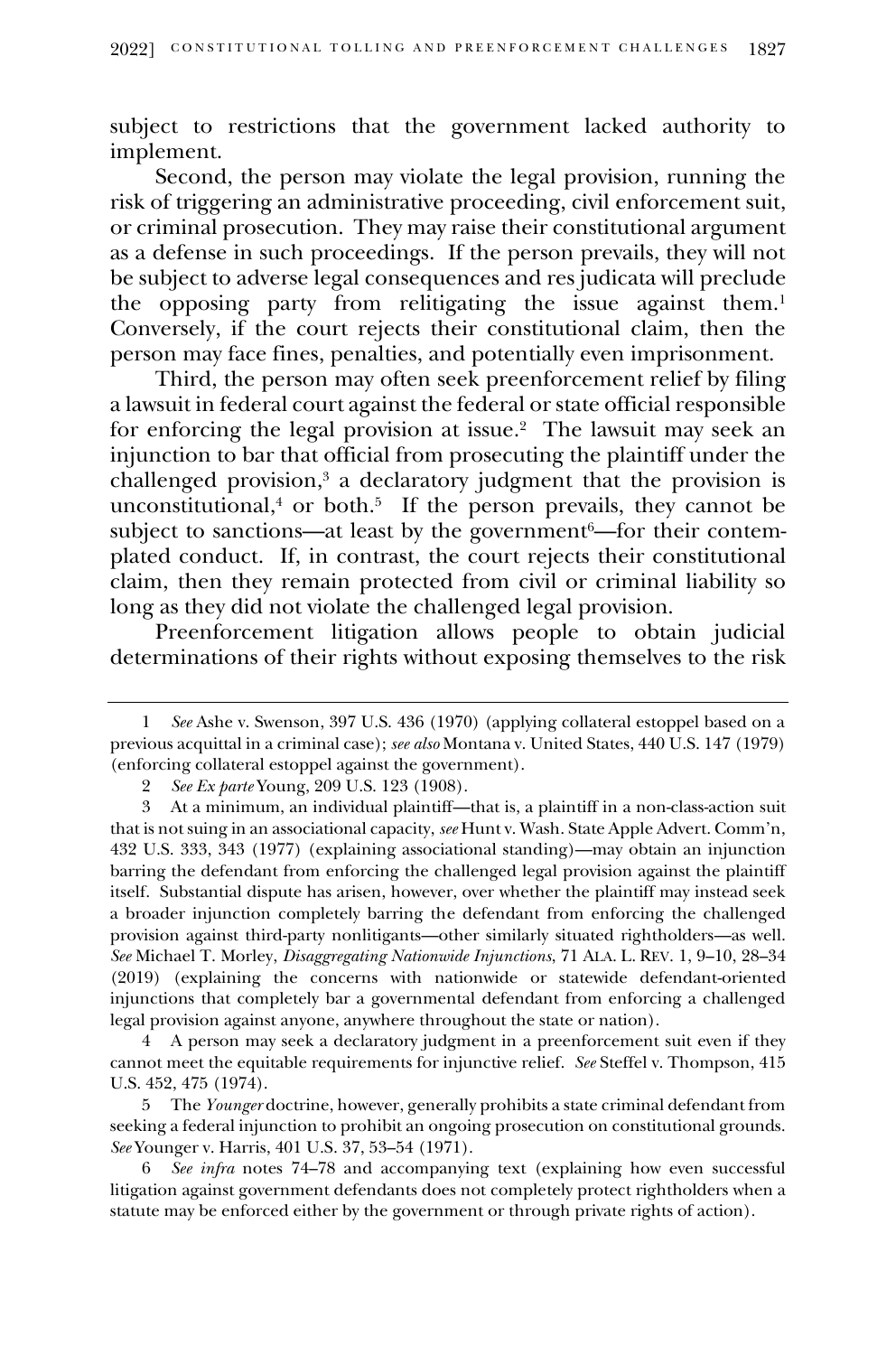of potentially substantial penalties or imprisonment. When plaintiffs seek such preenforcement relief against a statute or regulation that is enforceable by the government, they sue either the particular official or the head of the agency empowered to enforce that provision, in that person's official capacity. 7 The resulting injunction or declaratory judgment provides full ex ante protection to the rightholder, so long as government agencies or officials are the only ones authorized to enforce the challenged provision.<sup>8</sup>

Some statutes, however, create private rights of action, allowing private plaintiffs to sue alleged violators. Such laws may allow plaintiffs to recover not only actual compensatory damages, but presumed statutory damages regardless of the actual harm they have suffered, civil fines, punitive damages, injunctions, and attorneys' fees.<sup>9</sup> These potentially substantial remedies can exert a tremendous deterrent effect, chilling private conduct almost to the same extent as criminal sanctions. Yet because the statutes are enforced by private plaintiffs rather than a particular government official, there is usually no obvious defendant for a person to sue in a preenforcement action. People whose conduct is restricted by laws creating private rights of action therefore face a dilemma: they may either comply with the statute even though it may be unconstitutional, or violate the statute and raise their constitutional claims as defenses, thereby running the risk of incurring potentially substantial liability.

<sup>7</sup> *See* Papasan v. Allain, 478 U.S. 265, 277 (1986).

<sup>8</sup> Of course, an injunction or declaratory judgment may be overturned on appeal or vacated after the case has concluded. And a preliminary injunction may be dissolved at the end of a case if the court determines that the plaintiff has not met its burden of proof. The Supreme Court has expressly left open the question of whether a plaintiff who violates a legal provision while its enforcement has been enjoined may be retroactively prosecuted for such conduct if the injunction is later reversed, vacated, or dissolved. *See* Edgar v. MITE Corp., 457 U.S. 624, 630 & n.5 (1982) (holding that a substantial dispute exists over whether a litigant is subject to "civil or criminal penalties" under such circumstances); *see also id.* at 665 (Rehnquist, C.J., dissenting) (recognizing the "possibility" that the plaintiff might be subject to an enforcement action for violating an Illinois statute after obtaining a preliminary injunction against that law if the injunction were later overturned on appeal, but declining to resolve the issue); Jonathan F. Mitchell, *The Writ-of-Erasure Fallacy*, 104 VA. L. REV. 933, 987 (2018) (defending such retroactive prosecutions). In other work, I have argued that plaintiffs should not be subject to sanctions with a punitive component for acts taken pursuant to an erroneous injunction. Michael T. Morley, *Erroneous Injunctions*, 71 EMORY L.J. (forthcoming 2022).

<sup>9</sup> *See* Michael T. Morley, Spokeo*: The Quasi-Hohfeldian Plaintiff and the Nonfederal Federal Question*, 25 GEO. MASON L. REV. 583, 589 n.46 (2018) (providing examples of statutes creating private rights of action with substantial enforcement provisions).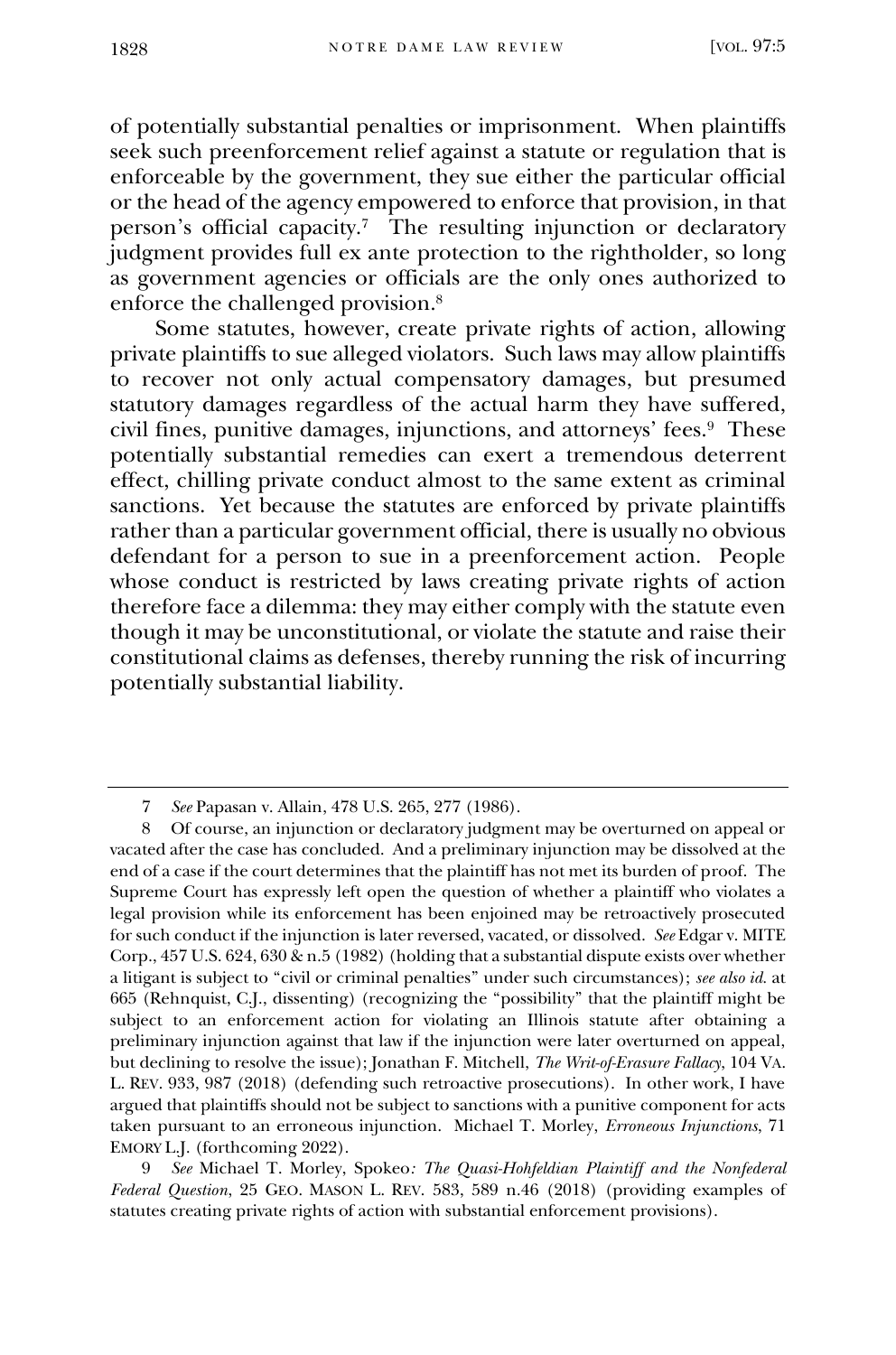States have periodically adopted restrictions on abortions,<sup>10</sup> such as bans on abortions for minors<sup>11</sup> and partial-birth abortions,<sup>12</sup> that are enforceable through private rights of action. The Texas Heartbeat Act, commonly referred to as S.B. 8, was specifically structured to exploit the difficulty in obtaining preenforcement rulings concerning the validity of laws enforceable solely through private rights of action.<sup>13</sup> The statute requires a physician to determine whether a fetus has a "detectable . . . heartbeat" prior to performing an abortion,<sup>14</sup> except in emergencies.<sup>15</sup> It goes on to prohibit a physician from "knowingly perform[ing] or induc[ing] an abortion on a pregnant woman if the physician detect[s] a fetal heartbeat,"<sup>16</sup> even though the U.S. Supreme Court held in *Planned Parenthood v. Casey* that states may not prohibit women from obtaining abortions prior to fetal viability.<sup>17</sup>

The Texas Heartbeat Act specifies that it "shall be enforced exclusively through . . . private civil actions."<sup>18</sup> It expressly prohibits the "state, a political subdivision, a district or county attorney, or an executive or administrative officer or employee of this state or a political subdivision" from enforcing, or threatening to enforce, these restrictions.<sup>19</sup> Anyone other than a state or local entity, officer, or

19 *Id*.

<sup>10</sup> *See, e.g.*, LA. STAT. ANN. § 9:2800.12(A) (1997) (allowing women who receive abortions to bring private civil actions against the physicians who perform them).

<sup>11</sup> *See, e.g.*, OKLA. STAT. tit. 63, § 63-1-740 (2021) (providing a cause of action against a physician who performs an abortion on a minor for "the cost of any subsequent medical treatment such minor might require because of the abortion"), *conditionally repealed*, 2021 Okla. Sess. Laws, ch. 308, §§ 2, 18 (providing this provision is repealed if the U.S. Supreme Court overturns *Planned Parenthood of Southeast Pennsylvania v. Casey*'s restrictions on states' ability to ban abortion, or the U.S. Constitution is amended in that regard).

<sup>12</sup> *See, e.g.*, WIS. STAT. § 895.038(2)(a), (3)(a) (2022) (providing a cause of action for the father of a fetus or the parents of a minor against a physician who performs a partialbirth abortion, and authorizing the recovery of damages for "personal injury and emotional and psychological distress"); ALA. CODE § 26-23-5 (1975) (allowing the husband of a woman or the parents of a minor who obtains a partial-birth abortion to sue for "monetary compensation for all injuries, psychological and physical," that resulted, as well as punitive damages); *see also* 720 ILL. COMP. STAT. § 513/15 (allowing the parents of a minor who obtains a partial-birth abortion to sue for monetary damages for "psychological and physical" injury to the minor "and statutory damages equal to 3 times the cost of the partialbirth abortion"), *repealed by* Reproductive Health Act, Pub. Act. No.101-13, 775 ILL. COMP. STAT. § 55/905-20 (2019).

<sup>13</sup> Texas Heartbeat Act, S.B. 8, 87th Leg., Reg. Sess. (Tex. 2021) (codified at TEX. HEALTH & SAFETY CODE, §§ 171.201–171.212 (West 2021)).

<sup>14</sup> TEX. HEALTH & SAFETY CODE § 171.203(b) (West 2021).

<sup>15</sup> *Id*. § 171.205(a).

<sup>16</sup> *Id*. § 171.204(a).

<sup>17</sup> Planned Parenthood of Se. Pa. v. Casey, 505 U.S. 833, 878–79 (1992).

<sup>18</sup> TEX. HEALTH & SAFETY CODE § 171.207(a) (West 2021).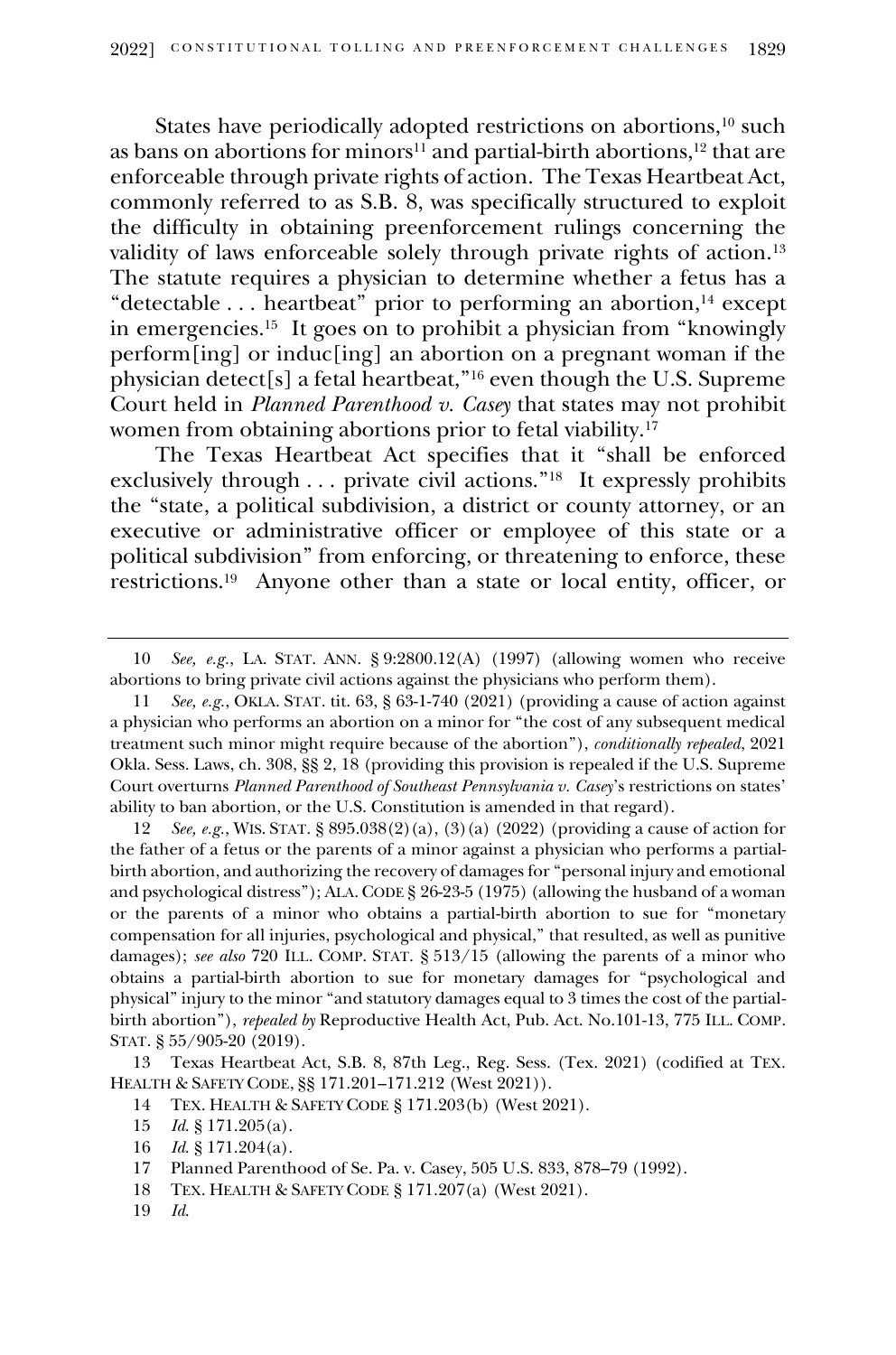employee may sue any person who performs, induces, or aids and abets a woman in obtaining an abortion of a fetus with a detectable heartbeat.<sup>20</sup> The court may award injunctive relief, statutory damages of at least \$10,000, and attorneys' fees.<sup>21</sup>

If the statute had been an ordinary criminal or even administrative restriction enforceable by the government, outside groups could have brought a preenforcement challenge and obtained a preliminary injunction barring its enforcement based on its direct conflict with *Casey*. 22 But because the statute's prohibitions are enforceable solely through a private right of action involving substantial statutory damages, there was no immediately apparent government official to sue for preenforcement relief.<sup>23</sup> Despite the law's apparent invalidity, it has had a substantial deterrent effect. Press accounts suggest that abortions in Texas have plummeted,<sup>24</sup> with many women driving hours to seek abortions in other states.<sup>25</sup> More broadly, several states have looked to the Texas law as a model, not only for their own anti-abortion statutes,<sup>26</sup> but anti-gun laws and other measures that raise serious constitutional questions $27$  and would likely be quickly enjoined if they took the form of typical criminal or administrative prohibitions.

23 *See infra* Part I.

24 *See* Julia Harte, *Texas Abortion Clinics Struggle to Survive Under Restrictive Law*, REUTERS (Sept. 30, 2021), https://www.reuters.com/world/us/texas-abortion-clinicsstruggle-survive-under-restrictive-law-2021-09-30/ [https://perma.cc/8WM9-34EM].

25 *See* Sean Murphy, *Texas Women Drive Hours for Abortions After New Law*, AP NEWS (Oct. 14, 2021), https://apnews.com/article/abortion-texas-louisiana-0cc666fde471 f0fe2ce8a5f28977ad28 [https://perma.cc/D8DT-X82Q].

26 Stephen Groves, *GOP-Led States See Texas Law as Model to Restrict Abortions*, AP NEWS (Sept. 2, 2021), https://apnews.com/article/health-religion-us-supreme-court-laws-23c373f3252d511f15ccc170887c30e2 [https://perma.cc/3HSQ-JAR7]; *see, e.g.*, Alison Durkee, *Ohio Bill Copies Texas' Abortion Ban—and Goes Further. Here's Which States Could Be Next*, FORBES (Nov. 3, 2021), https://www.forbes.com/sites/alisondurkee/2021/11/03 /ohio-bill-copies-texas-abortion-ban-and-goes-further-heres-which-states-could-be-next /?sh=4ba8aca95b84 [https://perma.cc/MJ5F-YQHD].

27 *See* Maura Dolan, *Texas Abortion Law Spurs Copycat Measures, from Guns in California to Critical Race Theory in Florida*, L.A. TIMES (Dec. 22, 2021), https://www.latimes.com /california/story/2021-12-22/texas-abortion-law-spurs-copycat-proposals-from-guns-tocritical-race-theory [https://perma.cc/29EL-57LL]; *see, e.g.*, Shawn Hubler, *Newsom Calls* 

<sup>20</sup> *Id*. § 171.208(a)(1)–(3).

<sup>21</sup> *Id*. § 171.208(b)(1)–(3).

<sup>22</sup> Of course, if the case made its way to the U.S. Supreme Court, the Court could have taken the opportunity to overturn *Casey*, which would have affected the statute's constitutionality. Many commentators anticipate that the Court may revisit *Casey* this term in *Dobbs v. Jackson Women's Health Org.*, 141 S. Ct. 2619 (2021) (mem.) (granting certiorari). *See* Mary Ziegler, Opinion, *The End of* Roe *Is Coming, and It Is Coming Soon*, N.Y. TIMES (Dec. 1, 2021), https://www.nytimes.com/2021/12/01/opinion/supreme-court-abortionmississippi-law.html [https://perma.cc/B7KQ-65GN].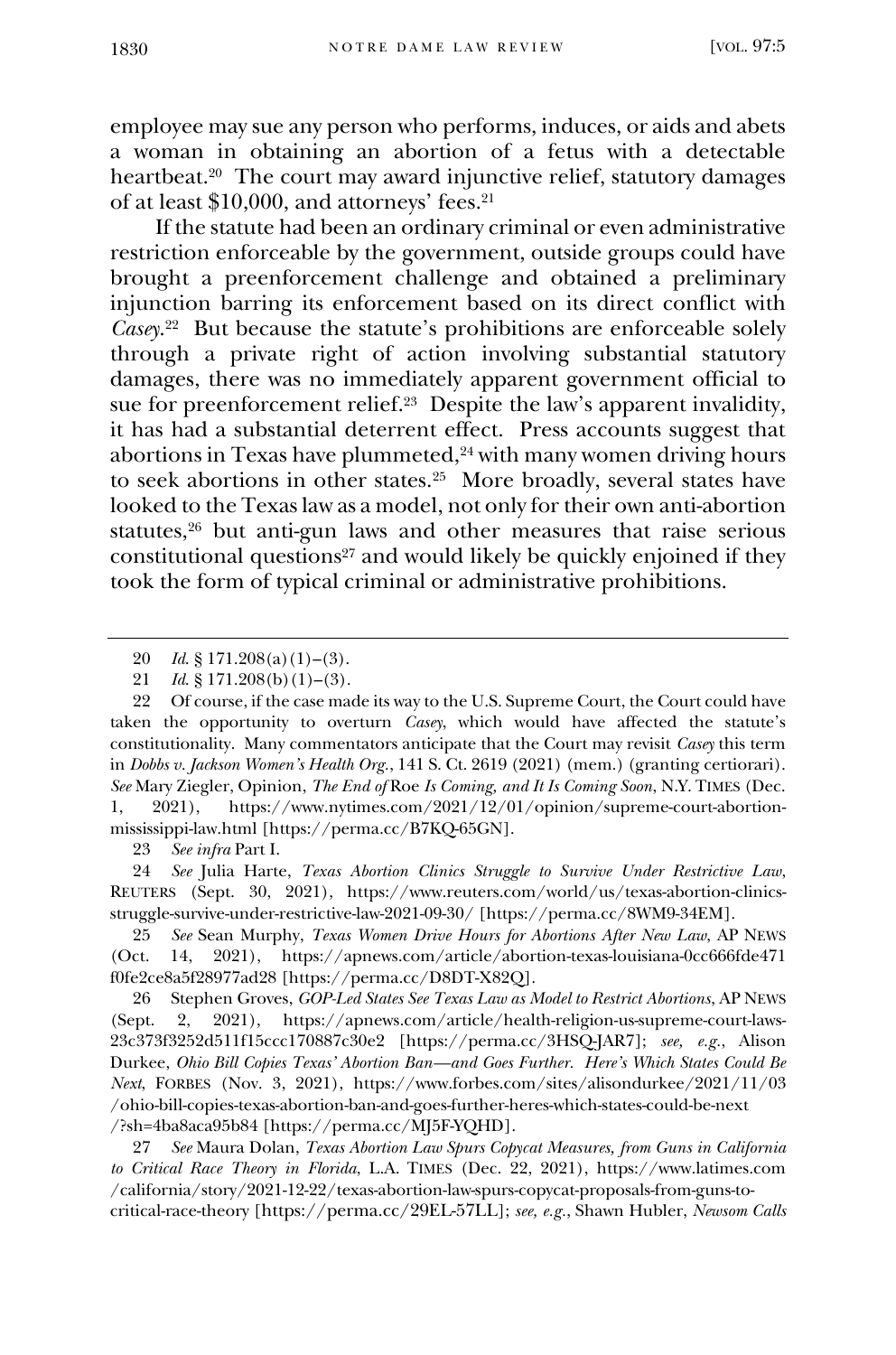Several scholars have recognized how statutes enforceable solely through private rights of action can deter the exercise of constitutional rights recognized by Supreme Court precedent.<sup>28</sup> Some have argued that, under current doctrine, lawsuits against a governor or attorney general to challenge the constitutionality of state laws creating private rights of action should be deemed justiciable.<sup>29</sup> Others contend that lawsuits against state court judges are the proper way to challenge such statutes.<sup>30</sup> Professor Maya Manian has suggested that "it is the legislators who enact such laws who should be subject to suit."<sup>31</sup>

This Article suggests a new approach. In precedent tracing back over a century, predating the Declaratory Judgment Act,<sup>32</sup> the U.S.

28 *See, e.g.*, Susan Frelich Appleton, Response, *Gender, Abortion, and Travel After* Roe's *End*, 51 ST. LOUIS U. L.J. 655, 679–80 (2007) (discussing the possibility that states with strong restrictions on abortion may impose civil liability on women who travel to states with more permissive abortion laws to obtain abortions); Richard D. Rosen, *Deterring Pre-Viability Abortions in Texas Through Private Lawsuits*, 54 TEX.TECH. L.REV. 115, 163 (2021) ("[T]hose who provide abortion services must await a lawsuit in the Texas courts before having the opportunity to lodge constitutional challenges to the laws."); A.J. Stone, III, *Consti-Tortion: Tort Law as an End-Run Around Abortion Rights After Planned* Parenthood v. Casey, 8 AM. U. J. GENDER SOC. POL'Y & L. 471, 473 (2000) ("[T]ort law offers other approaches to restricting abortion through the tort system."); *cf*. Note, *Private Attorneys General and the Defendant Class Action*, 135 HARV. L. REV. 1419, 1419 (2022) (advocating defendant class actions against potential plaintiffs as a means of challenging laws establishing private rights of action).

29 *See, e.g.*, Caitlin E. Borgmann, *Legislative Arrogance and Constitutional Accountability*, 79 S. CAL. L. REV. 753, 778-80 (2006); Jennifer L. Achilles, Comment, *Using Tort Law to Circumvent* Roe v. Wade *and Other Pesky Due Process Decisions: An Examination of Louisiana's Act 825*, 78 TUL. L. REV. 853, 875–76 (2004) ("The Fifth Circuit should have considered, or at least distinguished, Supreme Court precedent which relaxed standing principles in the name of giving plaintiffs a remedy. . . . A declaratory judgment in plaintiffs' favor would completely redress the plaintiffs' injuries.").

30 *See, e.g.*, Georgina Yeomans, *Ordering Conduct Yet Evading Review: A Simple Step Toward Preserving Federal Supremacy*, 131 YALE L. J.F. 513, 515 (2021) ("The Court should use the S.B. 8 debacle as an opportunity to hold that when legislation implicates the exercise of fundamental rights, but does not admit of a clear path to pre-enforcement review, litigants can sue state-court judges under *Ex parte Young* to enjoin the law's enforcement."); Stephen N. Scaife, Comment, *The Imperfect but Necessary Lawsuit: Why Suing State Judges is Necessary to Ensure that Statutes Creating a Private Cause of Action Are Constitutional*, 52 U. RICH. L. REV. 495, 496 (2018) ("[T]he pre-enforcement action should be brought against state judges who could potentially hear lawsuits brought under the private cause of action created by the state statute.").

31 Maya Manian, *Privatizing Bans on Abortion: Eviscerating Constitutional Rights Through Tort Remedies*, 80 TEMP. L. REV. 123, 128 (2007).

32 Declaratory Judgment Act, ch. 512, 48 Stat. 955 (1934) (codified as amended at 28 U.S.C. §§ 2201–02 (2018)).

*for Gun Legislation Modeled on the Texas Abortion Law*, N.Y. TIMES (Dec. 12, 2021), https:// www.nytimes.com/2021/12/12/us/politics/newsom-texas-abortion-law-guns.html [https://perma.cc/C9PC-55PG].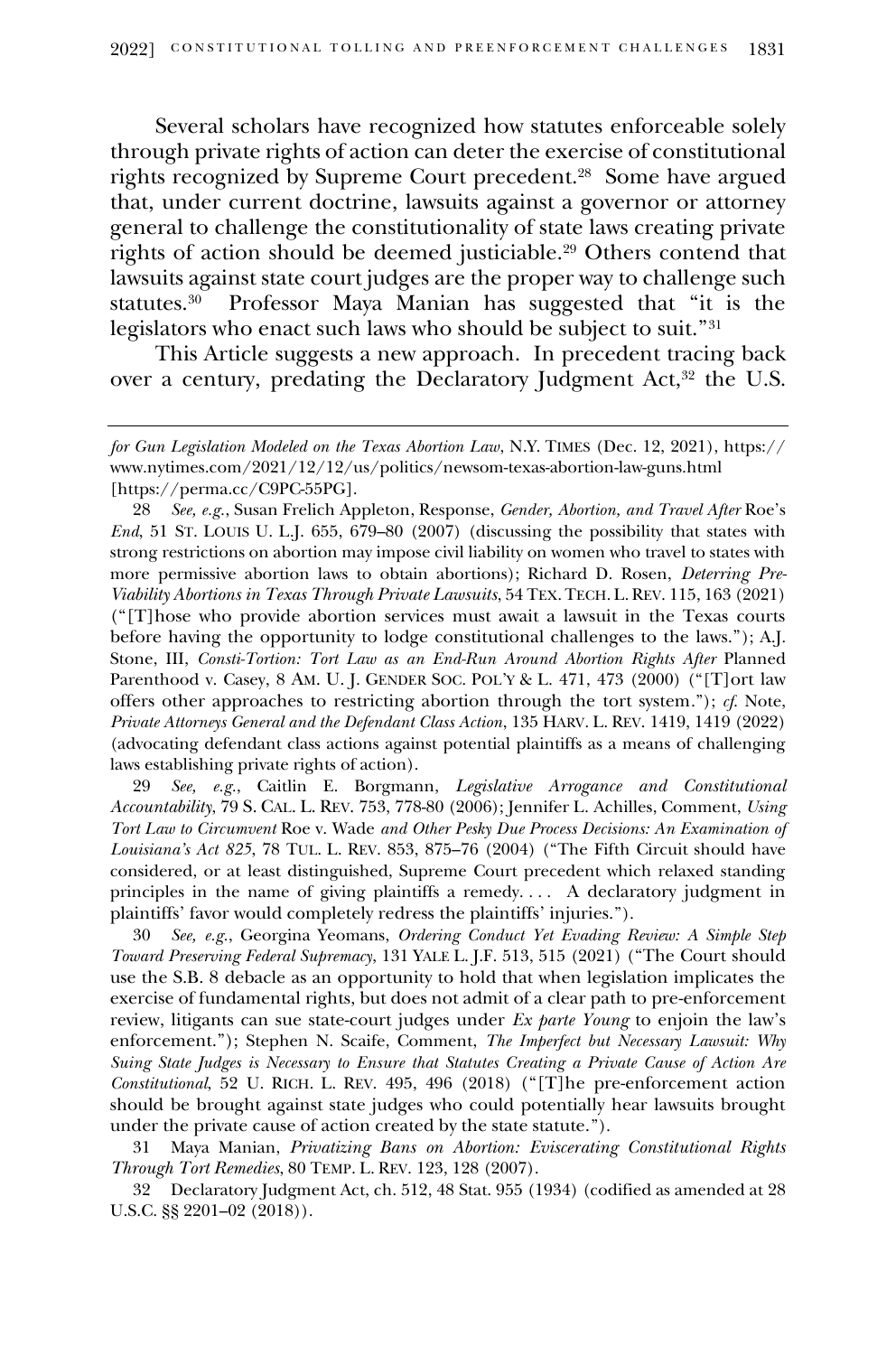Supreme Court recognized that the Due Process Clauses<sup>33</sup> grant people the right to obtain judicial rulings concerning the validity of legal provisions to which they are subject, without exposing themselves to potentially substantial liability for violating those provisions. 34 Subsequent developments, such as Congress's enactment of the Declaratory Judgment Act, have largely marginalized this line of authority. This Article argues that the Court should reaffirm and enforce this right, particularly in the context of statutes creating private rights of action.

One potentially viable way of implementing this right without substantially modifying both sovereign immunity and justiciability doctrine would be for the Supreme Court to expressly reaffirm the principle of "constitutional tolling." The constitutional tolling doctrine exempts civil defendants from significant liability where they had a substantial constitutional defense to a legal provision, and they were unable to raise that issue in preenforcement proceedings.<sup>35</sup> Alternatively, Congress may use its enforcement authority under Section Five of the Fourteenth Amendment to abrogate state sovereign immunity, allowing lawsuits against the state itself to challenge legal provisions creating private rights of action. Such legislation seems unlikely to pass in the current, partisanly divided environment, however.

Part I of this Article lays a foundation by examining the various doctrinal obstacles that generally preclude plaintiffs from bringing preenforcement challenges to laws creating private rights of action. This Part focuses in particular on the ways in which litigants have attempted to challenge S.B. 8, while also discussing similar suits against other laws establishing private rights of action. Such litigation is almost always unsuccessful in federal court.

Part II delves into *Ex parte Young*'s lesser-known aspects. The opinion is best known for limiting state sovereign immunity in constitutional suits against state officials. But *Young* did more than simply establish an exception to sovereign immunity. The opinion also held that putative rightholders should be able to obtain judicial determinations of the validity of legal provisions that restrict their conduct *without* incurring potentially substantial liability. *Ex parte Young* recognized that such preenforcement judicial guidance can be necessary to protect claimed rightholders from irreparable harm extricating them from the dilemma of choosing between being chilled

<sup>33</sup> U.S. CONST. amend. V; *id*. amend. XIV, § 1.

<sup>34</sup> *See infra* Part II.

<sup>35</sup> *See infra* notes 240–41 and accompanying text.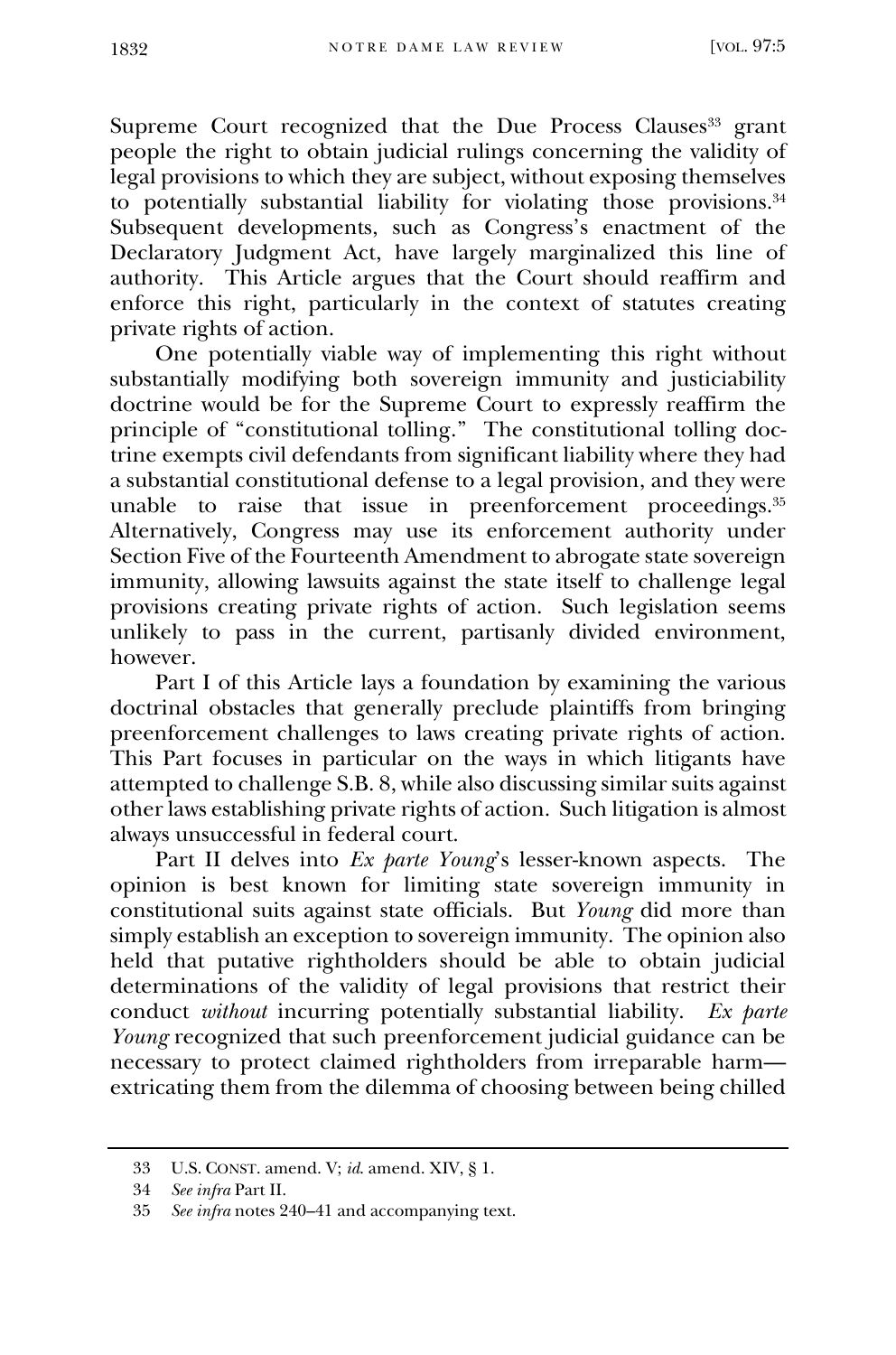from exercising their rights by a potentially invalid legal provision and violating that provision to test its validity, thereby subjecting themselves to potentially substantial liability. Supreme Court cases over the decade that followed *Young* reaffirmed the due process right to have some mechanism for seeking preenforcement judicial guidance as to a legal provision's validity.

The Article goes on to assess potential methods of implementing this right in the context of apparently unconstitutional restrictions that are enforceable solely through private rights of action. Part III discusses the difficulties with expanding *Ex parte Young*'s exception to state sovereign immunity to allow preenforcement challenges to such laws. It begins by reviewing the justiciability obstacles to naming state court judges or clerks as proper defendants in preenforcement suits under *Ex parte Young*. It then turns to the possibility of expanding *Ex parte Young* to allow plaintiffs to challenge statutory private rights of action by suing a designated state executive official, such as the governor or attorney general, despite their lack of enforcement authority. Such a lawsuit would essentially use a state official as a standin for the state itself to obtain a judgment that effectively bars private parties from suing under the challenged statute. This would be the most direct approach. But it would require substantial changes not only to longstanding sovereign immunity precedent, but justiciability and res judicata doctrine as well. The current Court appears highly unlikely to adopt such significant reforms.

Part IV goes on to assess other potential approaches to alleviating the chilling effects of laws creating potentially unconstitutional private rights of action. Section A explores the "constitutional tolling" doctrine rooted in by *Ex parte Young*. As explained earlier, this doctrine protects a claimed rightholder from substantial civil liability under a legal provision to which the rightholder presented a colorable constitutional challenge that could not be asserted in preenforcement proceedings. After examining how some modern courts continue to apply the doctrine, this Section assesses both the drawbacks of this approach as well as ways in which the doctrine could be modified to address such concerns. Section B suggests that Congress enact a federal statute abrogating state sovereign immunity against preenforcement challenges to state laws creating private rights of action. Both of these alternatives raise theoretical and practical concerns. But implementing at least one of them would prevent states from hindering judicial review and chilling the exercise of fundamental rights through constitutionally dubious legal restrictions that are enforceable solely through private rights of action. The final Part briefly concludes.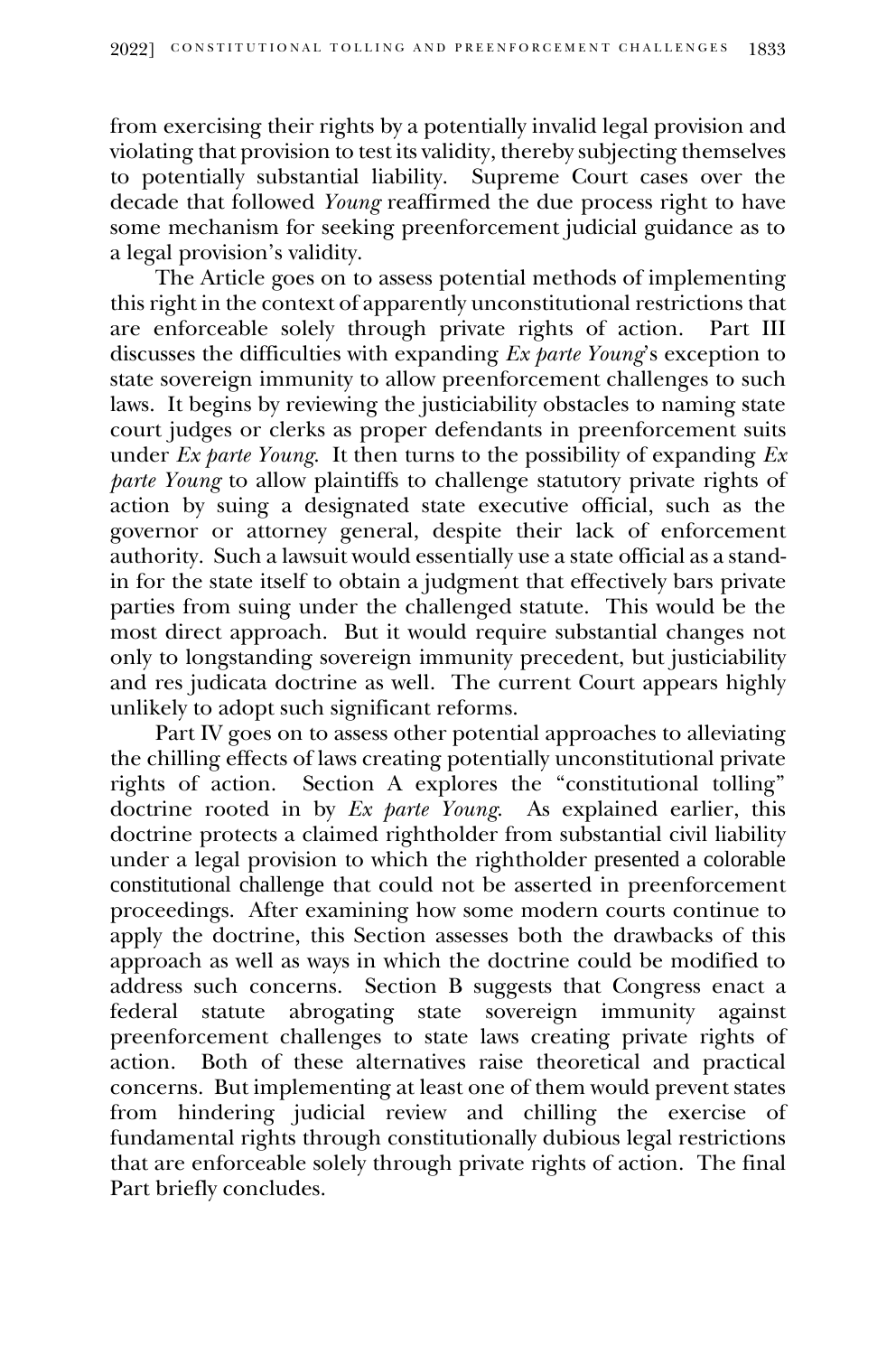#### I. BACKGROUND

## *A. Barriers to Preenforcement Litigation*

When states enact legal restrictions that are solely enforceable through private rights of action, several barriers exist to seeking preenforcement relief, such as an injunction or declaratory judgment, from a federal court. Sovereign immunity bars potential plaintiffs from suing the state itself. The Eleventh Amendment's text only strips federal courts of jurisdiction over suits against a state by citizens of other states or foreign nations.<sup>36</sup> The Supreme Court has long held, however, that the Constitution preserves broader sovereign immunity for states, $37$  protecting them from lawsuits by their own citizens, including federal question cases, $^{38}$  in both federal and state court. $^{39}$ This sovereign immunity extends to lawsuits against state agencies and other entities,<sup>40</sup> such as a legislature, as well as suits against officials sued in their official capacity <sup>41</sup> (subject to the important exception established in *Ex parte Young*<sup>42</sup>).

Both the individual legislators who vote to enact an unconstitutional law, as well as the leaders of those legislative chambers, have absolute immunity from suit, regardless of the relief sought.<sup>43</sup>

41 *See* Will v. Mich. Dep't of State Police, 491 U.S. 58, 71 (1989) ("[A] suit against a state official in his or her official capacity is not a suit against the official but rather is a suit against the official's office. . . . As such, it is no different from a suit against the State itself." (citing Brandon v. Holt, 469 U.S. 464, 471 (1985))).

42 209 U.S. 123, 159 (1908).

43 *See* Sup. Ct. of Va. v. Consumers Union of the U.S., 446 U.S. 719, 733–34 (1980) (holding that, had the legislature or its members been sued for enacting an unconstitutional statute, such defendants "could successfully have sought dismissal on the grounds of absolute legislative immunity"); Tenney v. Brandhove, 341 U.S. 367, 379 (1951) (holding that a plaintiff could not sue state legislators or a state legislative committee for damages under 8 U.S.C. § 43 (now 42 U.S.C. § 1983) for the committee's investigative activities); *see also* Bogan v. Scott-Harris, 523 U.S. 44, 54 (1998) (holding that legislative immunity extends to municipal legislators). This common-law immunity is in addition to

<sup>36</sup> U.S. CONST. amend. XI.

<sup>37</sup> *See* Blatchford v. Native Vill. of Noatak, 501 U.S. 775, 779 (1991) ("[W]e have understood the Eleventh Amendment to stand not so much for what it says, but for the presupposition of our constitutional structure which it confirms . . . .").

<sup>38</sup> *See* Hans v. Louisiana, 134 U.S. 1, 15 (1890).

<sup>39</sup> *See* Alden v. Maine, 527 U.S. 706, 754 (1999).

<sup>40</sup> *See* FDIC v. Meyer, 510 U.S. 471, 475 (1994) ("Absent a waiver, sovereign immunity shields the Federal Government and its agencies from suit." (first citing Loeffler v. Frank, 486 U.S. 549, 554 (1988); and then citing FHA v. Burr, 309 U.S. 242, 244 (1940))); *see, e.g.*, Fed. Mar. Comm'n v. S.C. State Ports Auth., 535 U.S. 743, 769 (2002) (holding that sovereign immunity protects state agencies from proceedings before federal administrative agencies).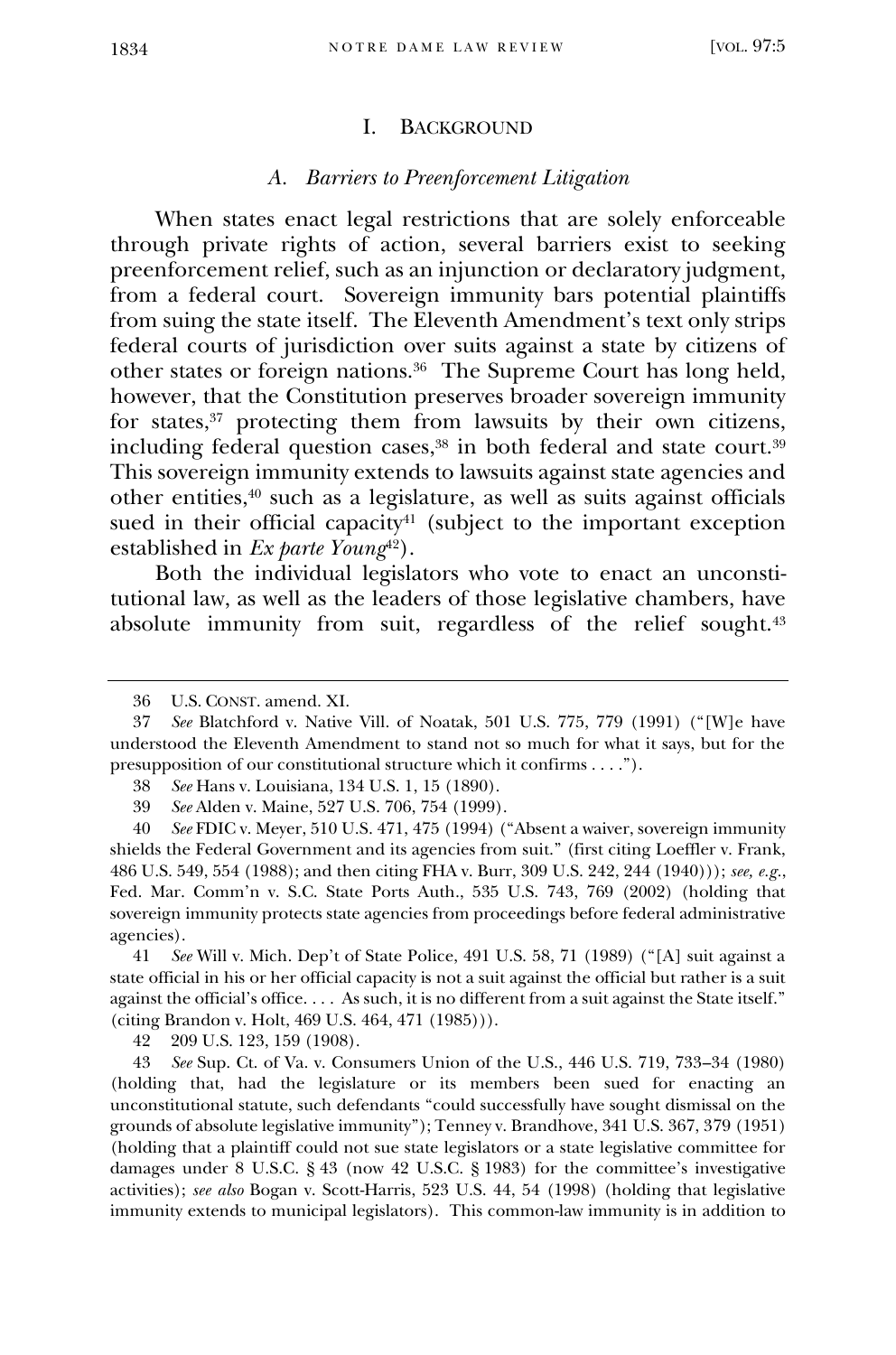Rightholders subject to such a law would also likely lack standing to sue the legislators who adopted it, $44$  on the (misguided) grounds that the cause of any chilling effect on their rights stems from the *enforcement* of that law, rather than its mere existence.<sup>45</sup> The Supreme Court held in *Ex parte Young* that sovereign immunity does not prevent rightholders from suing state officers in their official capacities for prospective relief to prevent future violations of the U.S. Constitution and federal laws.<sup>46</sup> Preenforcement constitutional challenges to state laws are often brought in the context of such *Young*-authorized suits. The *Young* doctrine, however, allows only suits against state officials charged with enforcing a particular statute.<sup>47</sup> The doctrine has generally been deemed inapplicable where state laws create only private rights of action because, by definition, there is no state official responsible for "enforcing" such laws.<sup>48</sup>

Courts have generally rejected plaintiffs' attempts to challenge statutes creating private rights of action by suing the governor as the head of the state's executive branch, or the attorney general as the state's chief law enforcement officer, because neither official plays a role in private lawsuits under such laws. 49 They have likewise held that

45 *See, e.g.*, Women's Health Clinic v. State of La., 825 So. 2d 1208, 1213 (La. Ct. App. 2002) (holding that "no justiciable controversy" exists between plaintiffs challenging a Louisiana law creating a private right of action "and the State of Louisiana").

46 209 U.S. 123, 159 (1908).

47 *Id*. at 157 ("In making an officer of the State a party defendant in a suit to enjoin the enforcement of an act alleged to be unconstitutional it is plain that such officer must have some connection with the enforcement of the act, or else it is merely making him a party as a representative of the State, and thereby attempting to make the State a party.").

48 *See, e.g.*, Okpalobi v. Foster, 244 F.3d 405, 429 (5th Cir. 2001) (en banc) (holding that the Eleventh Amendment barred a challenge to Louisiana's law allowing women to sue physicians who perform abortions on them); Summit Med. Assocs., P.C. v. Pryor, 180 F.3d 1326, 1342 (11th Cir. 1999) (holding that the Eleventh Amendment barred a challenge to an Alabama law creating a private right of action against physicians who perform partialbirth abortions).

49 *See, e.g.*, *Okpalobi*, 244 F.3d at 423–44 (holding that the governor and attorney general had "Eleventh Amendment immunity from . . . suit" because nothing "suggests that there is *any* enforcement connection between" them and the challenged law "that satisfies either of the requirements of *Ex parte Young*"); *Summit Med. Assocs.*, 180 F.3d at 1342 (holding that a "suit against the Governor, the Attorney General, and the District Attorney with respect to the private civil enforcement provision of the partial-birth abortion statute is barred by the Eleventh Amendment").

the constitutional immunity that the Speech and Debate Clause, U.S. CONST. art. I, § 6, confers on Members of Congress for their legislative activities. *See* Eastland v. U.S. Servicemen's Fund, 421 U.S. 491, 503 (1975).

<sup>44</sup> *See* Spokeo, Inc. v. Robins, 578 U.S. 330, 338 (2016) (setting forth the requirements for standing); Lujan v. Defs. of Wildlife, 504 U.S. 555, 560–61 (1992).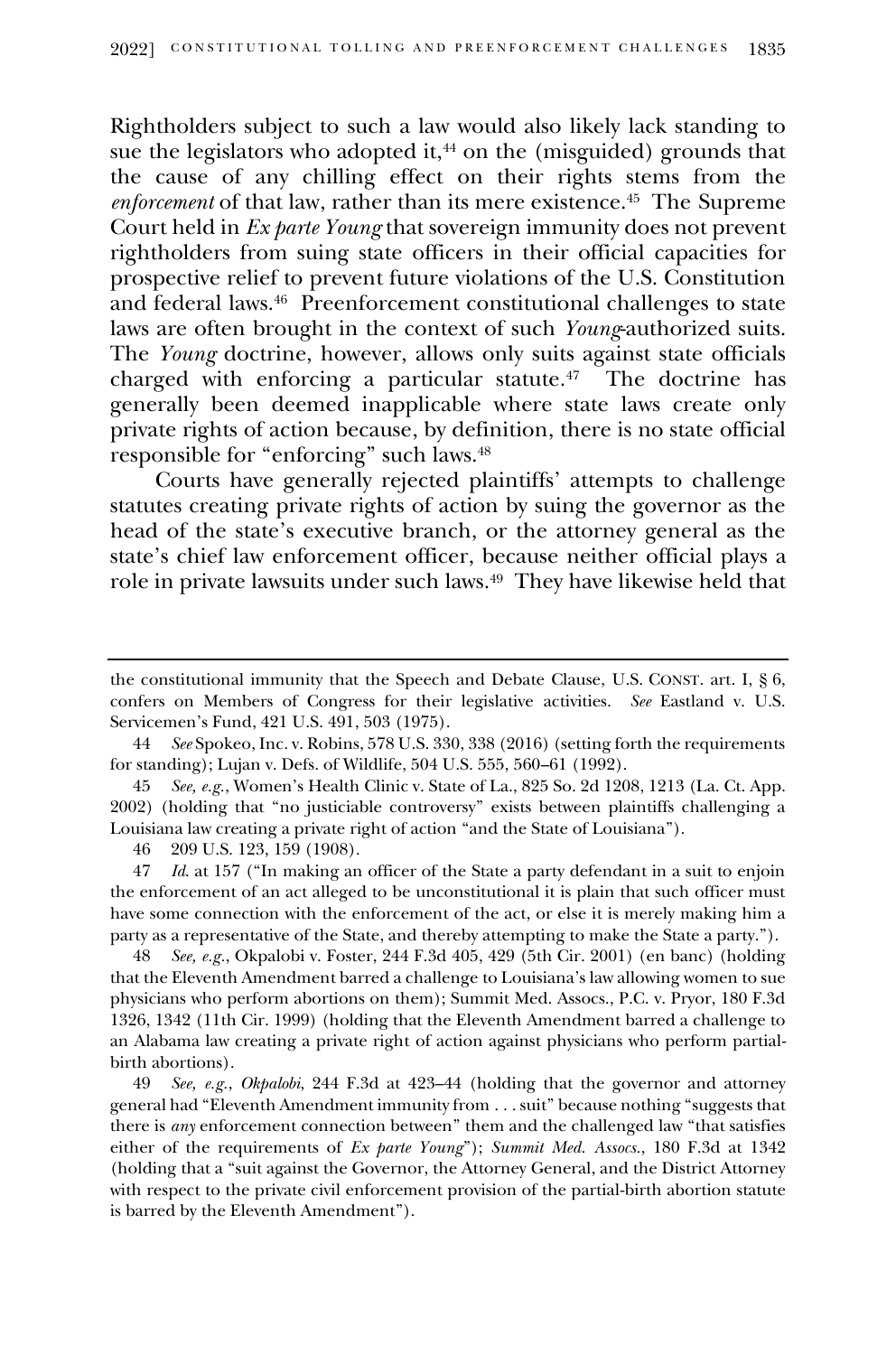plaintiffs lack standing to sue such defendants.<sup>50</sup> When neither the governor nor attorney general is empowered to enforce a particular statute, a judgment against them cannot redress any harm to the plaintiffs that the statute causes. This is the main obstacle to preenforcement challenges to statutory private rights of action: because no state official is responsible for enforcing these laws, there is generally no obvious defendant against whom to bring a justiciable *Young*-type preenforcement action.<sup>51</sup>

Lawsuits against judges or court clerks to forbid them from accepting complaints, adjudicating cases, or entering judgments based on purportedly unconstitutional laws may initially seem like a more effective alternative, but they have fared no better. The Supreme Court has held that state judges are not immune to claims for prospective relief concerning their official judicial actions.<sup>52</sup> An amendment to 42 U.S.C. § 1983 specifies that such prospective relief for an "act or omission taken in such officer's judicial capacity" must initially take the form of a declaratory judgment, rather than an injunction, unless a declaratory judgment is "unavailable."<sup>53</sup> Moreover, the U.S. Supreme Court's ruling in *Mitchum v. Foster* holds that the federal Anti-Injunction Act, which generally prohibits federal courts from enjoining state court proceedings,<sup>54</sup> does not apply to § 1983 claims against state judges. 55

<sup>50</sup> *See, e.g.*, Hope Clinic v. Ryan, 249 F.3d 603, 605 (7th Cir. 2001) ("[P]laintiffs lack standing to contest the statutes authorizing private rights of action, not only because the defendants cannot cause the plaintiffs injury by enforcing the private-action statutes, but also because any potential dispute plaintiffs may have with future private plaintiffs could not be redressed by an injunction running only against public prosecutors."); *Okpalobi*, 244 F.3d at 425–29.

<sup>51</sup> *See Summit Med. Assocs.*, 180 F.3d at 1342 ("[F]ederal courts have refused to apply *Ex parte Young* where the officer who is charged has no authority to enforce the challenged statute.")

<sup>52</sup> Pulliam v. Allen, 466 U.S. 522, 541–42 (1984). Nor are judges immune from criminal prosecution. *See Ex parte* Virginia, 100 U.S. 339, 348–49 (1880). In contrast, judges have absolute immunity from damages claims for judicial acts that are not taken in clear excess of their jurisdiction, regardless of the judge's subjective bad faith. Pierson v. Ray, 386 U.S. 547, 553–54 (1967); *see, e.g.*, Mireles v. Waco, 502 U.S. 9 (1991) (per curiam).

<sup>53</sup> Federal Courts Improvement Act of 1996, Pub. L. No. 104-317, 110 Stat. 3847, 3853 (codified as amended at 42 U.S.C. § 1983 (2018)).

<sup>54</sup> *See* 28 U.S.C. § 2283 (2018) ("A court of the United States may not grant an injunction to stay proceedings in a State court except as expressly authorized by Act of Congress, or where necessary in aid of its jurisdiction, or to protect or effectuate its judgments.").

<sup>55</sup> *See* Mitchum v. Foster, 407 U.S. 225, 242–43 (1972) ("[F]ederal injunctive relief against a state court proceeding can in some circumstances be essential to prevent great, immediate, and irreparable loss of a person's constitutional rights.").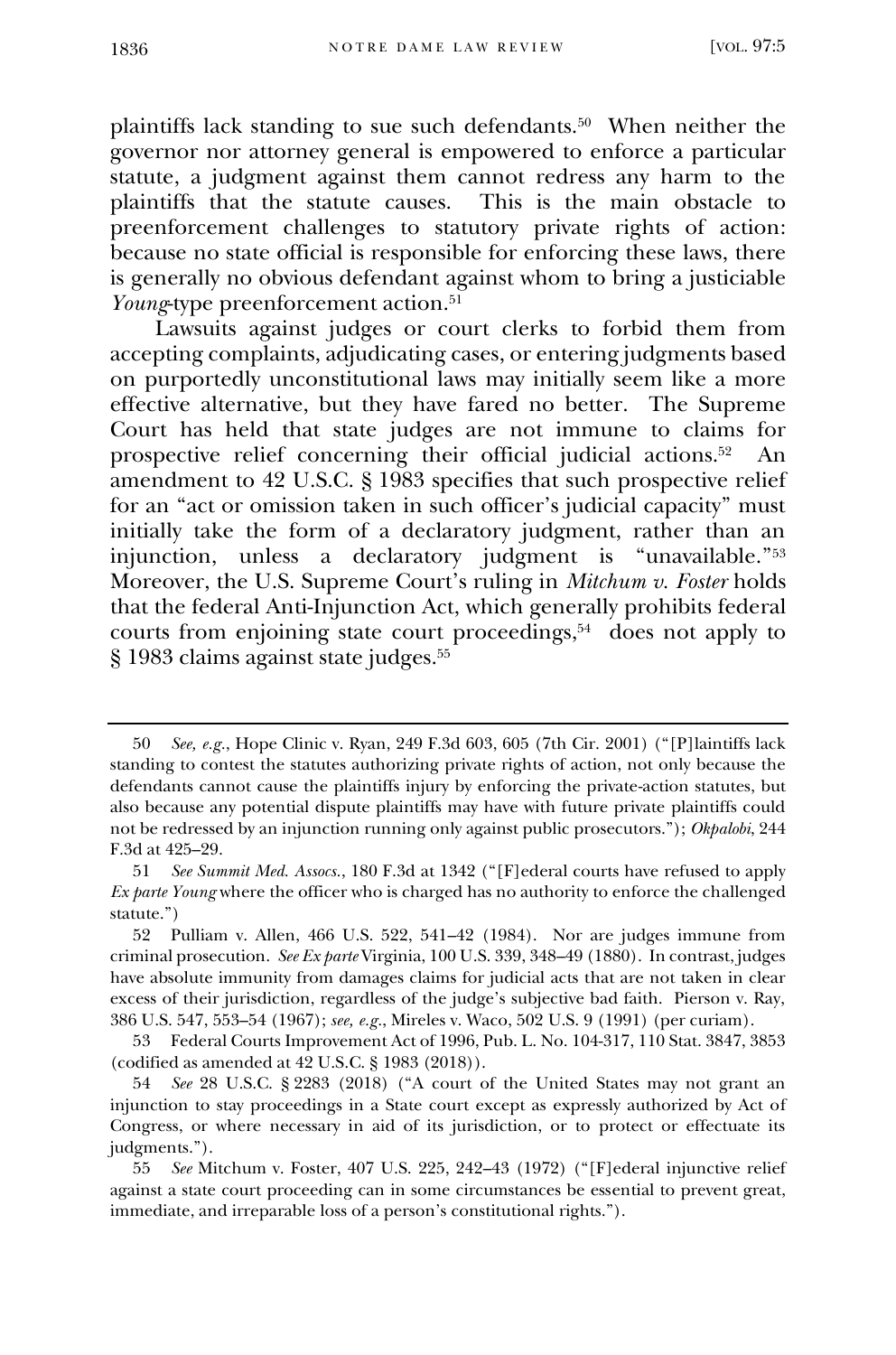*Ex parte Young*, however, suggests that suits to preemptively bar state judges from adjudicating certain kinds of cases within their jurisdiction can raise serious sovereign immunity concerns.<sup>56</sup> *Young* expressly distinguishes between "enjoin[ing] an individual, even though a state official, from commencing suits," which is permissible under certain circumstances, and "restrain[ing] a court from acting in any case brought before it . . . . [A]n injunction against a state court would be a violation of the whole scheme of our Government."<sup>57</sup> Moreover, though *Mitchum* held that the Anti-Injunction Act does not prohibit § 1983 claims to enjoin state judges, "principles of equity, comity, and federalism . . . must restrain a federal court when asked to enjoin a state court proceeding."<sup>58</sup>

Serious standing challenges also arise in trying to indirectly challenge a state law's validity by suing state court judges. For a state court judge to be deemed the source of irreparable injury to a plaintiff, the plaintiff would likely have to establish by a preponderance of the evidence that: (i) it will violate the underlying law; (ii) such violation will lead to a civil lawsuit; (iii) the defendant judge will be assigned to hear the lawsuit; and (iv) the judge will erroneously rule against the plaintiff in such a lawsuit, failing to enforce the plaintiff's constitutional rights. Steps (i) and (ii) may be reasonably certain. A defendant  $\text{class}^{59}$  of all state court judges might be sufficient to satisfy step (iii), though the Court has rejected a comparable argument as applied to plaintiffs. *Summers v. Earth Island Institute* held that a plaintiff organization cannot claim standing to challenge a legal provision on the grounds that the provision at issue is statistically certain to injure one or more of its members, particularly where the organization cannot identify any particular members who actually are impacted.<sup>60</sup> Likewise, the fact that some state judge will eventually be assigned a case arising under a challenged legal provision might be insufficient to authorize a suit against all state judges (or even all state judges within a particular county or judicial trial district). Even putting aside such concerns, the current Court might not consider a state court judge to be the cause of any injury in fact that a rightholder suffers from an allegedly unconstitutional statute. Any chilling effect or other

<sup>56</sup> *See Ex parte* Young, 209 U.S. 123, 163 (1908).

<sup>57</sup> *Id.*

<sup>58</sup> *Mitchum*, 407 U.S. at 243.

<sup>59</sup> *See* FED. R. CIV. P. 23.

<sup>60</sup> *See* Summers v. Earth Island Inst., 555 U.S. 488, 497 (2009) (rejecting the argument that an association can establish standing by showing that, based on its "description of the activities of its members, there is a statistical probability that some of those members are threatened with concrete injury").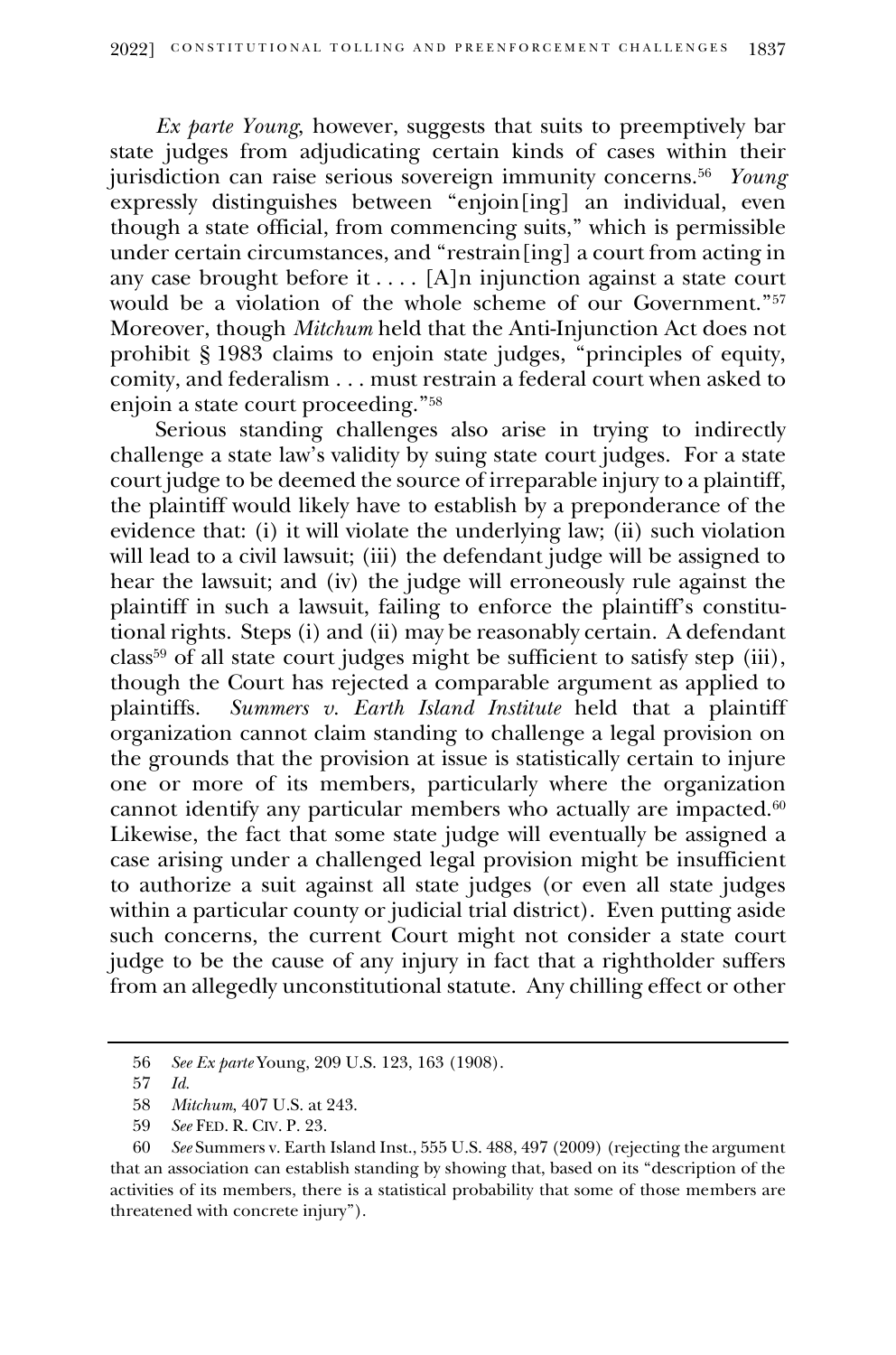such harm appears to stem primarily from the existence of the statutory cause of action and the decision of a private plaintiff to sue under it—not the general availability of a state forum in which to adjudicate and, if appropriate, dismiss such claims.

The difficulty of seeking prospective relief against state judges is further enhanced by considering the role of the state court judge as defendant. Ordinarily, a state judge acts as a neutral arbiter, interpreting the meaning of state laws and determining whether they violate the U.S. Constitution. Suing the judge puts that person in the position of taking a position—in advance of an actual lawsuit—on the validity of the challenged legal provision. Either the judge must defend its validity or agree with the plaintiff as to the law's invalidity in advance of any state court proceedings under the challenged provision.

In any event, a plaintiff who obtained relief against a state's judges would not be protected from diversity suits under the challenged legal provision in federal court.<sup>61</sup> Nor would such relief preclude the plaintiff from being sued in the courts of other states that acquire general personal jurisdiction over the plaintiff, should the plaintiff travel there.<sup>62</sup>

Rather than targeting government officials, a person wishing to bring a preenforcement challenge to a statutory private right of action might instead seek an injunction or declaratory judgment against potential plaintiffs. Such suits would similarly face a range of justiciability-related obstacles. For example, in *Nova Health Systems v. Gandy*, a state statute rendered doctors who performed an abortion on a minor without their parents' knowledge or consent "liable for the cost of any subsequent medical treatment" that was necessary as a result of the procedure.<sup>63</sup> Due to this law, an abortion provider stopped performing abortions on minors without parental consent.<sup>64</sup> It sued various state officials who oversaw public hospitals and other medical institutions, arguing that the statute was unconstitutional.<sup>65</sup> The provider alleged that it had changed its policies to avoid being

<sup>61</sup> A federal district court ruling in favor of a plaintiff would have no stare decisis effect in a future federal case brought against that same party under the challenged legal provision. *See* Camreta v. Greene, 563 U.S. 692, 706 n.5 (2011). Of course, if the plaintiff's original case were appealed to the U.S. Court of Appeals for that circuit and the plaintiff prevailed, then that appellate ruling would preclude future federal claims against not only that party, but other rightholders throughout the circuit, as well, as a matter of stare decisis.

<sup>62</sup> *See* Burnham v. Superior Ct. of Cal., 495 U.S. 604, 619 (1990) (affirming "jurisdiction based on physical presence alone").

<sup>63</sup> Nova Health Sys. v. Gandy, 416 F.3d 1149, 1152 (10th Cir. 2005) (quoting OKLA. STAT. tit. 63, § 63-1-740).

<sup>64</sup> *Id.* at 1153, 1155.

<sup>65</sup> *See id.* at 1153–54.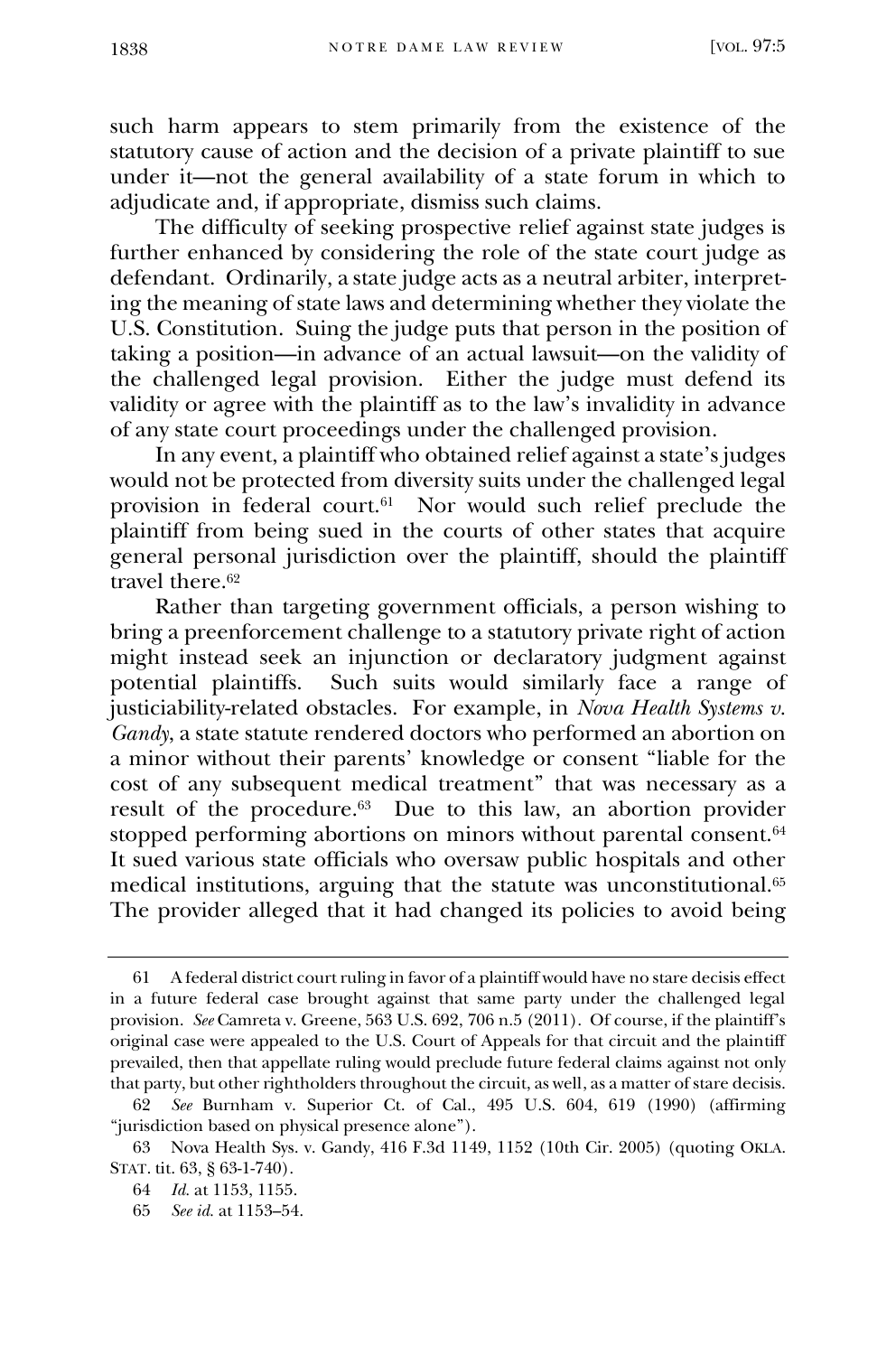sued by such medical facilities for the cost of treatment they provided to minors who had received abortions in violation of the statute. Neither the defendant officials, nor the institutions they oversaw, however, had either attempted to sue the abortion provider or threatened to do so.<sup>66</sup>

The Tenth Circuit held that the abortion provider lacked standing to maintain its suit because a live case or controversy did not exist between it and the defendants. The defendants, although state officials, were not responsible for enforcing the abortion restrictions.<sup>67</sup> The defendants had not caused the abortion provider to change its policies,<sup>68</sup> and a favorable ruling against them would not alleviate the legal risk to the provider.<sup>69</sup> "Even if these defendants were enjoined from seeking damages against [the abortion provider] . . . there would still be a multitude of other prospective litigants who could potentially sue [it]," including the parents of minors who received abortions in violation of the statute, as well as the physicians and nurses who treated those minors. 70

The Tenth Circuit went on to explain:

[N]othing in the record distinguishes these defendants from any other party who might one day have the occasion to seek compensatory damages under the challenged statute as a civil plaintiff. A party may not attack a tort statute in federal court simply by naming as a defendant anyone who might someday have a cause of action under the challenged law.<sup>71</sup>

Courts will not allow a regulated entity to bootstrap a lawsuit by preemptively suing a potential plaintiff that has not acted adversely to it or threatened it on the grounds that person may someday decide to sue. And the broader the universe of potential plaintiffs under a statute creating a private right of action, the less likely that a judgment

70 *Nova Health Sys.*, 416 F.3d 1149, 1159 (10th Cir. 2005); *cf.* K.P. v. LeBlanc, 729 F.3d 427, 437 (5th Cir. 2013) (rejecting constitutional challenge to a law creating a private right of action against abortion providers due to lack of redressability where the defendants were board members who managed the state's medical malpractice compensation fund, because "[t]he Board Parties are not charged under state law with enforcing this 'strict liability' provision . . . [a]nd enjoining the Board Parties from 'enforcing' the cause of action would not address their role in administering the [f]und" or "redress the [plaintiffs'] injury").

71 *Nova Health Sys.*, 416 F.3d at 1153; *see also id*. at 1157–58 ("Article III does not allow a plaintiff who wishes to challenge state legislation to do so simply by naming as a defendant anyone who, under appropriate circumstances, might conceivably have an occasion to file a suit for avid damages under the relevant state law at some future date.").

<sup>66</sup> *See id.* at 1153, 1157.

<sup>67</sup> *Id.* at 1158.

<sup>68</sup> *Id.* at 1157.

<sup>69</sup> *Id.* at 1159.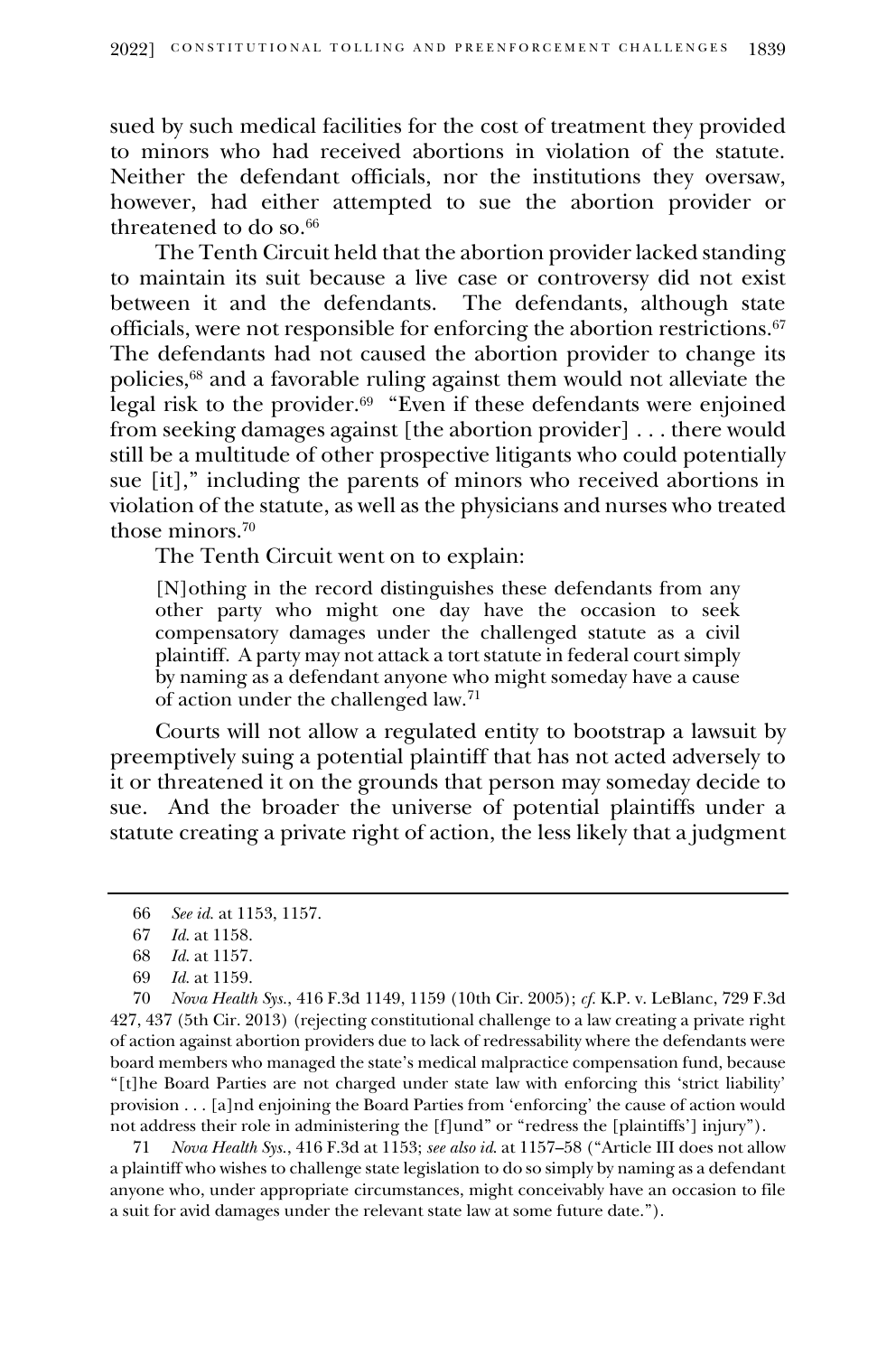against any subset of those plaintiffs would provide meaningful relief. For consumer-protection statutes that regulate the operations of national businesses like telemarketers, debt collectors, and credit reporting agencies, there could be millions of potential plaintiffs.

One extreme way of attempting to address at least part of this problem would be through a Rule  $23(b)(2)$  defendant class action. A party could seek an injunction barring anyone with a potential cause of action under a statute from suing it. 72 Such a suit still would likely not involve a justiciable case or controversy since hardly any, if any, of the defendant class' members will have threatened or sued that plaintiff. And finding a putative defendant class representative could be a challenge, as well. Perhaps most fundamentally, as the Seventh Circuit has explained in this context, "an injunction prohibiting *the world* from filing private suits would be a flagrant violation of both Article III and the due process clause (for putative private plaintiffs are entitled to be notified and heard before courts adjudicate their entitlements)."<sup>73</sup>

Even when a law is enforceable through both a private right of action and government enforcement, bringing a traditional *Young* suit in federal court against the officials responsible for enforcing that provision does not provide immediate comprehensive protection for rightholders. A ruling against the government does not have any res judicata effect against third parties, including potential private plaintiffs;<sup>74</sup> neither an injunction nor a declaratory judgment would extend to such thirdparty nonlitigants. <sup>75</sup> And the district court's ruling would lack stare decisis effect, even within the same district.<sup>76</sup> Thus, even after a litigant successfully challenged the constitutionality of a legal provision by suing a governmental defendant at the district court level, a private plaintiff could still sue that litigant under the provision at issue. Moreover, even if a litigant successfully defended against such a private lawsuit at the district court level, it would remain subject to subsequent suits by other, unrelated private plaintiffs, either in the same court or other jurisdictions.

Once a federal court of appeals holds the challenged statute unconstitutional, however, both the rightholder in that case, as well as other third-party nonlitigants, become protected from subsequent

<sup>72</sup> *See* Morley, *supra* note 3, at 41–46 (discussing nationwide private enforcement injunctions); *see also* Note, *supra* note 28, at 1434–35.

<sup>73</sup> Hope Clinic v. Ryan, 249 F.3d 603, 605 (7th Cir. 2001).

<sup>74</sup> *See* Taylor v. Sturgell, 553 U.S. 880, 892–95 (2008) (discussing the scope of nonparty preclusion).

<sup>75</sup> *See, e.g.*, Texas v. U.S. Dep't of Lab., 929 F.3d 205, 213 (5th Cir. 2019).

<sup>76</sup> *See* Camreta v. Greene, 563 U.S. 692, 709 n.7 (2011).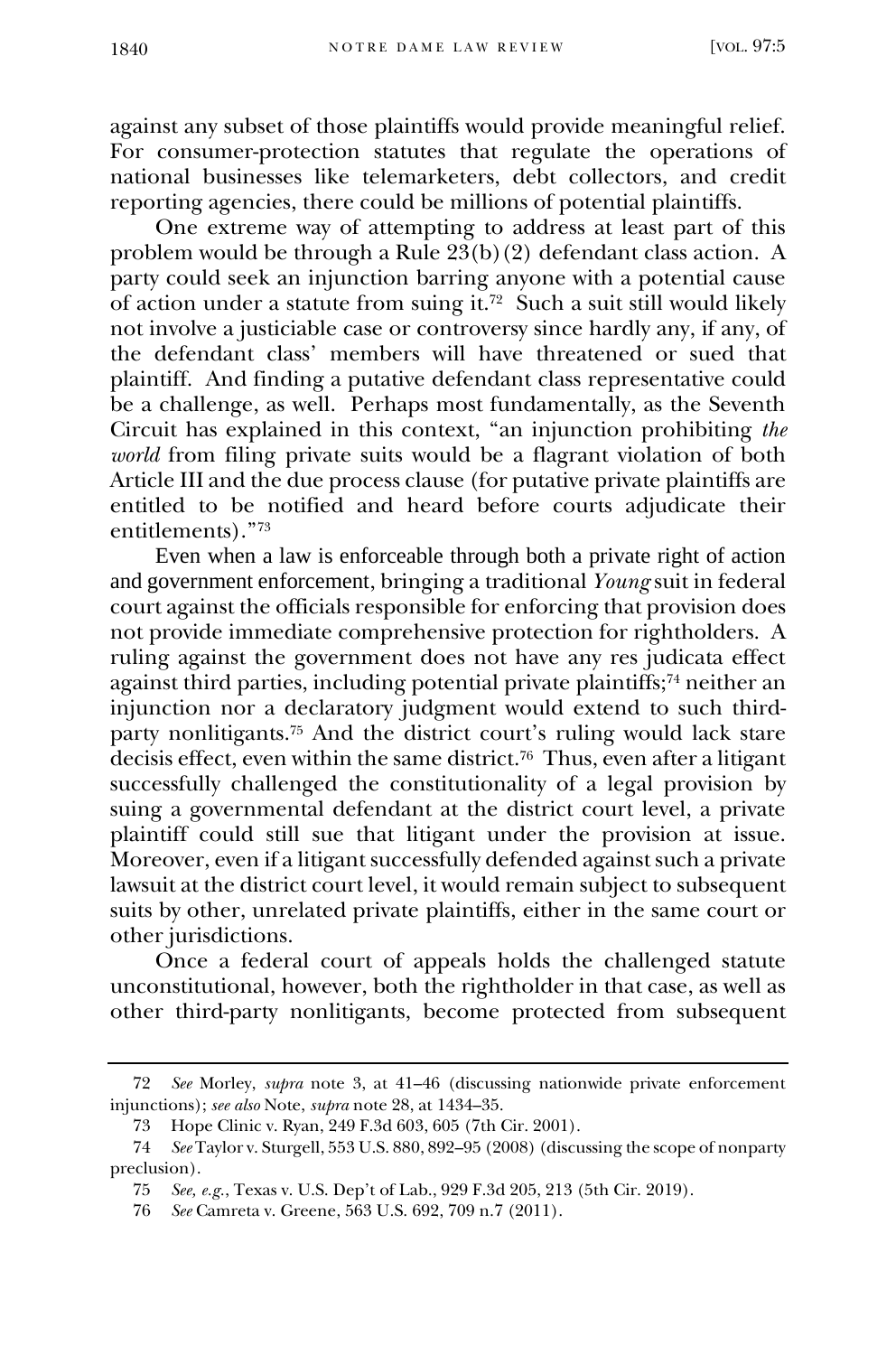federal suits within that circuit as a matter of vertical stare decisis. That stare decisis effect would not extend either to lawsuits brought in other federal circuits or, perhaps more importantly, in state courts, which are generally free to ignore federal court of appeals precedents, even concerning federal issues.<sup>77</sup> Only rulings of the U.S. Supreme Court on federal issues have nationwide vertical stare decisis effect on both federal and state courts. If the Court held the challenged legal provision unconstitutional, that ruling would render subsequent claims under it legally frivolous and likely even sanctionable. 78 Short of that, a ruling from a state supreme court (or, depending on the state's rules governing stare decisis, a state intermediate appellate court) holding the challenged legal provision unconstitutional would typically appear to provide the most substantial protection to successful litigants. If there is no way to obtain such a ruling without risking the possibility of incurring substantial statutory damages, fines, or other penalties should the challenged legal provision be upheld, then it may remain in effect indefinitely, exerting a chilling effect on rightholders who fear courts may disagree with their prediction about the provision's invalidity.

# *B. Challenging S.B. 8*

The litigation concerning S.B. 8 has been a case study in the difficulties rightholders face in seeking rulings concerning the validity of laws creating private rights of action. Litigants have employed a variety of approaches to attempt to challenge the measure's constitutionality.

1. Federal Interpleader

An abortion provider attempted to lay the foundation for a constitutional challenge to S.B. 8 by admitting in the *Washington Post*  that he violated the statute on a single occasion, effectively instigating people to sue him.<sup>79</sup> This approach required him to incur potential liability under the statute, while then refraining from future violations until any resulting was litigation was resolved. After being sued by several people for his admitted violation, Braid filed a federal interpleader suit in an Illinois federal district court. He invited the

<sup>77</sup> *See* Kevin M. Clermont, *Reverse*-Erie, 82 NOTRE DAME L. REV. 1, 20 (2006).

<sup>78</sup> *See* FED. R. CIV. P. 11.

<sup>79</sup> *See* Alan Braid, *Why I Violated Texas's Extreme Abortion Ban*, WASH. POST (Sept. 18, 2021), https://www.washingtonpost.com/opinions/2021/09/18/texas-abortion-provideralan-braid/ [https://perma.cc/S34J-LFJE].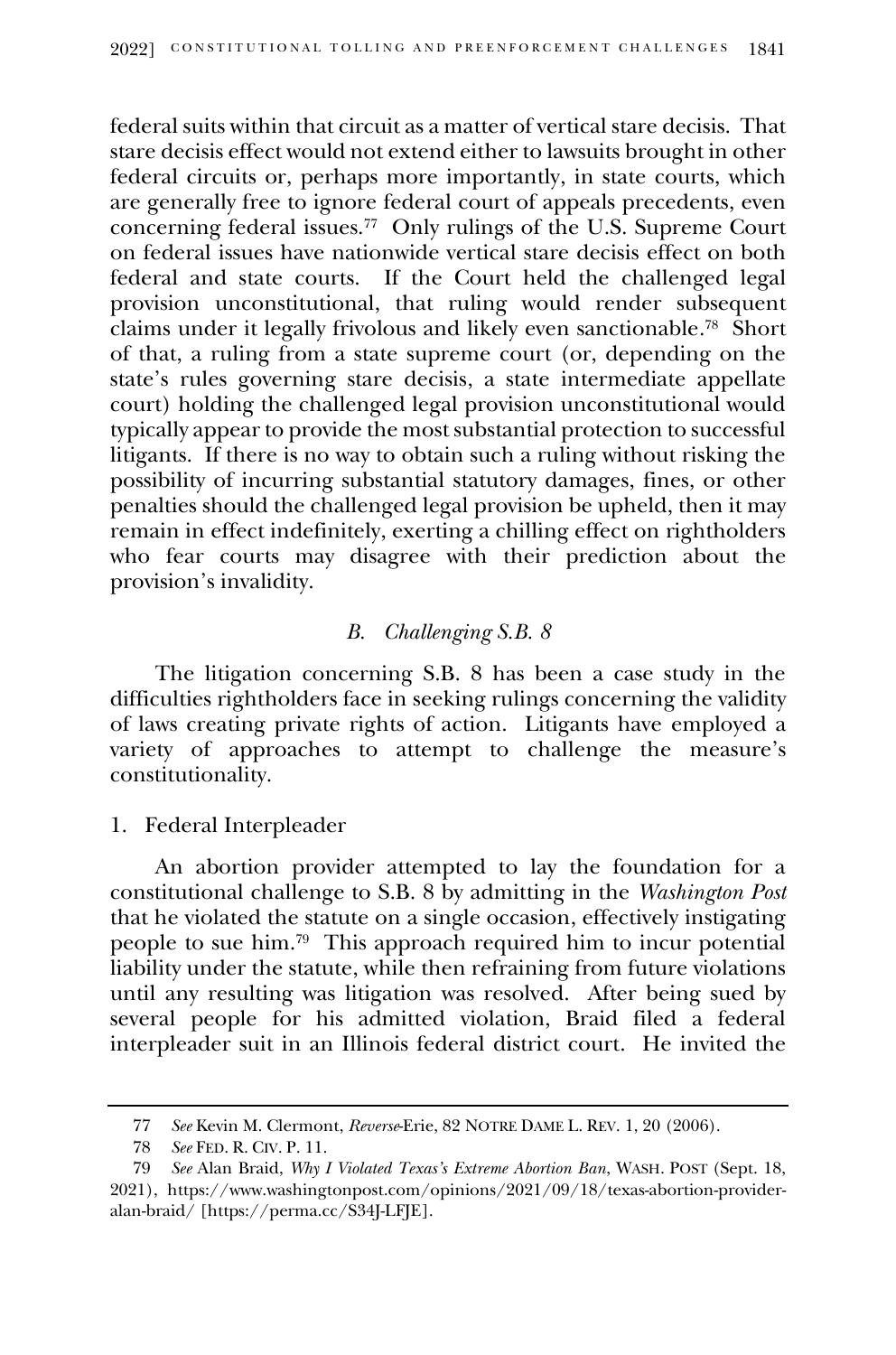court to determine which, if any, of the plaintiffs who sued him were entitled to recover the statutory damages. 80 He also argued that no one is entitled to recover those damages from him since S.B. 8's substantive restrictions are unconstitutional.<sup>81</sup> This is basically an attempt to litigate enforcement actions in federal court rather than state court.

This strategy appears to be among the least viable means of challenging S.B. 8. Even if Braid were to prevail both before the district court and circuit court, the resulting ruling—which would be issued by the Seventh Circuit—would not have stare decisis effect in either Texas federal courts, where diversity-based S.B. 8 litigation is most likely to arise, or Texas state court. Indeed, a judgment in either the interpleader case or the original enforcement proceedings against these plaintiffs would not even protect Braid against lawsuits from other plaintiffs in the future for any subsequent violations. And finally, it appears at least reasonably debatable whether interpleader is available under these circumstances.<sup>82</sup>

#### 2. Suit by the United States

The United States government sued the State of Texas for "a declaratory judgment that S.B. 8 is 'invalid under the Supremacy Clause and the Fourteenth Amendment, is preempted by federal law, and violates the doctrine of intergovernmental immunity.'"<sup>83</sup> The United States further sought a preliminary injunction barring the state or any of its officers from enforcing the measure. 84 The district court held that the government had standing in two respects. First, S.B. 8 interfered with the government's statutory obligation to provide abortion-related services under certain circumstances by subjecting its employees and contractors to potential liability.<sup>85</sup> The government

<sup>80</sup> *See* Complaint for Interpleader and Declaratory Judgment, Braid v. Stilley, No. 21 cv-05283 (N.D. Ill. Oct. 5, 2021).

<sup>81</sup> *See* Notice of Constitutional Question, Braid v. Stilley, No. 21-cv-05283 (N.D. Ill. Oct. 5, 2021).

<sup>82</sup> *See* State Farm Fire & Cas. Co. v. Tashire, 386 U.S. 523, 535–36 (1967) (discussing limits of interpleader).

<sup>83</sup> *See* United States v. Texas, No. 21-CV-796, 2021 WL 4593319, at \*6 (W.D. Tex. Oct. 6, 2021) (quoting Complaint, *Texas*, 21-CV-796, 2021 WL 4593319, at \*3), *administrative stay granted*, No. 21-50949, 2021 WL 4706452 (5th Cir. Oct. 8, 2021), *and stay granted*, No. 21- 50949, 2021 WL 4786458 (5th Cir. Oct. 14, 2021), *cert. before judgment granted*, 142 S. Ct. 14 (2021) (mem.), *and certiorari dismissed as improvidently granted*, 142 S. Ct. 522 (2021) (mem.) (per curiam).

<sup>84</sup> *Id.*

<sup>85</sup> *Id.* at \*13.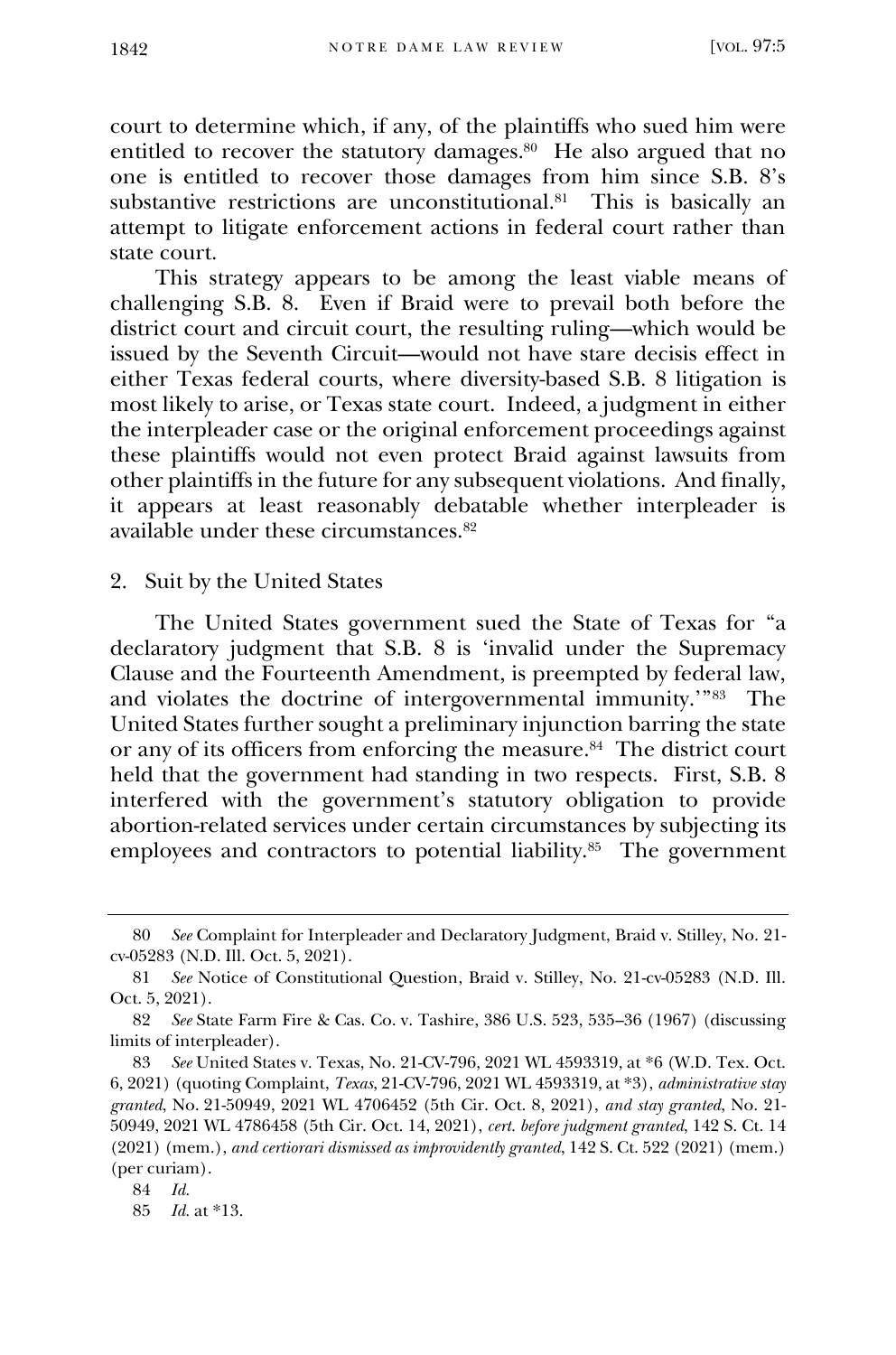also had standing "to file suit in *parens patriae* for probable violations of its citizens' Constitutional rights."<sup>86</sup> It could invoke such standing to "protect[] the supremacy of the Constitution by opposing laws that shield violations of U.S. citizens' constitutional rights from federal judicial review."<sup>87</sup>

The court went on to hold that, because the government sought an equitable remedy, it did not need to identify a particular cause of action.<sup>88</sup> The court emphasized that state actors had "worked deliberately to craft a statutory scheme that would avoid review by the courts, and thereby circumvent any pronouncement of its unconstitutionality.  $\dots$  [E] quity allows the United States to sue when other remedies are deliberately withheld by the State."<sup>89</sup> It further ruled that the state was a proper defendant because "[t]he operation and enforcement of S.B. 8 requires the State and its employees to act, whether those acts are the maintenance of a lawsuit or carrying out a court order regarding the enforceability of S.B. 8."<sup>90</sup> It concluded by claiming authority to enjoin private individuals from suing under the law, as well, by declaring that plaintiffs under that provision "are in active concert with the State to enforce S.B. 8."<sup>91</sup>

Having cleared out the procedural underbrush, the district court held that S.B. 8 was likely unconstitutional and that the government otherwise met the requirements for injunctive relief.<sup>92</sup> It entered a preliminary injunction barring the State of Texas and its officers or employees from "enforcing [S.B. 8]," including "accepting or docketing, maintaining, hearing, resolving, awarding damages in, enforcing judgments in, enforcing any administrative penalties in, and administering any lawsuit brought pursuant to [S.B. 8]."<sup>93</sup> The court went on to specifically clarify that the order applies to "state court judges and state court clerks who have the power to enforce or administer [S.B. 8]."<sup>94</sup>

94 *Id.*

<sup>86</sup> *Id.* at \*15.

<sup>87</sup> *Id.* at \*16. The district court went on to hold that the government also had standing under the Supreme Court's ruling in *In re* Debs, 158 U.S. 564, 584 (1895), in which the Court allowed the government to sue private parties for an injunction against a labor strike that impeded interstate commerce. *Texas*, 2021 WL 4593319, at \*17–18.

<sup>88</sup> *Texas*, 2021 WL 4593319, at \*20. ("[T]he United States' cause of action is a creature of equity, a centuries-old vehicle which eschews categorical definition.").

<sup>89</sup> *Id.* at \*26.

<sup>90</sup> *Id.* at \*30.

<sup>91</sup> *Id.* at \*33–34 (citing Shelley v. Kraemer, 334 U.S. 1, 20 (1948)).

<sup>92</sup> *Id.* at \*35–51.

<sup>93</sup> *Id.* at \*51.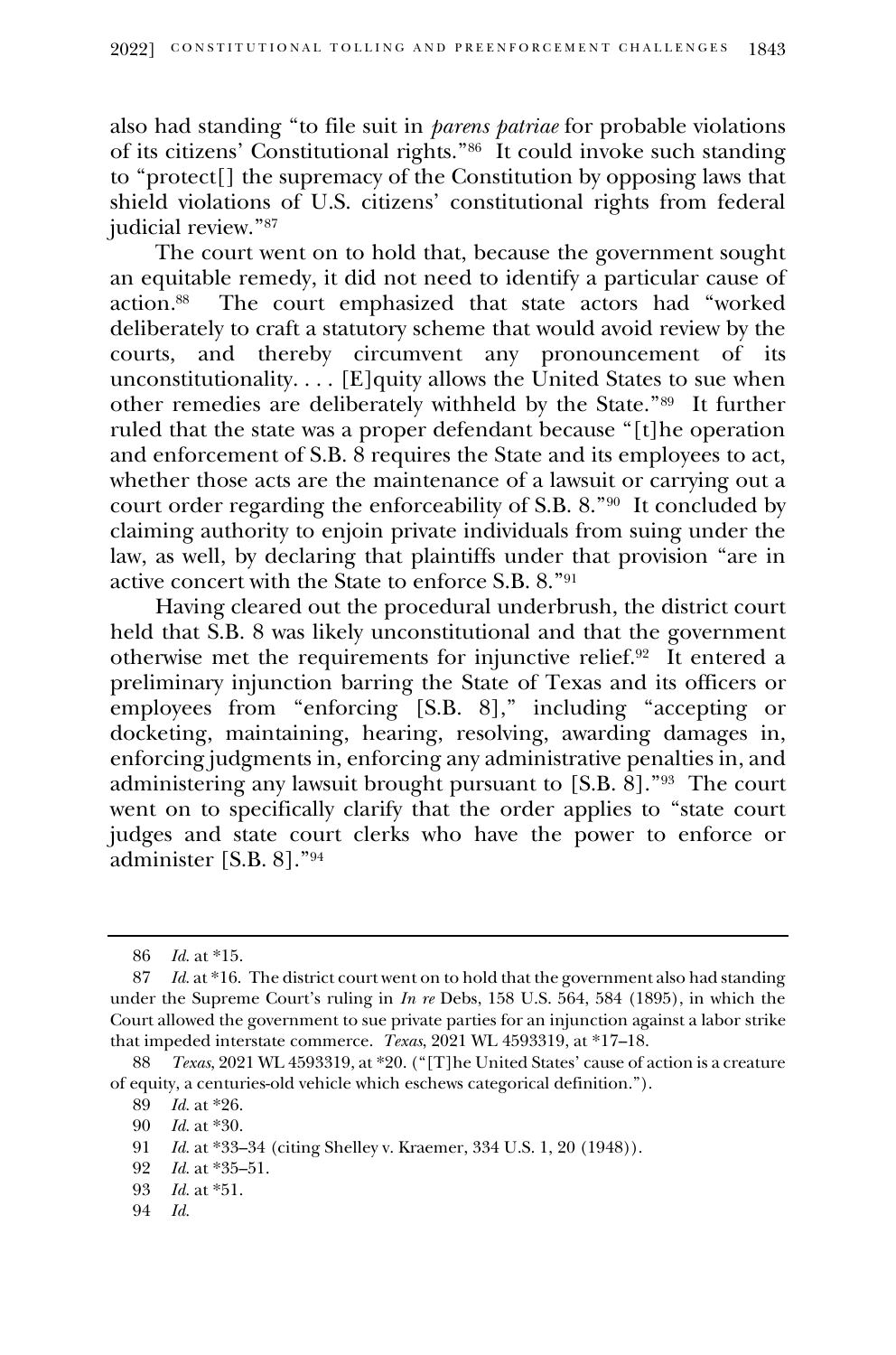Based on the district court's thorough opinion, it appears that litigation by the United States could be an effective way of challenging statutes creating private rights of action that violate the U.S. Constitution. But such federal intervention is rare and governed at least in part by political considerations. Relegating rightholders to this approach would render them unable to seek preenforcement review of statutes in their own right. Moreover, the Fifth Circuit stayed the district court's injunction,  $95$  and the Supreme Court allowed the stay to remain in place,<sup>96</sup> potentially calling into question one or more links in the district court's chain of reasoning. The Court also granted certiorari before judgment on the issue of whether the United Sates could sue in federal court for injunctive or declaratory relief "against the State, state court judges, state court clerks, other state officials, or all private parties to prohibit S.B. 8 from being enforced."<sup>97</sup> Several weeks later, the Court went on to dismiss that writ of certiorari as improvidently granted without explanation<sup>98</sup> (perhaps because it allowed another case, *Whole Woman's Health v. Jackson*, <sup>99</sup> to proceed). As of the time of this writing, *United States v. Texas* remains pending in the Fifth Circuit. 100 Thus, relying on the government to sue is a solution that would be applied infrequently, leave people unable to enforce their own rights, and has been called into question as an available remedy by the Court.

#### 3. Suing Licensing Authorities

In *Whole Woman's Health v. Jackson*, the U.S. Supreme Court considered federal preenforcement challenges to S.B. 8 that a group of abortion providers had filed against various defendants.<sup>101</sup> The Court began by holding that state sovereign immunity barred the plaintiffs from challenging S.B. 8 by suing a state court judge who could hear cases against them under that law.<sup>102</sup> It further declared that no justiciable controversy existed between the abortion providers

<sup>95</sup> United States v. Texas, No. 21–50949, 2021 WL 4786458, at \*1 (5th Cir. Oct. 14, 2021), *cert. before judgment granted*, 142 S. Ct. 14 (2021) (mem.), *and cert. dismissed as improvidently granted*, 142 S. Ct. 522 (2021) (mem.) (per curiam).

<sup>96</sup> United States v. Texas, 142 S. Ct. 14, 14 (2021) (mem.), *cert. dismissed as improvidently granted*, 142 S. Ct. 522 (2021) (mem.) (per curiam).

<sup>97</sup> *Id.*

<sup>98</sup> United States v. Texas, 142 S. Ct. 522 (2021) (mem.) (per curiam).

<sup>99</sup> 142 S. Ct. 522 (2021).

<sup>100</sup> United States v. Texas, No. 21-50949 (5th Cir. Jan. 21, 2022) (per curiam) (order directing additional briefing and oral argument).

<sup>101</sup> Whole Woman's Health v. Jackson, 142 S. Ct. 522, 522 (2021).

<sup>102</sup> *Id.* at 532.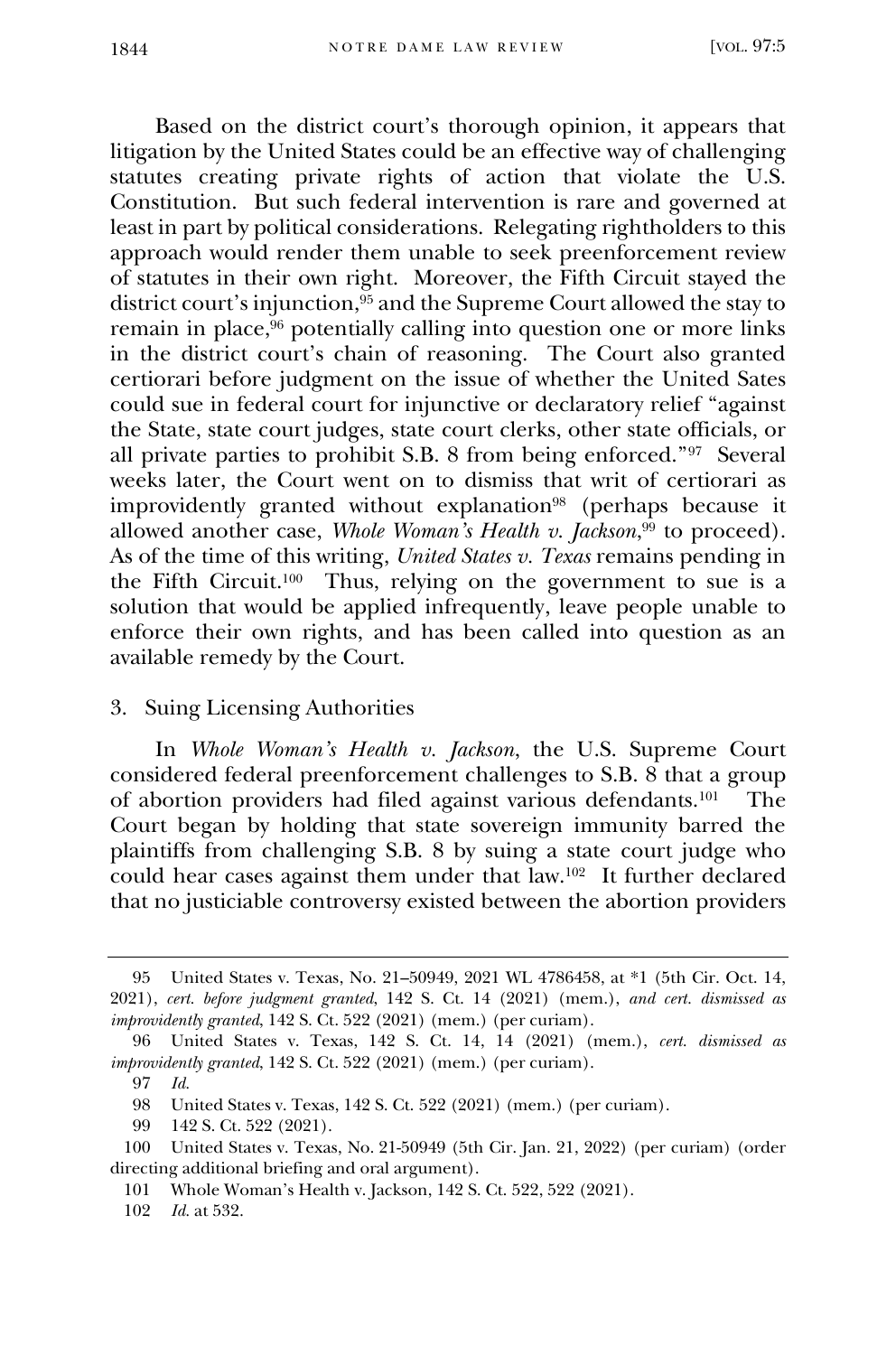and any state court clerks who would be responsible for docketing cases against them under S.B. 8.<sup>103</sup> It explained, "Clerks serve to file cases as they arrive, not to participate as adversaries in those disputes."<sup>104</sup> The Court went on to discuss the substantial logistical problems that would arise in attempting to enjoin clerks.<sup>105</sup> It also rejected the plaintiffs' attempt to sue the Texas attorney general, noting that he had no authority to enforce S.B. 8.<sup>106</sup>

A plurality of the Court allowed the plaintiffs' claims to proceed against the heads of four state licensing boards and agencies, however, because those defendants "may or must take enforcement actions" against the plaintiffs for any violations of S.B. 8.<sup>107</sup> Thus, the Court allowed *Whole Woman's Health* to proceed as a traditional preenforcement *Young* claim against governmental officials who had some authority to enforce the challenged legal provision. The Fifth Circuit, however, has called into question the viability of this approach. On remand, the Fifth Circuit certified to the Texas Supreme Court the question of whether state law actually authorizes those licensing boards and agencies to enforce S.B. 8.<sup>108</sup> The Texas Supreme Court held that "Texas law does not grant the state agency executives named as defendants in this case any authority to enforce the Act's requirements, either directly or indirectly."<sup>109</sup> This ruling creates a substantial risk that the constitutional challenges in *Whole Woman's Health* that the U.S. Supreme Court allowed to survive will be dismissed. And such "hooks" for litigation may be unavailable with other statutory causes of action.

## 4. Suing Potential Private Plaintiffs

In *Van Stean v. Texas Right to Life*, a Texas state trial court held that several procedural provisions of S.B. 8 violate the U.S. and Texas Constitutions.<sup>110</sup> Various abortion providers had filed a total of fourteen state court challenges to S.B. 8 against Texas Right to Life

<sup>103</sup> *Id.*

<sup>104</sup> *Id.*

<sup>105</sup> *See id*. at 533.

<sup>106</sup> *Id.* at 534.

<sup>107</sup> *Id*. at 535 (plurality opinion).

<sup>108</sup> *See* Whole Woman's Health v. Jackson, 23 F.4th 380, 389 (5th Cir. 2022), *mandamus denied*, *In re* Whole Woman's Health, 142 S. Ct. 701 (2022) (mem.).

<sup>109</sup> Whole Woman's Health v. Jackson, No. 22-0033, 2022 WL 726990, at \*9 (Tex. Mar. 11, 2022).

<sup>110</sup> Order Declaring Certain Civil Procedures Unconstitutional and Issuing Declaratory Judgment at 2, Van Stean v. Tex. Right to Life, No. D-1-GN-21-004179 (Tex. 98th Jud. Dist. Dec. 9, 2021) [hereinafter *Van Stean* Order]. I am grateful to Professor Andrew Kull for bringing this case to my attention.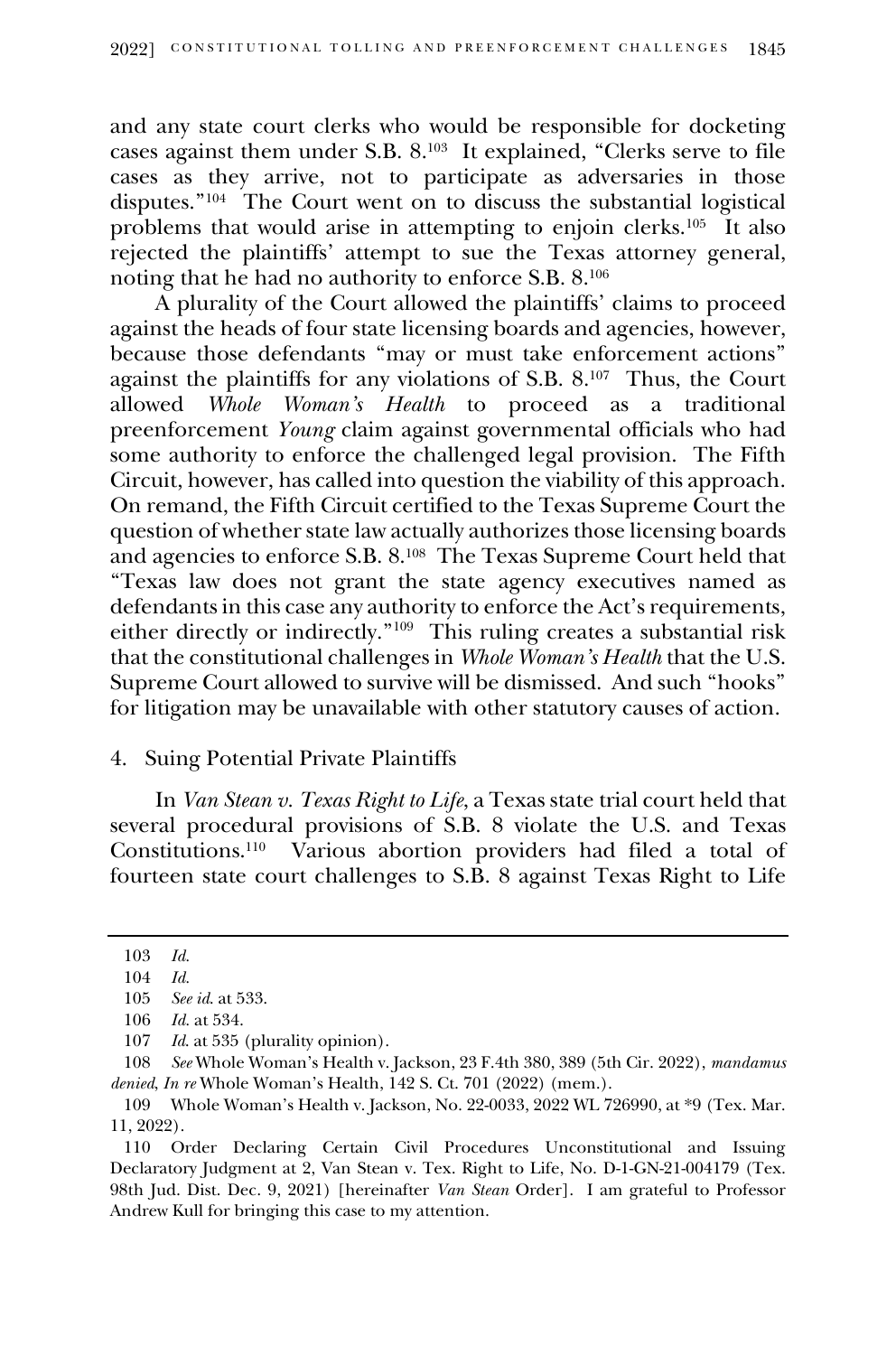(TRL) and other defendants who were allegedly acting in concert with TRL to bring lawsuits under that statute.<sup>111</sup> The cases were consolidated before a single judge for pretrial purposes.<sup>112</sup> The plaintiffs alleged that TRL had "been encouraging persons to file SB 8 lawsuits" and "provid[ing] information to that end."<sup>113</sup> TRL's website allegedly "asked for tips about violators, solicited funds, and promised to 'sue the abortionists ourselves.'"<sup>114</sup> TRL's alleged actions, the court concluded, were sufficient to give the plaintiff abortion providers standing to pursue a preenforcement suit against it.<sup>115</sup>

Without reaching the substantive abortion-related issues, the court concluded that three procedural aspects of S.B. 8 are unconstitutional. First, the statute impermissibly allows "any person" to sue for statutory damages, regardless of whether that plaintiff suffered any harm as a result of the statutory violation alleged.<sup>116</sup> Permitting lawsuits by people who lack standing to challenge the legality of a particular abortion violates the Texas Constitution's "open courts" provision, which generally mirrors Article III's standing requirements.<sup>117</sup> Second, the statute's authorization of a minimum of \$10,000 in statutory damages constituted "punishment by civil lawsuit, and deprivation of property, without due process of law as guaranteed by the Fourteenth Amendment."<sup>118</sup> Such awards of substantial amounts of money to complete strangers who were not harmed by a defendant's actions had "the effect of punishing a defendant rather than compensating a plaintiff."<sup>119</sup> Finally, in part because a person could sue under S.B. 8 without having suffered any personal harm, the court concluded that the statute was an invalid delegation of enforcement authority to private parties in violation of the state constitution's "separation of powers provision."<sup>120</sup> The court concluded by granting a declaratory judgment to the plaintiffs on those issues, but held that a trial would be needed on their request for a permanent injunction against TRL.<sup>121</sup>

- 117 *Id*. at 30, 36, 47.
- 118 *Id.* at 36.
- 119 *Id.* at 37 (emphasis omitted).
- 120 *Id.* at 43–47.
- 121 *Id.* at 47.

<sup>111</sup> *See In re* Tex. Hearbeat [sic] Act Litig., No. 21-0782, at 1 (Multi-District Litig. Panel Tex. Oct. 14, 2021).

<sup>112</sup> *Id*. at 2.

<sup>113</sup> *Van Stean* Order, *supra* note 110, at 21.

<sup>114</sup> *Id.* at 22.

<sup>115</sup> *Id.* at 25.

<sup>116</sup> *See id.* at 29.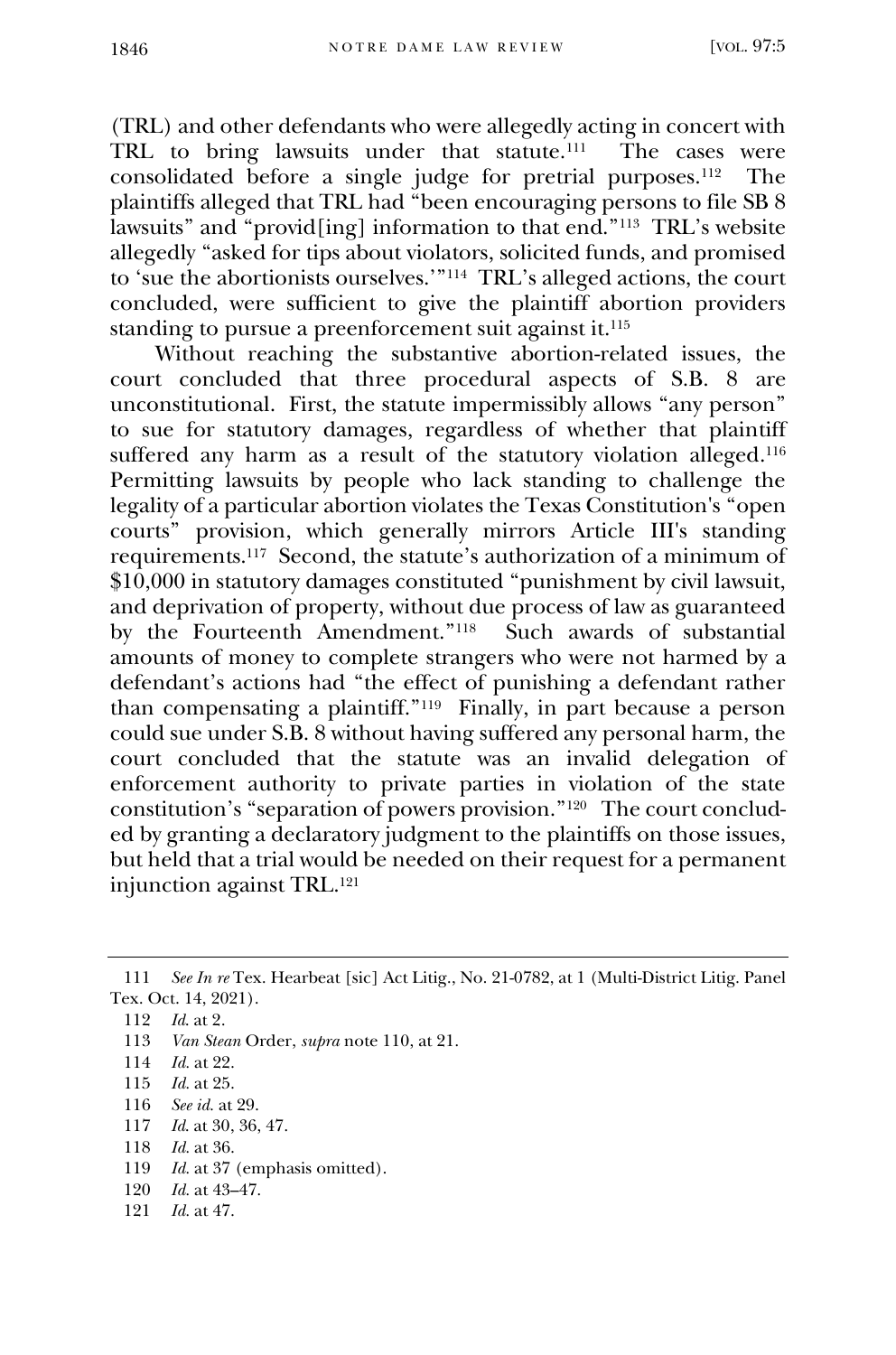The plaintiffs in *Van Stean* circumvented sovereign immunity and other obstacles to preenforcement relief by suing a private entity that was overtly threatening to sue them and encouraging litigation against them. This route will seldom be available, however, unless an entity such as TRL engages in such behavior. Moreover, this suit was brought in state court, thereby depriving the plaintiffs of an opportunity to have their federal claims heard in a federal forum.<sup>122</sup> Finally, the trial court's ruling protects the plaintiffs from suits only by TRL and others acting in concert with it; they remain liable to suits by anyone else in the world. On the other hand, in the event TRL chooses to appeal this ruling to higher courts and loses, the resulting legal opinions may be able to block subsequent litigation—not only against the *Van Stean*  plaintiffs, but all rightholders—as a matter of vertical stare decisis. Thus, this type of state court litigation may be effective under certain circumstances, but it does not appear to be a categorically adequate means of seeking preenforcement relief against apparently unconstitutional laws that are enforceable through private rights of action.

# II. THE DUE PROCESS RIGHT TO PREENFORCEMENT JUDICIAL **GUIDANCE**

Periodically over the years, the U.S. Supreme Court has held that people whose conduct is regulated by a statute or regulation have the Due Process right to seek a judicial determination of that provision's validity without having to incur substantial liability by violating that provision.<sup>123</sup> The primary way in which courts typically enforce this right is by allowing rightholders, pursuant to *Ex parte Young*, to bring preenforcement challenges against the government officials responsible for enforcing the legal provisions at issue.<sup>124</sup> When such relief is unavailable, however, the Court has enforced this right in other ways.

<sup>122</sup> Scholars strenuously disagree over whether state courts are less effective fora than federal courts for the protection of federal rights. *See* Burt Neuborne, *The Myth of Parity*, 90 HARV. L. REV. 1105 (1977).

<sup>123</sup> Justice Thomas, however, has stated "there is no freestanding constitutional right to pre-enforcement review in federal court" because "federal courts generally may not 'give advisory rulings on the potential success of an affirmative defense before a cause of action has even accrued.'" Whole Woman's Health v. Jackson, 142 S. Ct. 522, 539 (2021) (Thomas, J., concurring in part and dissenting in part) (quoting MedImmune, Inc. v. Genentech, Inc., 549 U.S. 118, 142 (2007) (Thomas, J., dissenting)).

<sup>124</sup> *Ex parte* Young, 209 U.S. 123 (1908).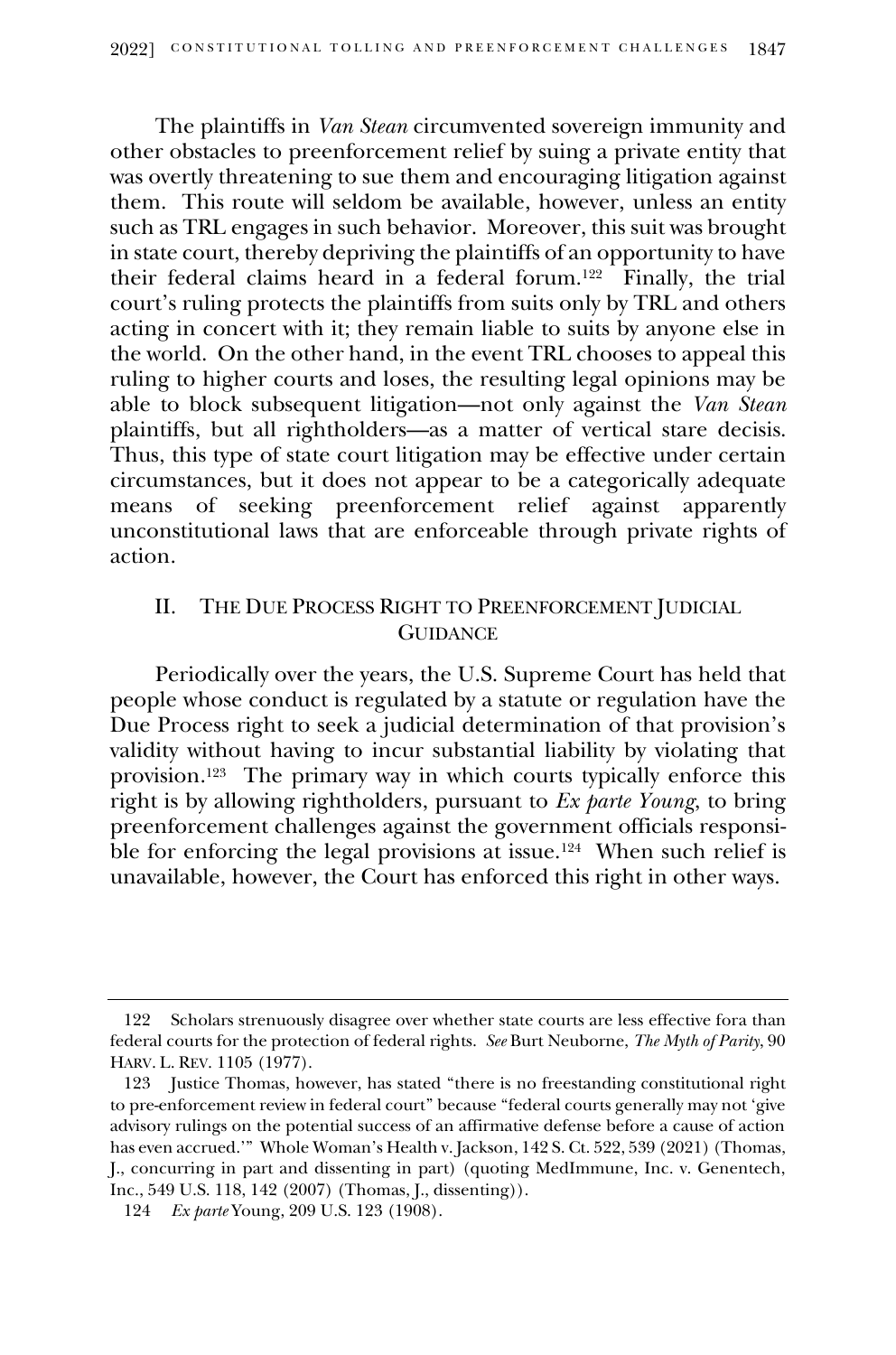## *A. Recognizing the Right*

The roots of the Due Process right to preenforcement judicial guidance trace back to the Court's 1908 ruling in *Ex parte Young*. 125 In *Young*, the state of Minnesota passed a law establishing a railroad commission to adopt rates for railroad freight transportation within the state.<sup>126</sup> The law specified that any common carrier who violated the commission's orders was subject to a fine of up to \$10,000 per offense.<sup>127</sup> The commission issued a rate schedule pursuant to this statute. In April 1907, the legislature subsequently adopted rates for the transportation of passengers and certain commodities, and specified that anyone who violated those provisions could be punished by up to ninety days in jail.<sup>128</sup> A group of railroad shareholders sought an order prohibiting their railroads from following these allegedly unconstitutional statutes and commission orders, and prohibiting the commission or state attorney general from enforcing them.<sup>129</sup>

The plaintiffs raised both substantive and procedural constitutional objections. Substantively, the plaintiffs argued that rates were so low as to be confiscatory, thereby unconstitutionally depriving their railroads of property without due process of law.<sup>130</sup> Procedurally, the plaintiffs claimed that the law also violated due process and equal protection by failing to provide a mechanism through which a railroad could seek judicial review of the rates' validity without exposing itself to substantial liability by violating the statute or a rate order. 131 The

130 *Id*. at 143–44. Substantive constitutional law at the time recognized that "[t]he sufficiency of rates with reference to the Federal Constitution is a judicial question . . . ." *Id*.; *see also* Miss. R.R. Comm'n v. Mobile & Ohio R.R. Co., 244 U.S. 388, 391 (1917) ("If this power of regulation is exercised in such an arbitrary or unreasonable manner as to prevent the company from obtaining a fair return upon the property invested in the public service it passes beyond lawful bounds, and such action is void, because repugnant to the due process of law provision of the Fourteenth Amendment . . . ."); R.R. Comm'n Cases, 116 U.S. 307, 331 (1886) ("Under pretence of regulating fares and freights, the State cannot require a railroad corporation to carry persons or property without reward; neither can it do that which in law amounts to a taking of private property for public use without just compensation, or without due process of law.").

131 *See Ex parte* Young, 209 U.S.123, 144–45 (1908); *see also* Ohio Valley Water Co. v. Ben Avon Borough, 253 U.S. 287, 289 (1920) ("[I]f the owner claims confiscation of his property will result [from an administrative order], the State must provide a fair opportunity for submitting that issue to a judicial tribunal for determination upon its own independent judgment as to both law and facts; otherwise the order is void because in conflict with the due process clause . . . .").

<sup>125</sup> *Id.* at 123.

<sup>126</sup> *Id.* at 127.

<sup>127</sup> *Id.*

<sup>128</sup> *Id*. at 145.

<sup>129</sup> *Id*. at 148.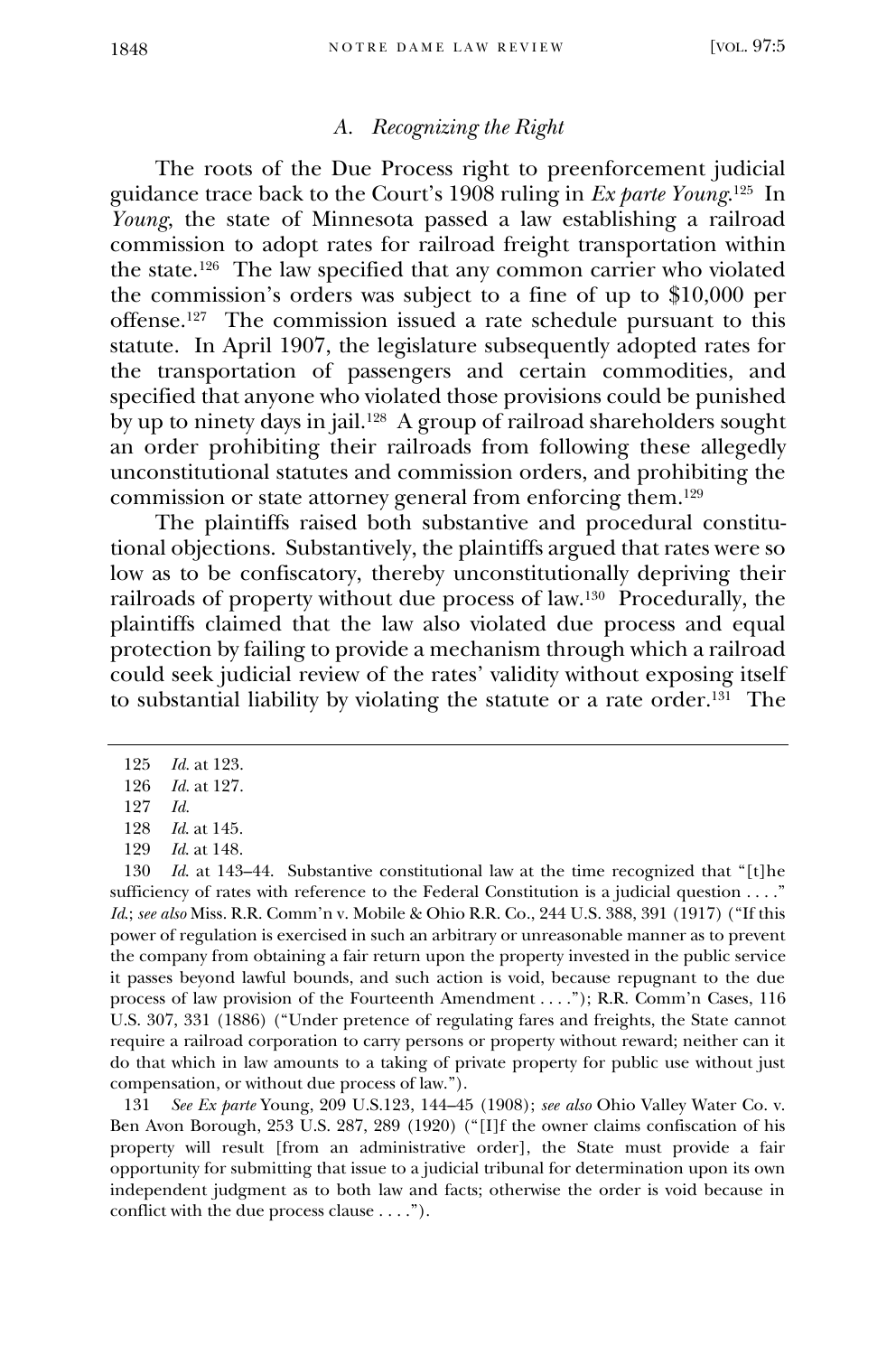statute's "enormous penalties" prevented railroads and their employees "from resorting to the courts for the purpose of determining the [statute's] validity."<sup>132</sup> A railroad was accordingly left with the choice of either implementing the potentially unconstitutional rates, which (if they actually were invalid) would result in the unconstitutional confiscation of its property, or violating the statute to assert constitutional defenses "at the risk, if mistaken, of being subjected to such enormous penalties."<sup>133</sup>

The trial court entered a preliminary injunction barring the Northern Pacific Railway Company ("Northern Pacific") from complying with the rates set by the legislature in the April 1907 statute, and the attorney general from enforcing those rates against the railroad.<sup>134</sup> The next day, the attorney general obtained a writ of mandamus from state court ordering Northern Pacific to comply with the rates in the April 1907 statute.<sup>135</sup> He argued that the Eleventh Amendment deprived the federal district court of jurisdiction to enter its injunction against him since he was a state officer enforcing a state statute.<sup>136</sup> The federal district court held the attorney general in contempt for violating the injunction, and he appealed his contempt conviction directly to the U.S. Supreme Court.<sup>137</sup>

The Supreme Court began by holding that fundamental due process principles required that the railroad have some mechanism for obtaining a judicial determination of the rates' constitutionality without running the risk of violating them and facing potentially significant legal consequences. The Court declared that the railroad's "officers and employees could not be expected to disobey any of the provisions of the acts or orders at the risk of such fines and penalties being imposed upon them, in case the court should decide that the law was valid."<sup>138</sup> If the railroad had to violate the statute to raise its constitutional challenge, "[t]he necessary effect and result of such legislation must be to preclude a resort to the courts (either state or Federal) for the purpose of testing [the law's] validity. . . . The result would be a denial of any hearing to the company."<sup>139</sup> The Court held

- 138 *Id*. at 146.
- 139 *Id*. (emphasis added).

<sup>132</sup> *Young*, 209 U.S. at 144.

<sup>133</sup> *Id*. at 144–45. The plaintiffs also raised a third constitutional argument which the Court did not address: the rates violated the Dormant Commerce Clause by interfering with interstate commerce. *Id*. at 145.

<sup>134</sup> *Id*. at 132–33. The court did not enjoin the commission's earlier orders regarding freight transportation rates, however. *See id*.

<sup>135</sup> *Id*. at 133.

<sup>136</sup> *Id.* at 132.

<sup>137</sup> *Id.*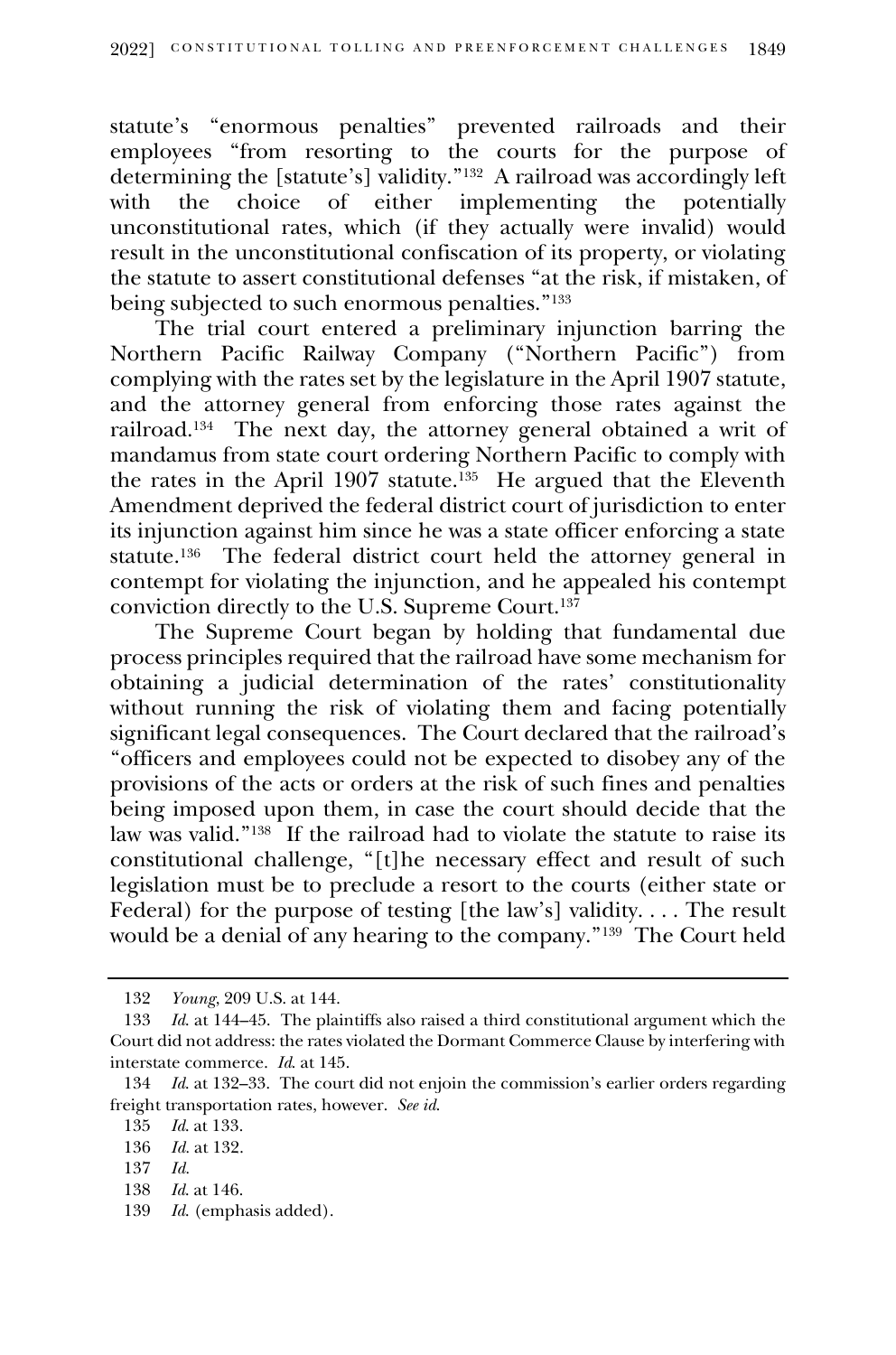that a law which requires a person to risk incurring substantial penalties in order to test its validity is unconstitutional.<sup>140</sup> The threat of such substantial liability is equivalent to a complete—and unconstitutional<sup>141</sup>—denial of judicial review of the underlying restrictions.<sup>142</sup>

The Court concluded that the statutory provisions "imposing such enormous fines and possible imprisonment as a result of an unsuccessful effort to test the validity of the laws themselves, are unconstitutional on their face, without regard to the question of the insufficiency of those rates."<sup>143</sup> In other words, putting aside whether the statute's substantive restrictions were themselves unconstitutional, the law was independently unconstitutional due to the absence of any mechanism for preenforcement judicial review of the validity of its restrictions.

Later in the opinion, the Court added that subjecting a rightholder to the possibility of repeated litigation for multiple violations of an allegedly unconstitutional law would constitute irreparable harm which a federal court may enjoin.<sup>144</sup> The Court rejected the notion that the railroad had an adequate remedy at law by simply violating the statute on a single occasion and then raising its constitutional claims as a defense in any ensuing prosecution or other enforcement proceeding. 145 The Court noted that a prosecutor might

<sup>140</sup> *Id*. at 147 ("A law which . . . impos[es] such conditions upon the right to appeal for judicial relief as works an abandonment of the right rather than face the conditions upon which it is offered or may be obtained, is also unconstitutional.").

<sup>141</sup> The Court had previously held that a law making "the decision of the legislature or of a commission conclusive as to the sufficiency of [railroad] rates" is "unconstitutional." *Id*. (citing Chi., Milwaukee & St. Paul Ry. Co. v. Minnesota, 134 U.S. 418 (1890)); *see also* St. Louis & S.F. Ry. Co. v. Gill, 156 U.S. 649, 657–58 (1895); R.R. Comm'n Cases, 116 U.S. 307, 331 (1886).

<sup>142</sup> *Young*, 209 U.S. at 147 ("[W]hen the penalties for disobedience are by fines so enormous and imprisonment so severe as to intimidate the company and its officers from resorting to the courts to test the validity of the legislation, the result is the same as if the law in terms prohibited the company from seeking judicial construction of laws which deeply affect its rights.").

<sup>143</sup> *Id*. at 148; *see also* Cotting v. Kan. City Stock Yards Co., 183 U.S. 79, 102 (1901) ("[W]hen the legislature, in an effort to prevent any inquiry of the validity of a particular statute, so burdens any challenge thereof in the courts, that the party affected is necessarily constrained to submit rather than take the chances of the penalties imposed, then it becomes a serious question whether the party is not deprived of the equal protection of the laws.").

<sup>144</sup> *See Young*, 209 U.S. at 160 ("It would be an injury to complainant to harass it with a multiplicity of suits or litigation generally in an endeavor to enforce penalties under an unconstitutional enactment, and to prevent it ought to be within the jurisdiction of a court of equity.").

<sup>145</sup> *Id.* at 163 (rejecting the suggestion that "the proper way to test the constitutionality of the act is to disobey it, at least once, after which the company might obey the act pending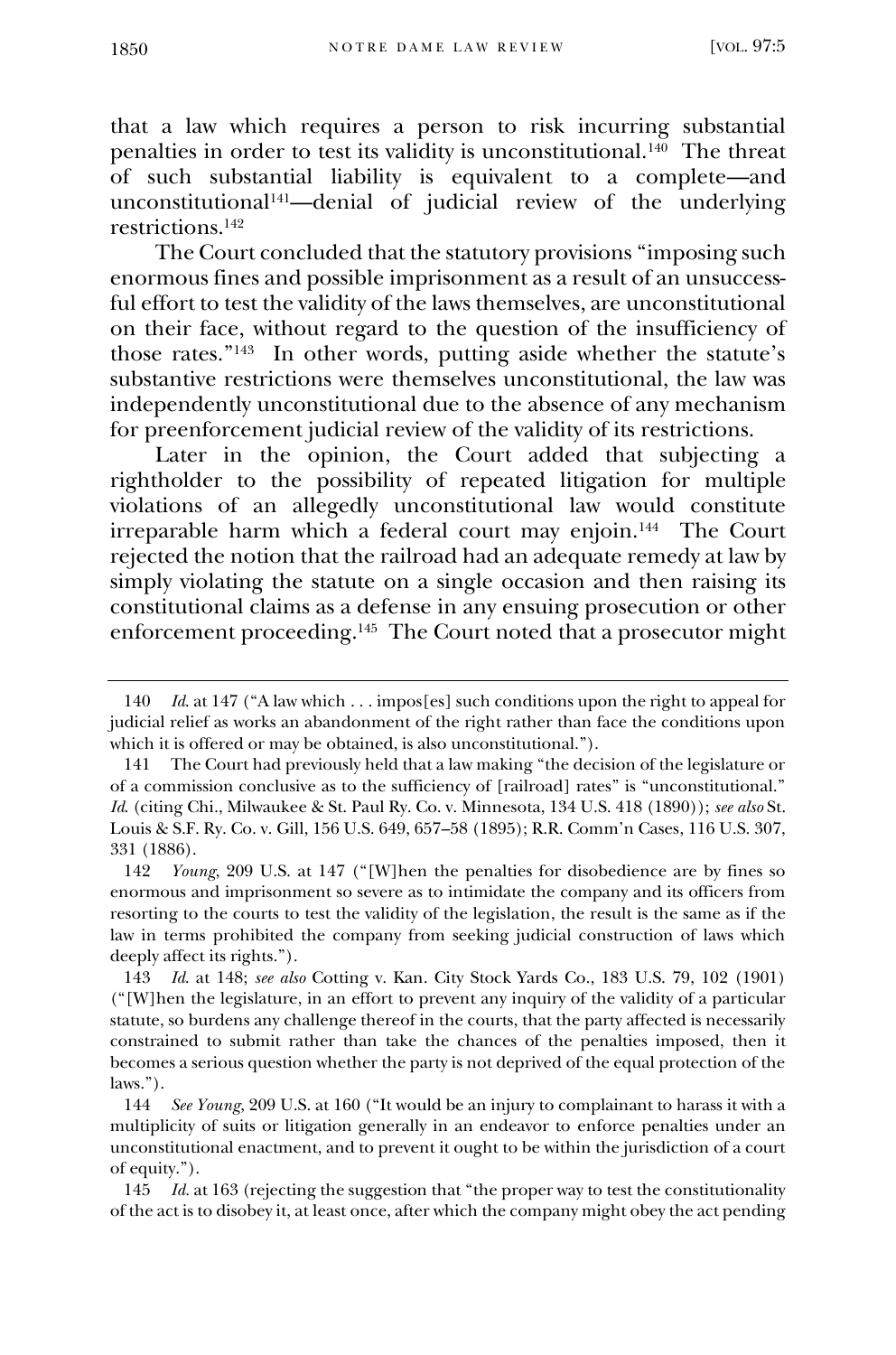refrain from bringing charges after a single violation.<sup>146</sup> And even if the prosecutor decided to take immediate action, it could take several years for the railroad to obtain a final judgment concerning its rights; during that time, it would have been subject to potentially unconstitutional restrictions.<sup>147</sup> Moreover, the magnitude of the penalties might deter the company and its employees from being willing to violate the law, even on a single occasion, to bring a test case.<sup>148</sup> The Court declared:

To await proceedings against the company in a state court grounded upon a disobedience of the act, and then, if necessary, obtain a review in this court by writ of error to the highest state court, would place the company in peril of large loss and its agents in great risk of fines and imprisonment if it should be finally determined that the act was valid. *This risk the company ought not to be required to take*. 149

The Court later added that a preenforcement suit for equitable relief was "undoubtedly the most convenient, the most comprehensive and the most orderly way in which the rights of all parties can be properly, fairly and adequately passed upon."<sup>150</sup>

Over the decade that followed, the Supreme Court repeatedly reaffirmed that, when the government regulates private parties' conduct, the Due Process Clause requires it to provide a mechanism through which such parties may seek judicial review of the validity of those regulations without subjecting themselves to the risk of substantial penalties. In 1913, for example, the Court held that "penal provisions operating to preclude" a "fair opportunity to test the constitutional validity" of a legal provision such as a "prescribed rate . . . would be invalid."<sup>151</sup> Two years later, the Court confirmed that

146 *Young*, 209 U.S. at 163.

147 *Id*.

149 *Id*. at 165 (emphasis added).

150 *Id*. at 166.

151 Chesapeake & Ohio Ry. Co. v. Conley, 230 U.S. 513, 521–22 (1913) (holding that the challenged statute accorded the plaintiff railroad due process because the state

subsequent proceedings to test its validity"); *see also id*. at 164–65 ("Suits for penalties, or indictment or other criminal proceedings for a violation of the act, would therefore furnish no reasonable or adequate opportunity for the presentation of a defense founded upon the assertion that the rates were too low and therefore the act invalid."); Miss. R.R. Comm'n v. Mobile & Ohio R.R. Co., 244 U.S. 388, 392 (1917) (holding that "the appropriate remedy" for determining whether a state law or a railroad commission order violated the Fourteenth Amendment "is a bill in equity such as was filed in this case [in federal court] to enjoin its enforcement").

<sup>148</sup> *Id*. at 163–64. The Court also pointed out that the type of evidence the railroad would have to introduce in a criminal trial to show that the rates were confiscatorily low was far removed from the central issue of its guilt in that case. *Id*. at 164.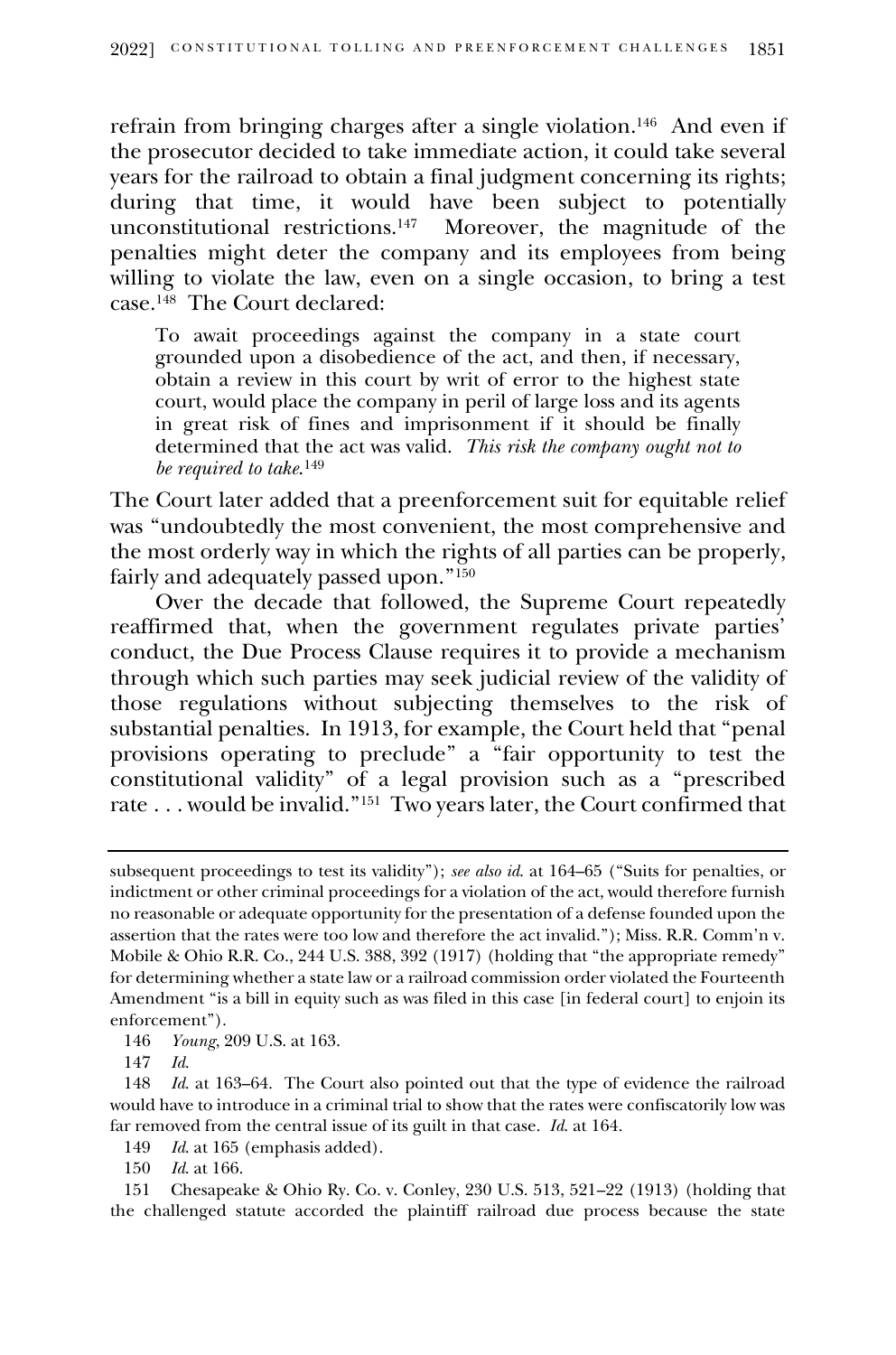a plaintiff "would be entitled to protection against the imposition of such penalties as would virtually deny access to the courts for the protection of rights guaranteed by the Federal Constitution."<sup>152</sup> This right to preenforcement judicial guidance is at its apex where the prospect of repeated enforcement actions for a course of conduct raises the specter of substantial cumulative liability.<sup>153</sup>

# *B. Enforcing the Right to Guidance in* Young

The previous Section discussed the Supreme Court's recognition of the due process right to preenforcement judicial guidance concerning a legal provision's validity. *Young* enforced this right by allowing a regulated entity to bring a preenforcement federal suit against the state officers responsible for implementing an allegedly unconstitutional legal provision to allow the court to determine the

supreme court had construed the statute as protecting the railroad from the accumulation of penalties while it was challenging the statute's constitutionality); *see also* W. Union Tel. Co. v. City of Richmond, 224 U.S. 160, 172 (1912) (upholding ordinance imposing penalties of up to \$500 per pole on a weekly basis for poles that a telegraph company fails to remove after local officials order it to do so, because "[i]t does not look as if the penalties in this ordinance were established with a view to prevent the appellant from resorting to the Federal courts . . . and if an oppressive application of them should be attempted it will be time enough then for the appellant to [challenge it]"); Pennsylvania v. West Virginia, 262 U.S. 553, 614–15 (1923) (Brandeis, J., dissenting) (urging that, because the state regulatory commission's orders did not go into effect for 30 days after issuance in order to allow time for judicial review, "there could never be occasion for invoking in respect to this statute the doctrine of *Ex parte Young*").

<sup>152</sup> Wathen v. Jackson Oil & Refin. Co., 235 U.S. 635, 640 (1915) (holding that a shareholder lacked standing to seek an injunction barring a corporation from following an allegedly unconstitutional maximum-hours law, since the corporation would be protected from penalties if it violated the law in order to bring a constitutional challenge); *see also*  United States *ex rel.* Milwaukee Soc. Democratic Publ'g Co. v. Burleson, 255 U.S. 407, 431 n.1 (1921) (Brandeis, J., dissenting) ("[A] statute prescribing similar penalties for failure to observe its provisions or the order of a public service commission, although made after full hearing, is a deterrent so potent as to amount to a denial of the right to a judicial review, and operate as a taking of property without due process of law . . . .").

<sup>153</sup> *See, e.g.*, Nat. Gas Pipeline Co. v. Slattery, 302 U.S. 300, 310 (1937) ("As the Act imposes penalties of from \$500 to \$2,000 a day for failure to comply with the order, any application of the statute subjecting appellant to the risk of the cumulative penalties pending an attempt to test the validity of the order in the courts and for a reasonable time after decision, would be a denial of due process."); *see also* Morales v. Trans World Airlines, Inc., 504 U.S. 374, 381 (1992) (holding that regulated entities were entitled to seek preenforcement relief against state officers to enjoin state laws that were allegedly preempted by a federal law, in part because the state law "imposes additional liability (by way of civil penalties and consumer treble-damages actions) for multiple violations").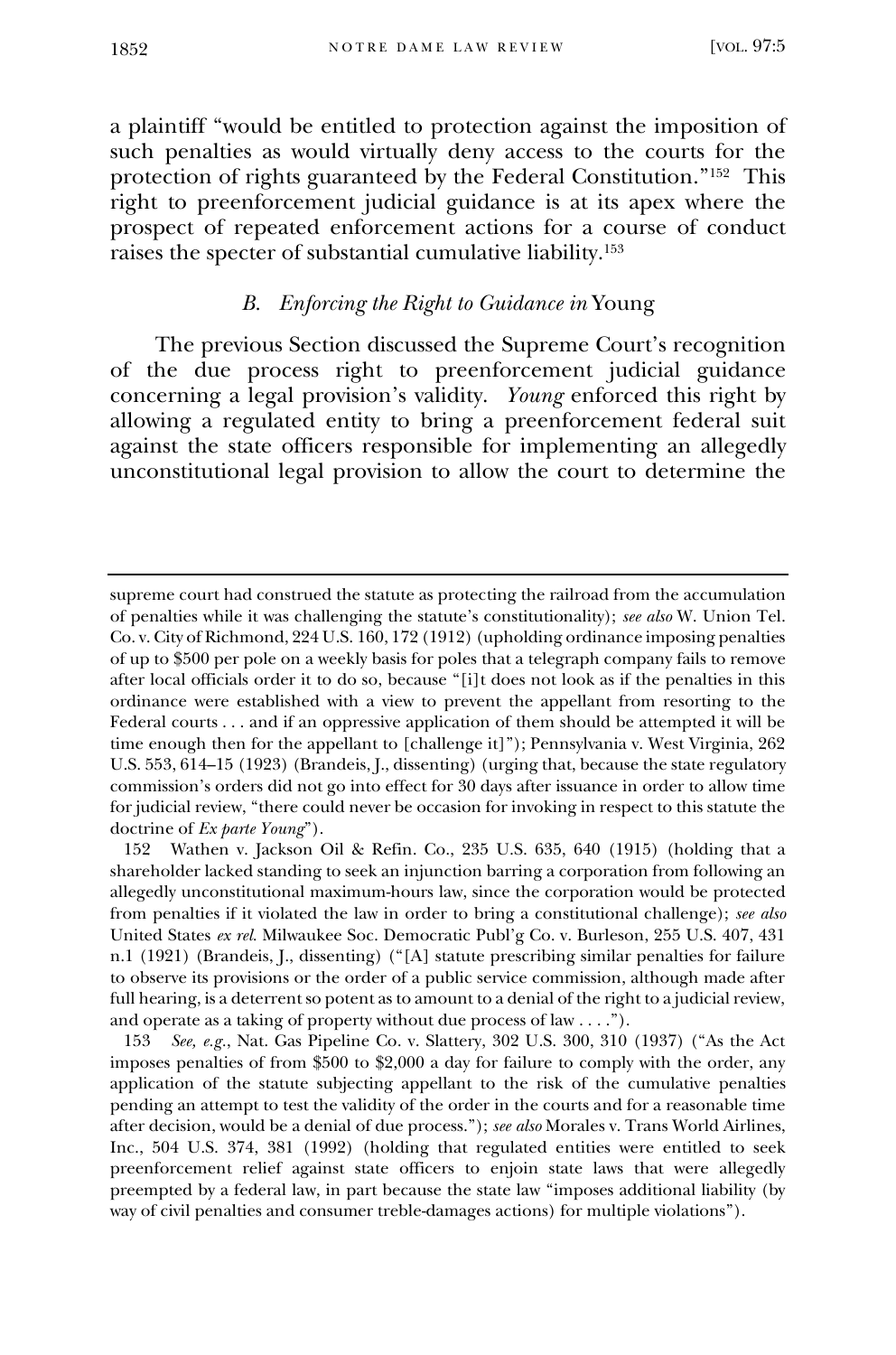provision's constitutionality.<sup>154</sup> Such plaintiffs could seek both a temporary injunction granting "freedom from suits, civil or criminal" while the court was considering its claims, as well as a permanent injunction "restraining all such actions or proceedings" should it ultimately prevail.<sup>155</sup>

The Court rejected the argument that a suit to enjoin a state official from enforcing an allegedly unconstitutional state law is actually brought against the state itself and therefore prohibited by state sovereign immunity. Enforcement of an unconstitutional law, the Court explained, neither involves the exercise of state authority nor "affect[s] the State in its sovereign or governmental capacity."<sup>156</sup> Rather, attempts to enforce unconstitutional laws are simply "illegal  $act[s]$ " by state officials.<sup>157</sup> An official who implements an unconstitutional law is "stripped of his official or representative character and is subjected in his person to the consequences of his individual conduct."<sup>158</sup> Thus, state sovereign immunity does not bar preenforcement constitutional suits for injunctive relief against state officials.<sup>159</sup>

*Morales v. Trans World Airlines, Inc.* is a modern example of a typical preenforcement constitutional challenge under *Young*. 160 Texas had adopted consumer protection and other related statutes that could be enforced either by the state attorney general or private consumers.<sup>161</sup> Those laws allowed for "civil penalties and consumer treble-damages actions."<sup>162</sup> The Texas attorney general threatened to sue several airlines for violating those provisions because their advertisements did not disclose certain surcharges.<sup>163</sup> In response, the

<sup>154</sup> *See also* Louisville & Nashville R.R. Co. v. Garrett, 231 U.S. 298, 311 (1913) ("If the Commission establishes rates that are so unreasonably low as to be confiscatory, an appropriate mode of obtaining relief is by bill in equity to restrain the enforcement of the order. . . . Presumably, the courts of the State, as well as the Federal courts, would be open to the carrier for this purpose . . . without express statutory provision to that effect." (first citing Chi., Milwaukee & St. Paul Ry. Co. v. Minnesota, 134 U.S. 418, 459, 460 (1890); then citing St. Louis & S.F. Ry. Co. v. Gill, 156 U.S. 649, 659, 666 (1895); then citing *Ex parte* Young, 209 U.S. at 163; and then citing Home Tel. & Tel. Co. v. City of L.A., 211 U.S. 265, 278 (1908))).

<sup>155</sup> *Ex parte* Young, 209 U.S. 123, 149 (1908).

<sup>156</sup> *Id*. at 159.

<sup>157</sup> *Id*.

<sup>158</sup> *Id*. at 160.

<sup>159</sup> *Id.* at 149, 155–56.

<sup>160</sup> Morales v. Trans World Airlines, Inc., 504 U.S. 374, 380–81 (1992).

<sup>161</sup> *Id*. at 381 (citing TEX. BUS. & COM. CODE ANN. §§ 17.47, 17.50 (1987 & Supp. 1991– 92)).

<sup>162</sup> *Id*.

<sup>163</sup> *Id*. at 379–80.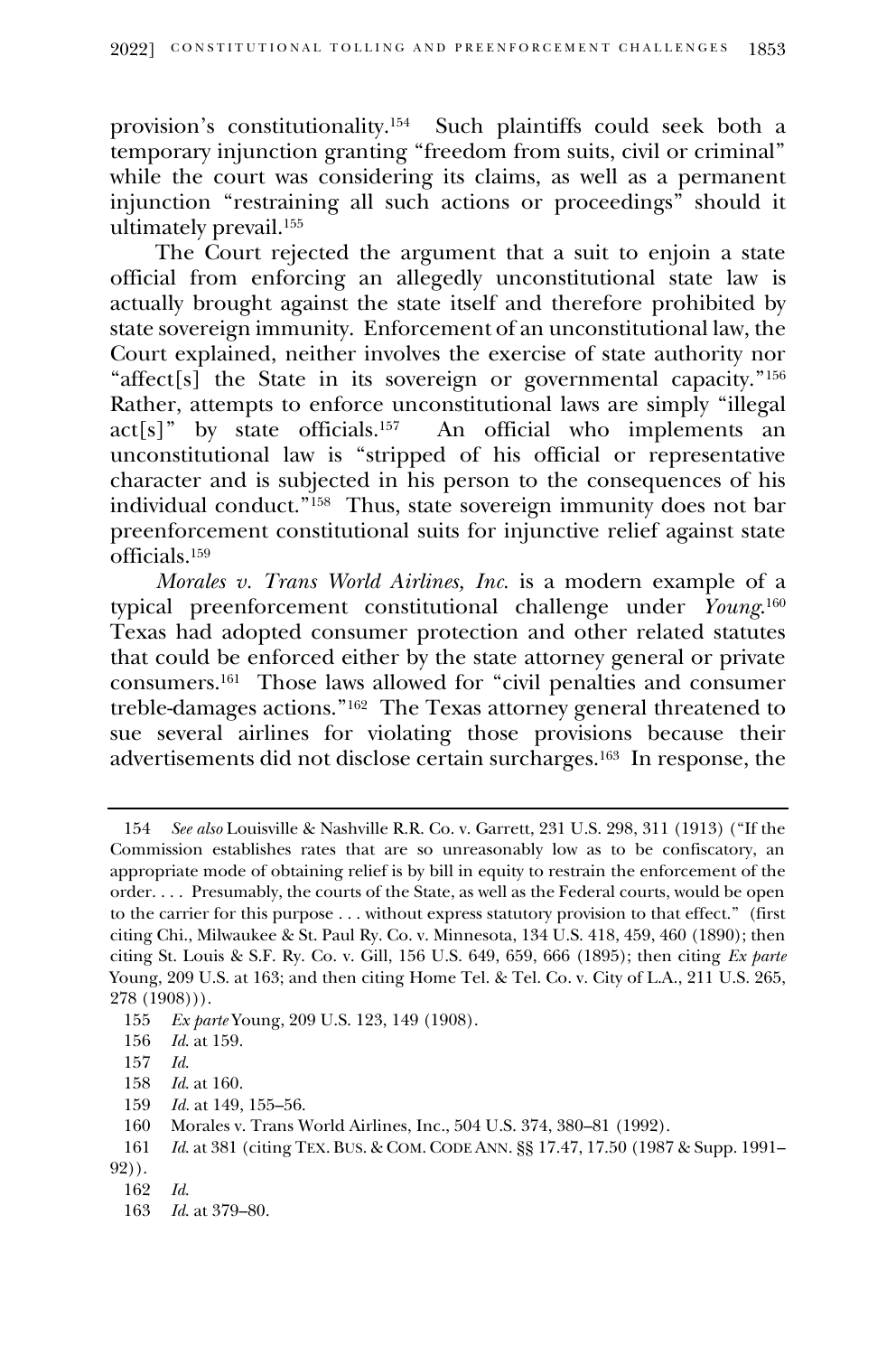airlines sued the Texas attorney general in federal court for an injunction barring him from enforcing those laws and a declaratory judgment that, as applied to airlines' advertisements, they are preempted by the federal Airline Deregulation Act of 1978.<sup>164</sup>

The U.S. Supreme Court held that the airlines' suit was valid and not barred by the Eleventh Amendment.<sup>165</sup> The Court explained that the attorney general "had made clear that [he] would seek to enforce" state law against the airlines for their advertisements.<sup>166</sup> The airlines faced potentially substantial liability "for multiple violations."<sup>167</sup> The Court explained that, as in *Young*, the airlines would otherwise be "faced with a Hobson's choice: continually violate the Texas law and expose themselves to potentially huge liability; or violate the law once as a test case and suffer the injury of obeying the law during the pendency of the proceedings and any further review."<sup>168</sup> The Court did not even mention the even more extreme alternative that the airlines could be completely chilled by the statute's penalties and refrain from violating it even to bring a test case.

Historically, one recurring obstacle to some *Young* suits was not the Eleventh Amendment or sovereign immunity, but rather the absence of irreparable harm to the plaintiff. A plaintiff must show that it faces imminent or ongoing irreparable injury to obtain injunctive relief.<sup>169</sup> Some early precedents hold that a plaintiff facing the possibility of limited and nonrecurring statutory damages may not be at risk of irreparable injury, and therefore might be unable to obtain an injunction. In *Spielman Motor Sales Co. v. Dodge*, for example, the Court affirmed the dismissal of a car dealership's petition for a preliminary injunction against enforcement of a state law regulating used car sales that allegedly violated the federal Due Process Clause.<sup>170</sup> The Court held that the dealership did not face irreparable harm from the threat of criminal prosecution under the law.<sup>171</sup> It explained that the dealership was a large business, the statute carried only a \$500 fine, and the district attorney had promised not to pursue more than a single prosecution against the dealership until the law's validity were

<sup>164</sup> *Id*. at 380 (citing 49 U.S.C. app. § 1305(a)(1)).

<sup>165</sup> *Id*. at 381 ("We think *Young* establishes that injunctive relief was available here.").

<sup>166</sup> *Id*.

<sup>167</sup> *Id*.

<sup>168</sup> *Id*.

<sup>169</sup> *See* Winter v. Nat'l Res. Def. Council, Inc., 555 U.S. 7, 20 (2008) (preliminary injunctions); eBay Inc. v. MercExchange, L.L.C., 547 U.S. 388, 391 (2006) (permanent injunctions).

<sup>170</sup> Spielman Motor Sales Co. v. Dodge, 295 U.S. 89, 91, 97 (1935).

<sup>171</sup> *Id*. at 95–96.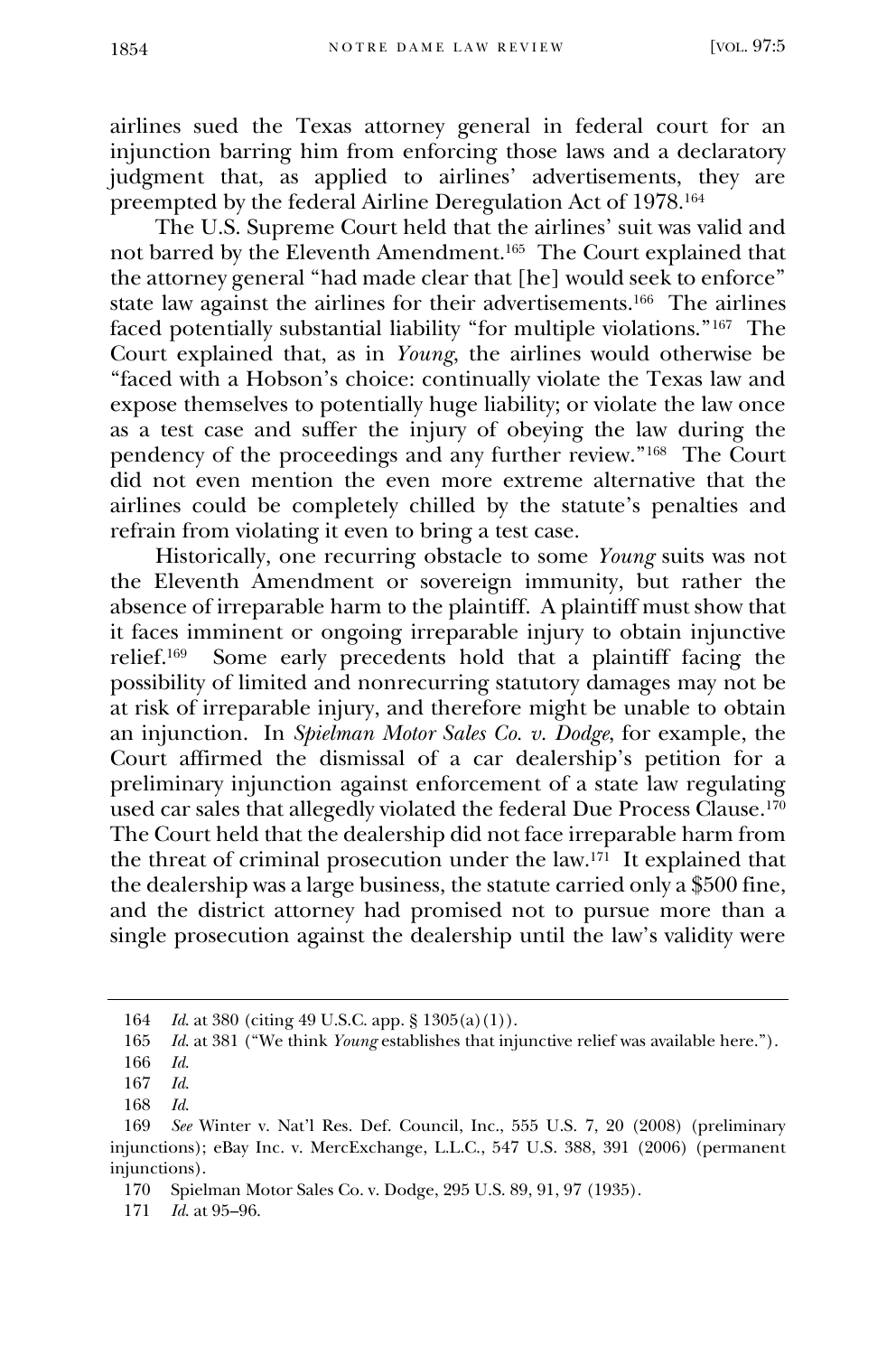established.<sup>172</sup> In general, however, a person who has not yet violated a statute may typically rely on the chilling effect to their constitutional rights to establish the irreparable injury needed for a preliminary or permanent injunction.<sup>173</sup>

*Younger* abstention sometimes impedes rightholders' access to federal courts. The Court's 1971 ruling in *Younger v. Harris* requires federal courts to generally abstain from adjudicating federal constitutional challenges to state legal provisions if a criminal prosecution has already commenced in state court. 174 *Younger* abstention applies regardless of whether a rightholder pursues injunctive or declaratory relief in federal court. <sup>175</sup> The Court later expanded the scope of this preemption, allowing it to be triggered by at least certain types of government-initiated civil litigation, <sup>176</sup> as well as state enforcement proceedings that commence shortly after a plaintiff seeks preenforcement relief in federal court.<sup>177</sup> Rightholders may overcome

177 *See* Hicks v. Miranda, 422 U.S. 332, 349 (1975) ("[W]here state criminal proceedings are begun against the federal plaintiffs after the federal complaint is filed but

<sup>172</sup> *Id*. The *Spielman* Court emphasized that the dealership's allegations concerning its constitutional claim were terse and conclusory. *Id*.; *see also* Beal v. Mo. Pac. R.R. Corp., 312 U.S. 45, 48–50 (1941) (holding in a diversity case that the plaintiff railroad was not entitled to an injunction barring future state-law prosecutions on the grounds its conduct did not violate state law, in part because the state attorney general had agreed to pursue only "a single test suit . . . in the state courts" and the railroad accordingly did not face a "multiplicity of prosecutions and risk that the aggregate fines . . . would be very large").

<sup>173</sup> *See* Mitchum v. Foster, 407 U.S. 225, 242 (1972) ("[F]ederal injunctive relief against a state court proceeding can in some circumstances be essential to prevent great, immediate, and irreparable loss of a person's constitutional rights." (citing *Ex parte* Young, 209 U.S. 123 (1908))); *see also* Elrod v. Burns, 427 U.S. 347, 373 (1976) (plurality opinion) ("The loss of First Amendment freedoms, for even minimal periods of time, unquestionably constitutes irreparable injury."); Dombrowski v. Pfister, 380 U.S. 479, 486 (1965) (stating that irreparable harm occurs when requiring rightholders to "await the state court's disposition and ultimate review in this Court of any adverse determination" would cause "a substantial loss or impairment of freedoms of expression").

<sup>174</sup> Younger v. Harris 401 U.S. 37, 45–46 (1971) (holding that federal courts generally should not enjoin ongoing state criminal prosecutions, even if the underlying criminal statute is unconstitutional, because the rightholder has an adequate remedy at law by raising their constitutional defense in state court).

<sup>175</sup> Samuels v. Mackell, 401 U.S. 66, 72 (1971) ("[O]rdinarily a declaratory judgment will result in precisely the same interference with and disruption of state proceedings that the long-standing policy limiting injunctions was designed to avoid.").

<sup>176</sup> Trainor v. Hernandez, 431 U.S. 434, 444 (1977) ("[T]he principles of *Younger* and *Huffman* are broad enough to apply to interference by a federal court with an ongoing civil enforcement action such as this, brought by the State in its sovereign capacity . . . ."); *see also* Moore v. Sims, 442 U.S. 415, 430–31, 434–35 (1979) (applying *Younger* abstention in federal challenge due to pending family-court proceedings arising under the allegedly unconstitutional state law); Juidice v. Vail, 430 U.S. 327, 333, 337 (1977) (applying *Younger*  abstention based on pending state court contempt proceedings).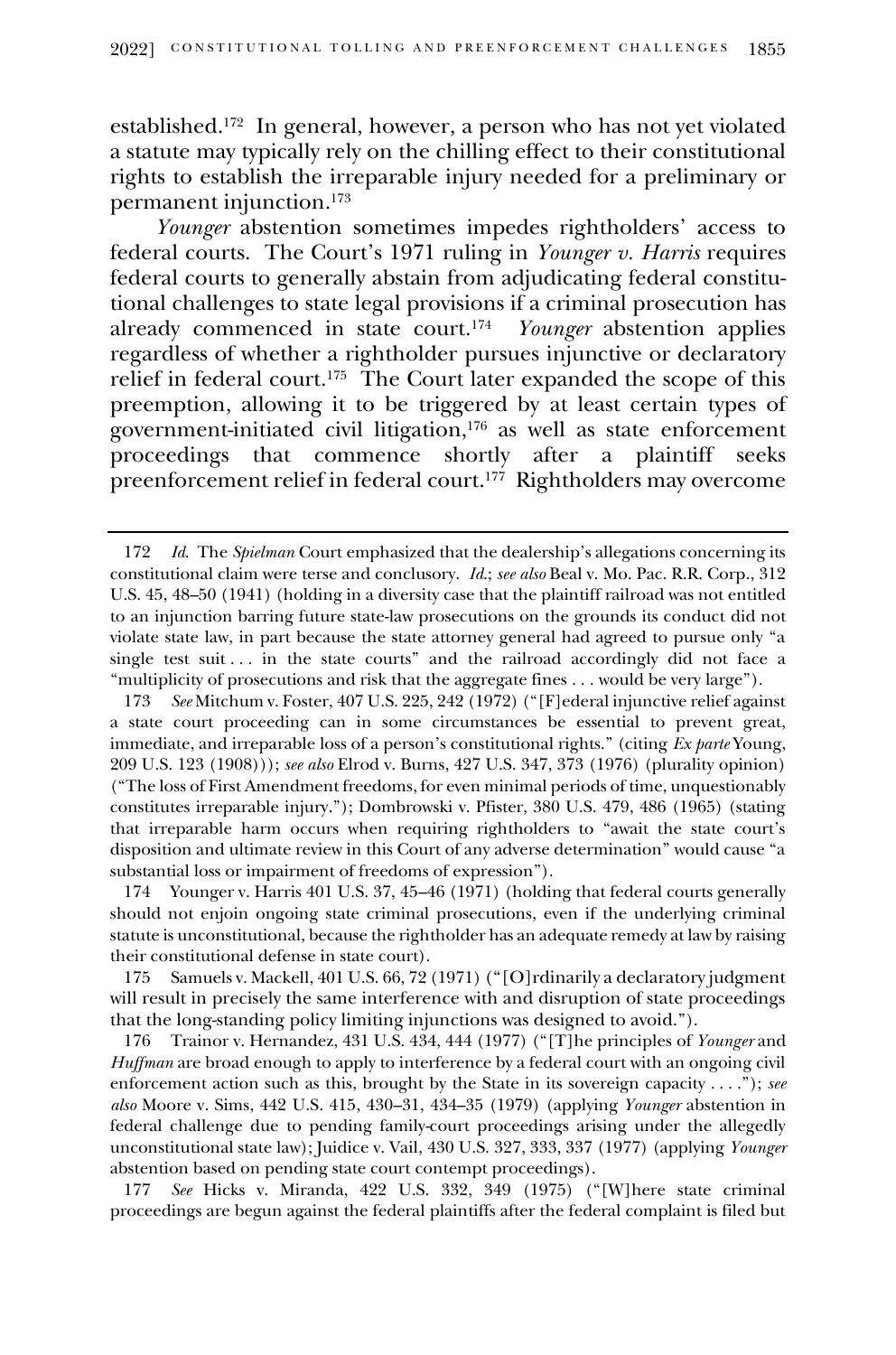*Younger* abstention by showing that they face the risk of a multiplicity of repetitive lawsuits, are suffering bad-faith harassment, or the legal provision they violated was clearly facially unconstitutional.<sup>178</sup>

In contrast, the Declaratory Judgment Act of 1934 <sup>179</sup> made it easier for rightholders to seek preenforcement review of the constitutionality of legal provisions without violating them.<sup>180</sup> The Act offered relief to plaintiffs who could not satisfy the traditional equitable requirements for obtaining an injunction, including demonstrating irreparable harm.<sup>181</sup> A plaintiff may seek a declaratory judgment as to the constitutionality of a state law, regardless of whether injunctive relief is available, "when no state prosecution is pending and a federal plaintiff demonstrates a genuine threat of enforcement."<sup>182</sup> Thus, *Young* generally allows plaintiffs to seek injunctions or declaratory judgments against the government officials responsible for enforcing allegedly unconstitutional legal provisions without exposing themselves to potentially substantial liability. However, its exception to sovereign immunity, as traditionally applied, offers no protection against legal provisions enforced through private rights of action.<sup>183</sup>

179 Declaratory Judgment Act, Pub. L. No. 73-343, ch. 512, 48 Stat. 955 (1934) (codified as amended at 28 U.S.C. §§ 2201–02 (2018)).

180 *See* S. REP. NO. 73-1005, at 2–3 (1934) (explaining that declaratory judgments "[are] especially useful in avoiding the necessity, now so often present, of having to act at one's peril or to act on one's own interpretation of his rights, or abandon one's rights because of a fear of incurring damages"); *see also* Perez v. Ledesma, 401 U.S. 82, 111 (1971) (Brennan, J., concurring in part and dissenting in part) (stating that the Act did not "in any way diminish[] the continuing vitality of *Ex parte Young* with respect to federal injunctions").

181 *See Perez*, 401 U.S. at 121–23.

182 Steffel v. Thompson, 415 U.S. 452, 475 (1974); *see also Perez*, 401 U.S. at 115 ("The legislative history of the Federal Declaratory Judgment Act is overwhelming that declaratory judgments were to be fully available to test the constitutionality of state and federal criminal statutes.").

183 *See infra* notes 211–21 and accompanying text.

before any proceedings of substance on the merits have taken place in the federal court, the principles of *Younger v. Harris* should apply in full force.").

<sup>178</sup> Huffman v. Pursue, Ltd., 420 U.S. 592, 611 (1975). The Court has explained that a rightholder faces irreparable injury from the threat of a multiplicity of suits only where there is a risk of "numerous suits between the same parties, involving the same issues of law or fact. [This doctrine] does not extend to cases where there are numerous parties plaintiff or defendant, and the issues between them and the adverse party are not necessarily identical." Matthews v. Rodgers, 284 U.S. 521, 529–30 (1932) (holding that businesses could not seek injunctive relief in federal court against collection of a state tax on the grounds it unconstitutionally burdened interstate commerce); *see, e.g.*, Wooley v. Maynard, 430 U.S. 705, 712 (1977) (finding irreparable injury where the plaintiff faced "three successive prosecutions . . . in the span of five weeks" under the challenged state law governing license plates).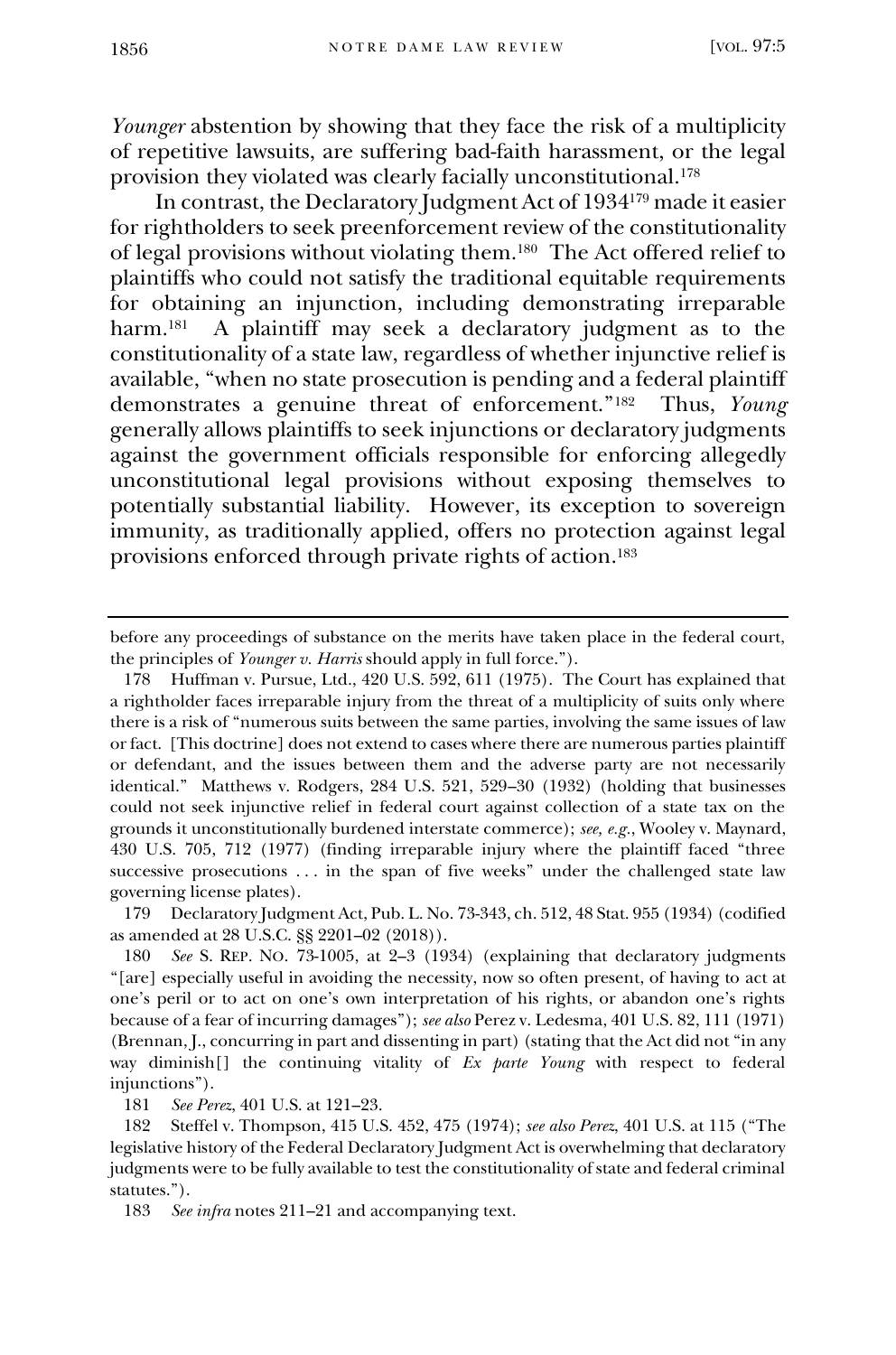## III. OVERCOMING THE LIMITS OF *EX PARTE YOUNG*

When a statute imposes an allegedly unconstitutional restriction that is enforceable solely through a private right of action, there is no government official to sue for preenforcement relief in a traditional suit under *Young*. Rightholders therefore need an alternate way to exercise their due process right to obtain a judicial ruling about the law's validity without incurring potentially substantial liability, which *Young* also recognized. 184 In *Whole Woman's Health*, <sup>185</sup> the Supreme Court appears to have shut the door on bringing preenforcement challenges by suing judicial personnel, including state judges and court clerks.<sup>186</sup> A more direct approach would be for the Court to instead expand *Young*'s exception to state sovereign immunity to allow preenforcement suits against statutory private rights of action to be brought against a designated state official, such as the governor or attorney general. This strategy would require substantial revision not only to sovereign immunity precedent, but justiciability and (likely) res judicata doctrine, as well. The current Court appears unlikely to adopt such major reforms.

## *A. Preenforcement Suits Against Judicial Personnel*

The plaintiffs in *Whole Woman's Health* sought to apply *Ex parte Young* in a somewhat novel way. <sup>187</sup> Among their other claims, they challenged S.B. 8's constitutionality by seeking an injunction barring Texas state judges from adjudicating cases under the statute and Texas court clerks from docketing such cases.<sup>188</sup> It appears that none of the Justices were willing to go so far as to permit the claims against state court judges to proceed. 189

Chief Justice Roberts and Justice Sotomayor, who each issued their own opinions concurring in part and dissenting in part, would have allowed the claims against state court clerks to proceed,

<sup>184</sup> *See supra* notes 143–50 and accompanying text.

<sup>185</sup> 142 S. Ct. 522, 531–32 (2021) (majority opinion).

<sup>186</sup> *See supra* notes 102–05 and accompanying text.

<sup>187</sup> Whole Woman's Health v. Jackson, 142 S. Ct. 522 (2021).

<sup>188</sup> *See id*. at 531–32.

<sup>189</sup> *Id.* at 531–34; *see also id*. at 539 (Thomas, J., dissenting) (concluding that the plaintiffs could not sue any of the defendant government officials); *id*. at 544 (Roberts, C.J., concurring in the judgment in part and dissenting in part) ("Judges are in no sense adverse to the parties subject to the burdens of S. B. 8."); *see also id*. at 548 (Sotomayor, J., concurring in the judgment in part and dissenting in part) (opining that state court clerks are proper defendants, without mentioning state court judges).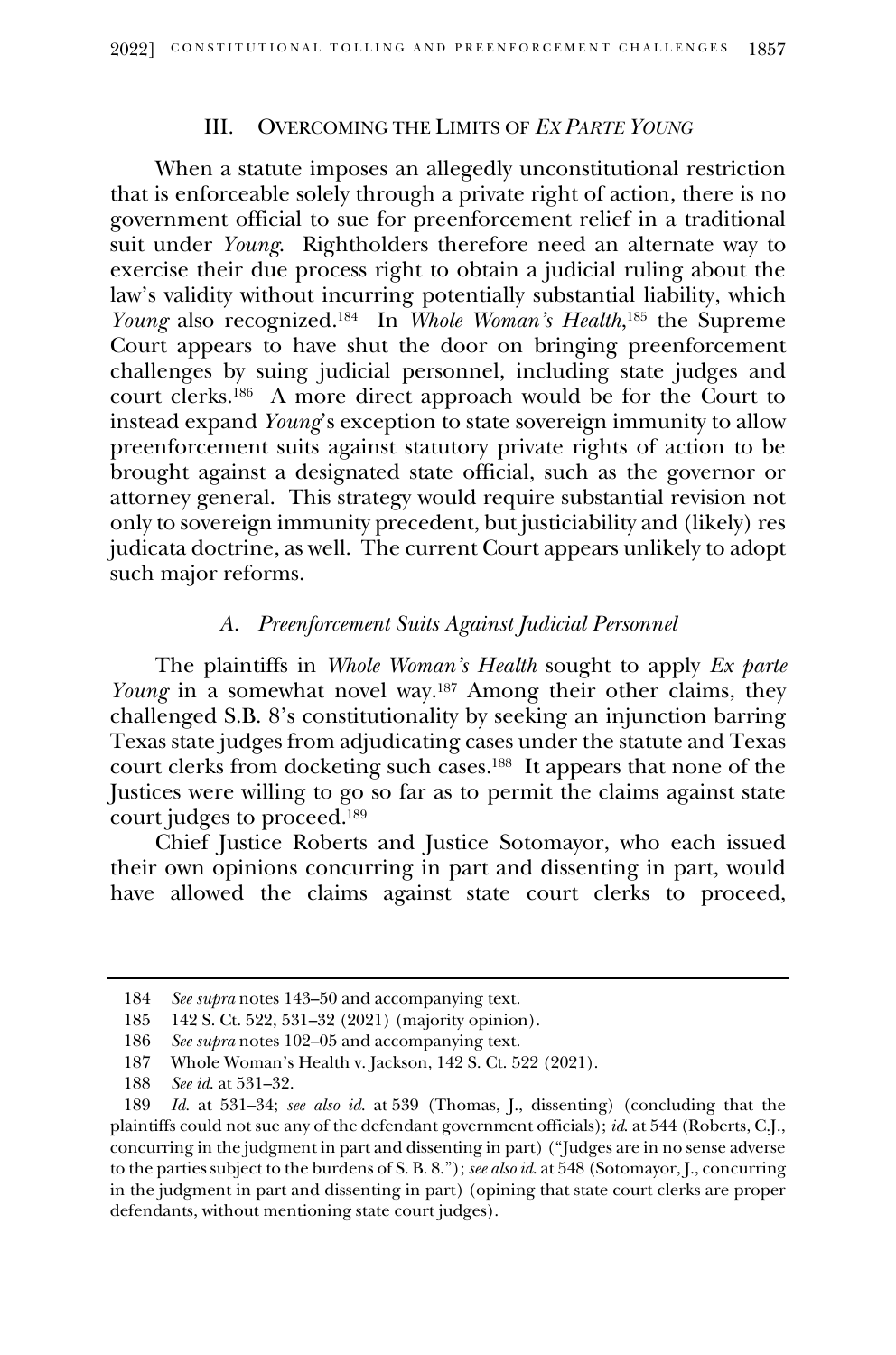however.<sup>190</sup> Roberts reasoned that, because the threat of state court litigation under S.B. 8 chills the exercise of constitutional rights, "the court clerks who issue citations and docket S. B. 8 cases are unavoidably enlisted in the scheme to enforce [the statute] . . . and thus are sufficiently 'connect[ed]' to such enforcement to be proper defendants."<sup>191</sup> In other words, the clerks "'set[] in motion the machinery' that imposes these burdens on those sued under S. B. 8."<sup>192</sup> Justice Sotomayor reached a similar conclusion.<sup>193</sup>

The majority, in contrast, held that the same reasoning applied to both state court clerks and state court judges: neither was adverse to people who might be sued under allegedly unconstitutional state laws like S.B. 8. 194 It pointed out that *Young* itself had declared that "'an injunction against a state court' or its 'machinery' would be a violation of the whole scheme of our Government."<sup>195</sup> State court clerks generally are not permitted to refuse to file complaints based on defects in their merits.<sup>196</sup> And recognizing clerks as proper defendants could not only open them up to being sued across a range of constitutional cases, but require them to "assemble a blacklist of banned claims subject to immediate dismissal," which the majority implied was impracticable.<sup>197</sup> Thus, the Court rejected the opportunity to allow plaintiffs to seek preenforcement relief against statutory private rights of action by suing state court personnel.

#### *B. The Barriers to Expanding* Ex Parte Young

There is a more direct potential way to enable preenforcement judicial review of allegedly unconstitutional laws that are enforceable only through private litigation: the Court could expand the scope of *Young*'s limits on sovereign immunity.<sup>198</sup> Such a strategy would be very difficult, however. It not only raises serious questions concerning

<sup>190</sup> Justices Kagan and Breyer joined in both Roberts' and Sotomayor's opinions. *See id*. at 543 (Roberts, C.J., concurring in the judgment in part and dissenting in part); *id*. at 545 (Sotomayor, J., concurring in the judgment in part and dissenting in part).

<sup>191</sup> *Id*. at 544 (Roberts, C.J., concurring in the judgment part and dissenting in part) (second alteration in original) (quoting *Ex parte* Young, 209 U.S. 123, 157 (1908)).

<sup>192</sup> *Id*. (quoting Sniadach v. Fam. Fin. Corp. of Bay View, 395 U.S. 337, 338 (1969)).

<sup>193</sup> *Id*. at 548 (Sotomayor, J., concurring in the judgment in part and dissenting in part) ("S. B. 8's formidable chilling effect, even before suit, would be nonexistent if not for the state-court officials who docket S. B. 8 cases with lopsided procedures and limited defenses.").

<sup>194</sup> *Id*. at 532 (majority opinion).

<sup>195</sup> *Id*. (quoting *Young*, 209 U.S. at 163).

<sup>196</sup> *Id*.

<sup>197</sup> *Id*. at 533.

<sup>198</sup> *See supra* note 150 and accompanying text.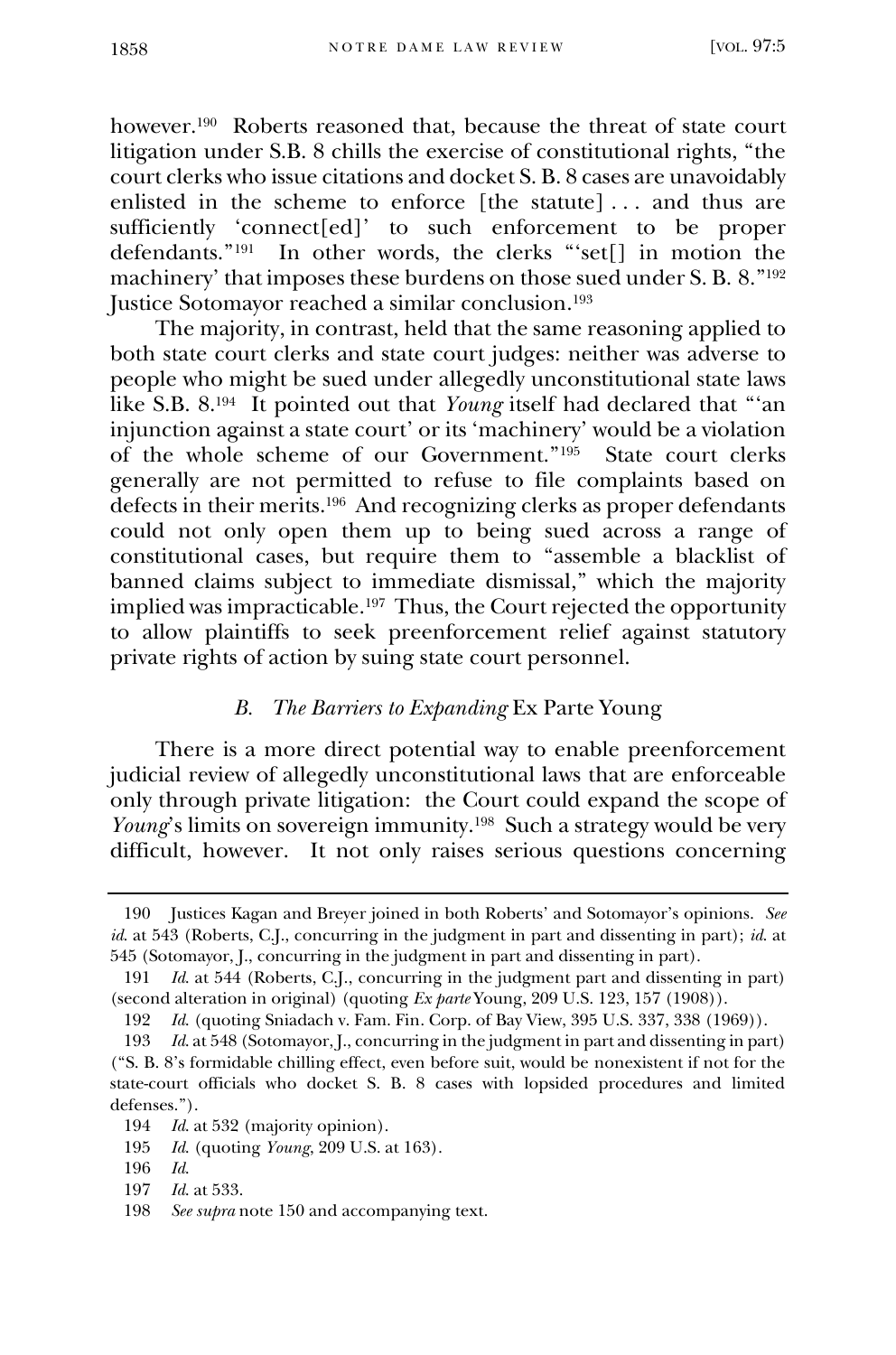justiciability and res judicata, but would require overturning longstanding precedent governing sovereign immunity.

*Young* dealt with a particular type of statute—laws enforceable by government officials. The Court recognized an exception to state sovereign immunity, allowing plaintiffs to sue state officials in federal court to enjoin them from enforcing such measures.<sup>199</sup> As the Court explained, the enforcement of an unconstitutional law "is a proceeding without the authority of and one which does not affect the State in its sovereign or governmental capacity."<sup>200</sup> This principle may be broad enough to support a somewhat comparable exception to state sovereign immunity for lawsuits against an appropriate state official challenging allegedly unconstitutional laws that are enforceable through a private right of action.<sup>201</sup>

The most basic question is whether there is any appropriate potential defendant for such a lawsuit. Some possible defendants would be the governor, as the state's chief executive, or the attorney general, as the state's chief law enforcement officer.<sup>202</sup> This theory would be premised on the notion that private rights of action are simply one means of enforcing the law. The Court would treat the head of the executive branch or the chief law enforcement officer as an appropriate defendant in a constitutional challenge, even though those officials lack authority to directly implement the challenged measures.

Under this approach, if a rightholder obtained a declaratory judgment that a legal provision was unconstitutional, the challenged provision could not be enforced against that rightholder in any way, including by private parties. If the rightholder brought a Rule  $23(b)(2)$  class action on behalf of similarly situated people or entities, that victory would benefit other rightholders, as well. And if an

<sup>199</sup> *Ex parte* Young, 209 U.S. 123, 148 (1908).

<sup>200</sup> *Id*. at 159.

<sup>201</sup> *See* Morley, *supra* note 3, at 41–46.

<sup>202</sup> An alternative theory for suing the governor, in particular, would be that the governor's decision to either sign the bill, or refrain from vetoing the bill and allow it to enter into law without her signature, allowed the measure to take legal effect, thereby chilling the exercise of constitutional rights. This argument would provide a concrete way in which the governor played a role in causing the harm created by the statute. *Young*, however, identifies the threat of a statute's *enforcement*, rather than its *enactment*, as the source of irreparable harm to rightholders. And justiciability doctrine is framed primarily in terms of whether a person faces a risk of enforcement. *See* Poe v. Ullman, 367 U.S. 497 (1961). Shifting the focus of constitutional litigation to the enactment of allegedly unconstitutional legal provisions would likely be a much more substantial doctrinal change than is necessary to allow preenforcement suits against private rights of action if the Court were inclined to authorize such suits in the first place.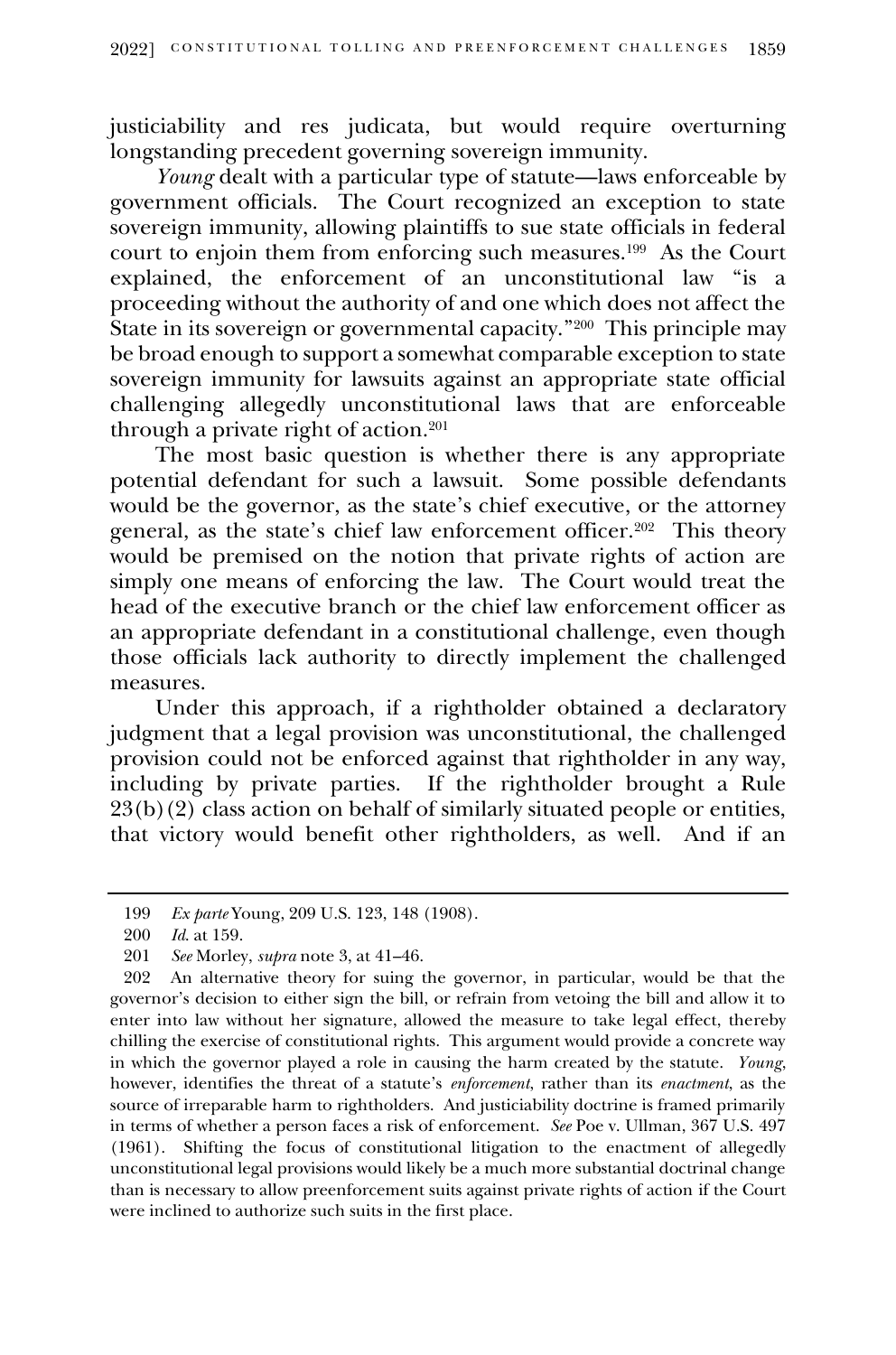appellate court held the provision unconstitutional, its ruling would also have vertical stare decisis effect within that court system, protecting third-party nonlitigants.

Under this reasoning, when a statute creates a private right of action, a potential plaintiff derives its right to sue under that law from the state. The plaintiff's entitlement to sue depends on the state's power to authorize such lawsuits. If a court determines that the state lacks such authority, then the state's authorization to private plaintiffs is invalid. Because a statutory private right of action can fairly be seen as a delegation of enforcement power from the government to private plaintiffs, a ruling that the government lacks the authority to adopt the underlying restrictions in the first place can justly be applied against the purported delegates of that power (i.e., potential plaintiffs under that statute).

This approach has been unsuccessful in the modern circuit level cases in which it has been invoked.<sup>203</sup> It faces three main obstacles. First, under current doctrine, a plaintiff likely lacks standing to sue a governor or attorney general to prevent private enforcement of a law, since those officials are not responsible for any such enforcement. The plaintiff would be suing the governor or attorney general to protect against litigation by private third parties rather than by the defendants themselves. The Court would probably find that such an indirect approach to causation and redressability does not satisfy Article III's requirements.<sup>204</sup>

Second, relatedly, it is doubtful whether future potential plaintiffs would be bound as a matter of res judicata by a declaratory judgment against the state executive. In *Taylor v. Sturgell*, the Court enforced strict due process limits on the extent to which a case's res judicata effect extends to third-party nonlitigants.<sup>205</sup> In general, "one is not bound by a judgment *in personam* in a litigation in which he is not designated as a party or to which he has not been made a party by service of process."<sup>206</sup> *Taylor* recognized that, "'in certain limited

<sup>203</sup> *See supra* notes 49–51 and accompanying text.

<sup>204</sup> *See, e.g.*, K.P. v. LeBlanc, 729 F.3d 427, 437 (5th Cir. 2013) (holding that plaintiffs lacked standing to sue state board members to enjoin a law establishing a private right of action due to lack of redressability, because "enjoining the Board Parties from 'enforcing' the cause of action would not address their role in administering the Fund"); Hope Clinic v. Ryan, 249 F.3d 603, 606 (7th Cir. 2001) ("Because the public officials named as defendants could not cause the plaintiffs any injury by enforcing the statutes' private-action provisions . . . the plaintiffs lack standing with respect to these provisions."); Okpalobi v. Foster, 244 F.3d 405, 421 (5th Cir. 2001) (en banc); Women's Health Clinic v. State, 825 So. 2d 1208, 1212 (La. Ct. App. 2002).

<sup>205</sup> *See* Taylor v. Sturgell, 553 U.S. 880, 893 (2008).

<sup>206</sup> Hansberry v. Lee, 311 U.S. 32, 40 (1940).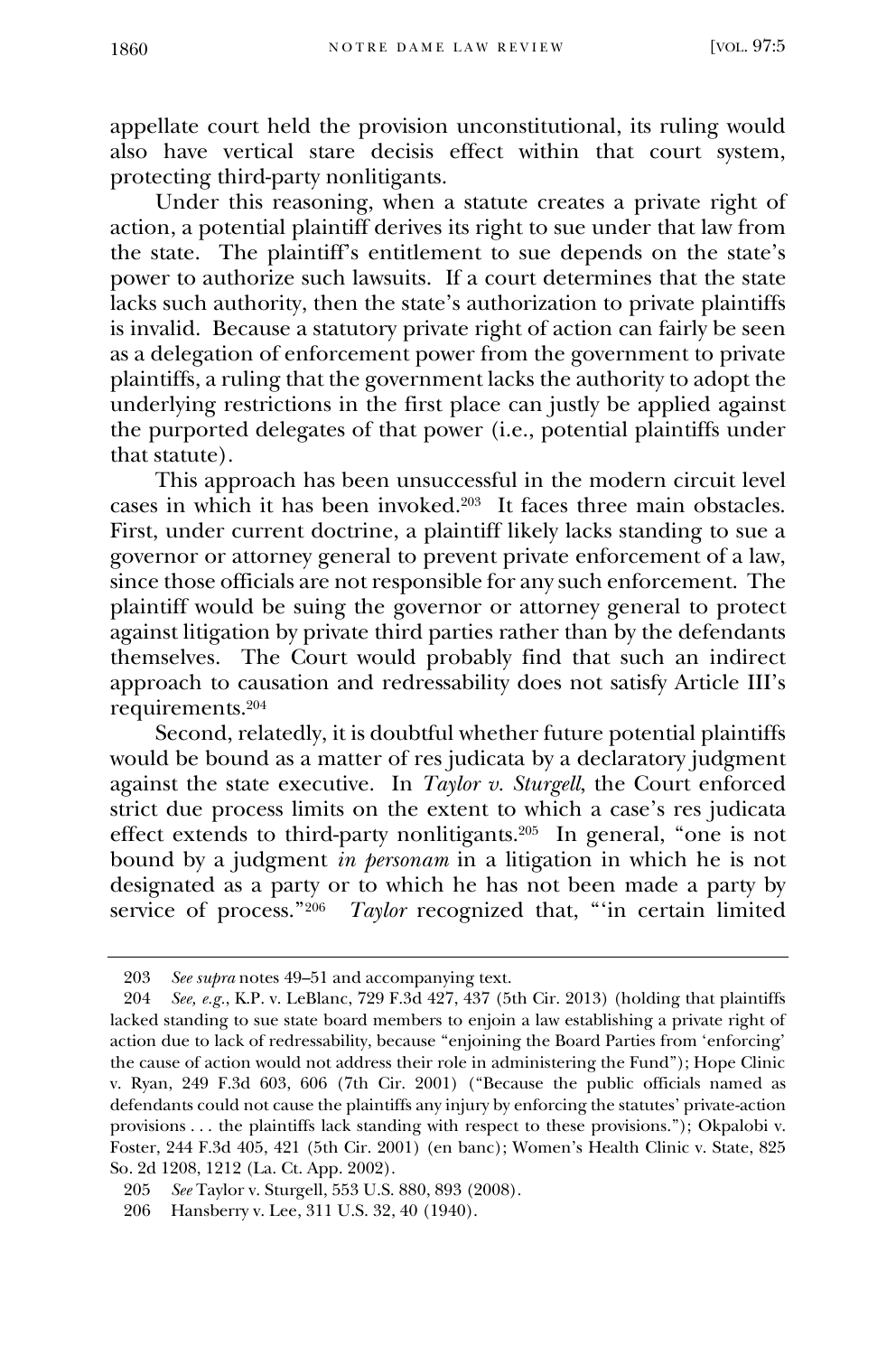circumstances,' a nonparty may be bound by a judgment because she was 'adequately represented by someone with the same interests who was a party' to the suit.'"<sup>207</sup> It could be argued that the governor or attorney general who defend a law's validity share the same interest as a private plaintiff who wishes to sue under that provision. The Court has explained, however, that this "adequate representation" doctrine applies primarily to class representatives and "suits brought by trustees, guardians, and other fiduciaries."<sup>208</sup> Applying such "adequate representation" reasoning in this context would be a substantial extension of traditional preclusion principles.

Finally, with regard to state sovereign immunity, this approach would reflect not only a substantial expansion of *Young*, but a repudiation of a pre-*Young* case, *Fitts v. McGhee*, <sup>209</sup> which the *Young*  Court distinguished.<sup>210</sup> In *Fitts*, Alabama had passed a law setting a maximum toll rate for the Florence Bridge, which crossed the Tennessee River. The statute provided that the bridge's owners would be liable for \$20 to any travelers they charged more than the specified rate.<sup>211</sup>

The plaintiffs, the owners of the Florence Bridge, sued the attorney general and county solicitor in federal court. 212 They sought an injunction against the commencement of "any indictment or criminal proceeding" for violations of the act.<sup>213</sup> The Supreme Court held that the Eleventh Amendment barred the suit. It pointed out that neither the attorney general nor county solicitor was "expressly directed to see to [the statute's] enforcement" or "held any special relation to the particular statute alleged to be unconstitutional."<sup>214</sup> Rather, this was a "suit against officers of a State merely to test the constitutionality of a state statute."<sup>215</sup> The Court expressly rejected the notion that

the constitutionality of every act passed by the legislature could be tested by a suit against the Governor and the Attorney General, based upon the theory that the former, as the executive of the State, was, in a general sense, charged with the execution of all its laws,

- 214 *Id*. at 530.
- 215 *Id*.

<sup>207</sup> *Taylor*, 553 U.S. at 894 (alteration omitted) (quoting Richards v. Jefferson Cnty., 517 U.S. 793, 798 (1996)).

<sup>208</sup> *Id*. at 894, 896.

<sup>209</sup> 172 U.S. 516 (1899).

<sup>210</sup> *Ex parte* Young, 209 U.S. 123, 156–59 (1908).

<sup>211</sup> *Fitts*, 172 U.S. at 517.

<sup>212</sup> *Id*. at 524.

<sup>213</sup> *Id*.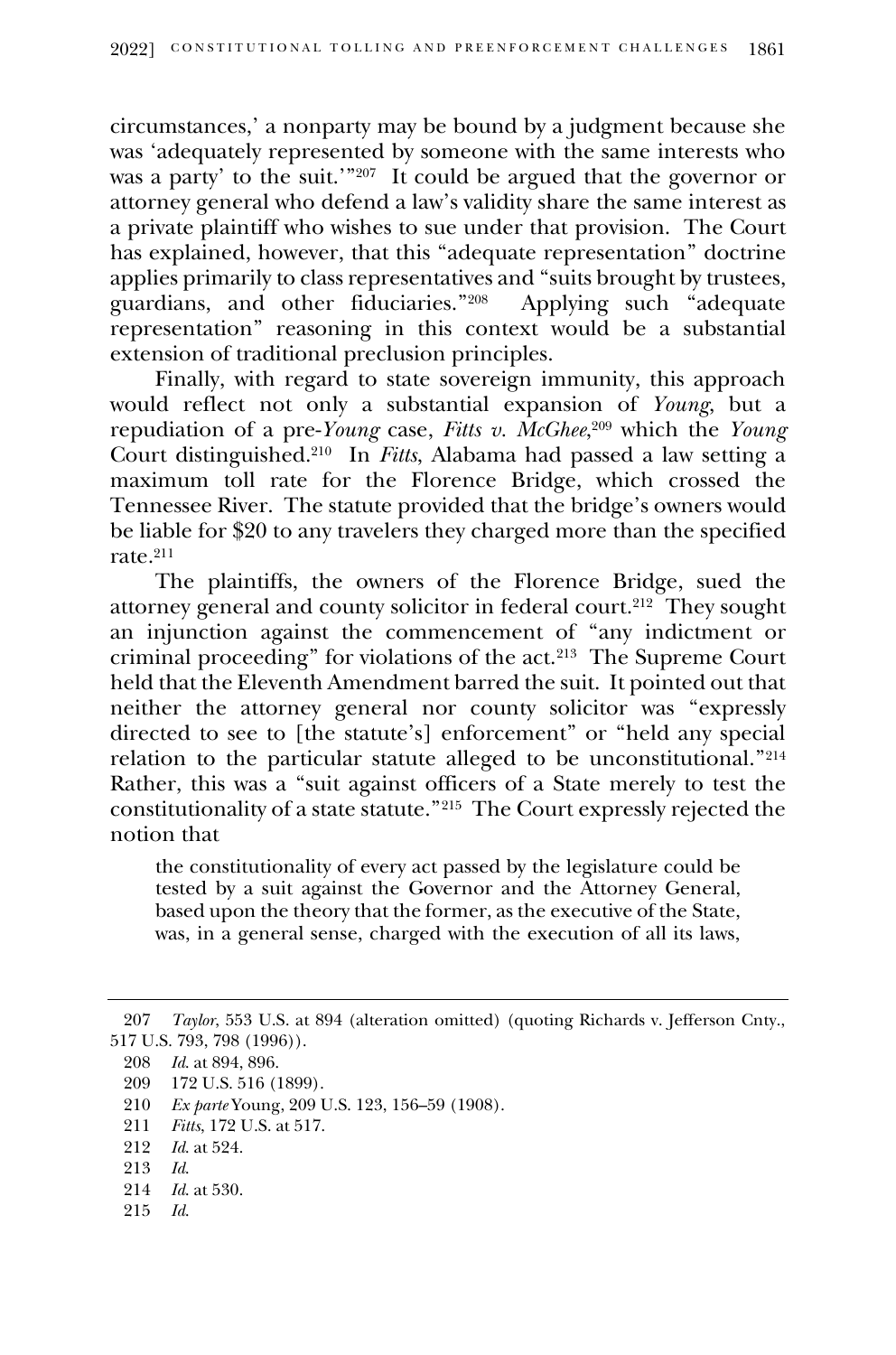and the latter, as Attorney General, might represent the State in litigation involving the enforcement of its statutes.<sup>216</sup>

The Court acknowledged that such lawsuits "would be a very convenient way for obtaining a speedy judicial determination of questions of constitutional law." <sup>217</sup> This "mode" of litigation, however, "cannot be applied to the States of the Union" because sovereign immunity protects them from "be[ing] brought into any court at the suit of private persons." 218

*Young* reaffirmed *Fitts*' holding that state officers may not be sued to challenge the constitutionality of a state law that is enforceable solely by private plaintiffs.<sup>219</sup> The Court declared that a person may sue a state official to enjoin enforcement of an allegedly unconstitutional law only when that official has "some connection with the enforcement of the act."<sup>220</sup> Allowing a state official to be sued for injunctive relief against a statutory private right of action, in contrast, would render that official "a party as a representative of the State, . . . thereby attempting to make the State a party."<sup>221</sup> Such a maneuver, in the Court's view, would strike at the heart of state sovereign immunity.

On the other hand, it may be time for the Court to reexamine this aspect of sovereign immunity doctrine. More than a century has elapsed since the Court decided *Young* (and *Fitts*). The Court has recognized that, "[f]or Eleventh Amendment purposes, the line

220 *Id*. at 157.

221 *Id*.; *see also* Mass. State Grange v. Benton, 272 U.S. 525, 527–29 (1926) (opinion of McReynolds, J.) (holding that the plaintiffs could not seek an injunction against a Massachusetts law establishing daylight savings time because "no penalty is prescribed for non-observance" and "no defendant was charged with the duty of enforcement"); *cf*. Terrace v. Thompson, 263 U.S. 197, 214 (1923) ("The unconstitutionality of a state law is not of itself ground for equitable relief in the courts of the United States."). Lower courts have held that sovereign immunity protects officials such as a governor or attorney general from suits challenging the constitutionality of statutory private rights of action. *See, e.g.*, Okpalobi v. Foster, 244 F.3d 405, 423 (5th Cir. 2001) (en banc) (holding that the Eleventh Amendment barred a lawsuit against the governor and attorney general to challenge the constitutionality of a statutory private right of action because there was no "enforcement connection" between them and the statute "that satisfies either of the requirements of *Ex Parte Young*"); Summit Med. Assocs., P.C. v. Pryor, 180 F.3d 1326, 1342 (11th Cir. 1999) ("Appellees' suit against the Governor, the Attorney General, and the District Attorney with respect to the private civil enforcement provision of the partial-birth abortion statute is barred by the Eleventh Amendment.").

<sup>216</sup> *Id*.

<sup>217</sup> *Id*.

<sup>218</sup> *Id*.

<sup>219</sup> *Ex parte* Youn*g*, 209 U.S. 123, 156 (1908) (explaining that the federal claims against state officials in *Fitts* were inappropriate because "[t]he penalties for disobeying that act, by demanding and receiving higher tolls, were to be collected by the persons paying them. No officer of the State had any official connection with the recovery of such penalties.").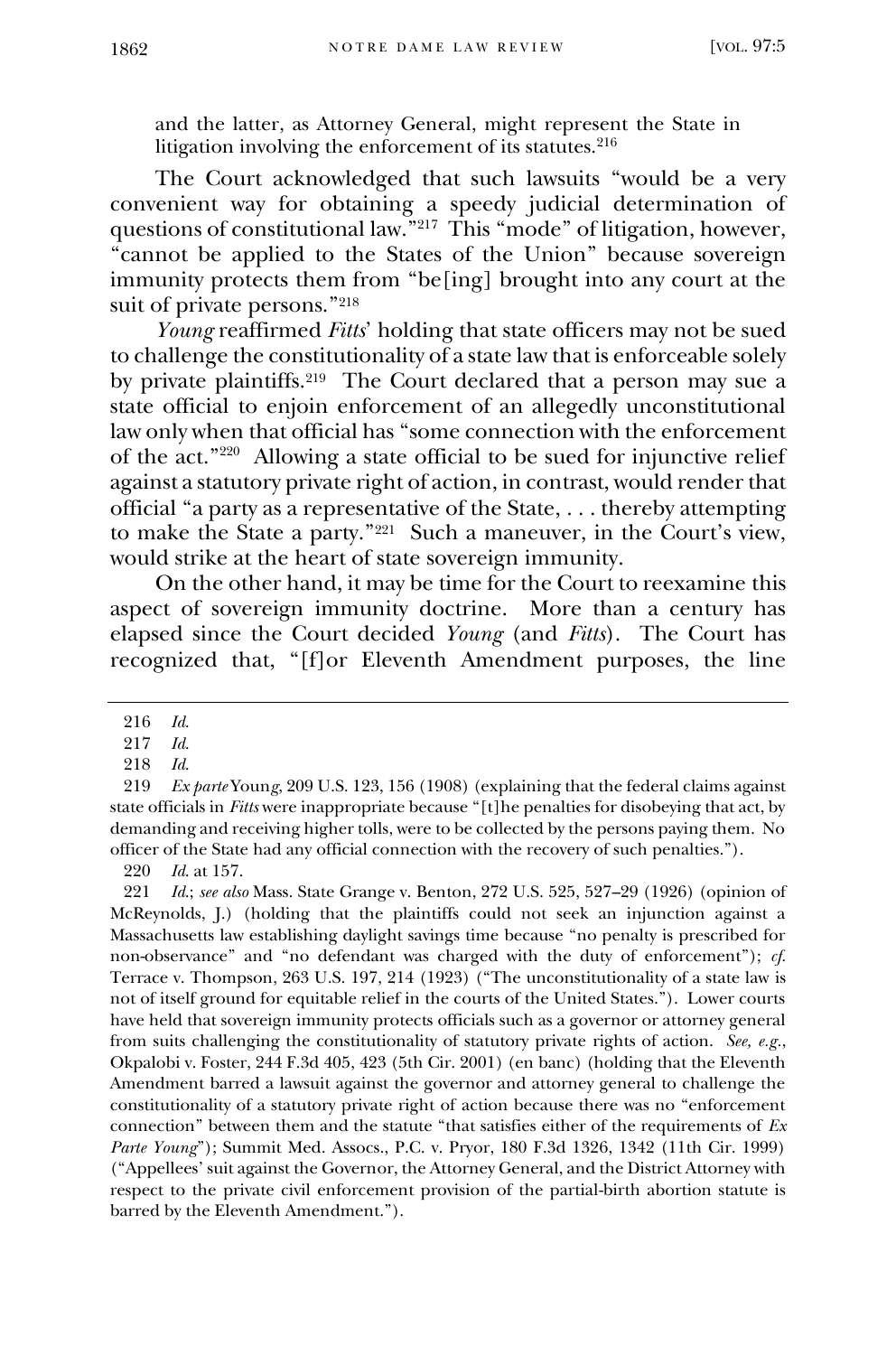between permitted and prohibited suits will often be indistinct."<sup>222</sup> To determine whether sovereign immunity prohibits a particular type of claim, the Court "look[s] to the substance rather than to the form of the relief sought . . . and will be guided by the policies underlying the decision in *Ex parte Young*."<sup>223</sup>

Allowing people to challenge the constitutionality of statutory private rights of action by suing a designated state executive official would further at least three of the major principles the *Young* Court identified. First, most basically, *Young* "rests on the need to promote the vindication of federal rights."<sup>224</sup> Suits to enjoin unconstitutional laws, by definition, seek to "directly end[] [a] violation of federal law," rather than merely "indirectly . . . encourag[ing] compliance with federal law through deterrence" or "meet[ing] third-party interests such as compensation."<sup>225</sup> The importance of the rights protected by the Fourteenth Amendment, in particular, "offer a powerful reason to provide a federal forum."<sup>226</sup>

In *Idaho v. Coeur d'Alene Tribe of Idaho*, the Court reiterated the importance of vindicating federal rights, even in the context of state sovereign immunity. It explained that *Young*'s exception to sovereign immunity applies "where there is no state forum available to vindicate federal interests, thereby placing upon Article III courts the special obligation to ensure the supremacy of federal statutory and constitutional law."<sup>227</sup> Critically, the Court pointed to the facts of *Young* as an example of where a state forum was insufficient to protect federal rights.

The railroad companies in *Young* could have "wait[ed] until a state enforcement proceeding was brought against the railroads and then test[ed] the [allegedly unconstitutional state] law's validity by raising constitutional defenses" in state proceedings.<sup>228</sup> Recounting *Young*, the *Coeur d'Alene Tribe* Court pointed out that "the penalties for violations were so severe a railroad official could not test the law

224 Pennhurst State Sch. & Hosp. v. Halderman, 465 U.S. 89, 105 (1984).

<sup>222</sup> Papasan v. Allain, 478 U.S. 265, 278 (1986); *see also* Edelman v. Jordan, 415 U.S. 651, 667 (1974).

<sup>223</sup> *Papasan*, 478 U.S. at 279 (citing *Edelman*, 415 U.S. at 668); *see also* Ford Motor Co. v. Dep't of Treasury, 323 U.S. 459, 464 (1945) (assessing the "nature and effect of the proceeding" to determine whether sovereign immunity applies).

<sup>225</sup> *Papasan*, 478 U.S. at 278; *see also* Green v. Mansour, 474 U.S. 64, 68 (1985) ("[C]ompensatory or deterrence interests are insufficient to overcome the dictates of the Eleventh Amendment.").

<sup>226</sup> Idaho v. Coeur d'Alene Tribe of Idaho, 521 U.S. 261, 279 (1997) (Kennedy, J., concurring).

<sup>227</sup> *Id*. at 270.

<sup>228</sup> *Id*. at 271.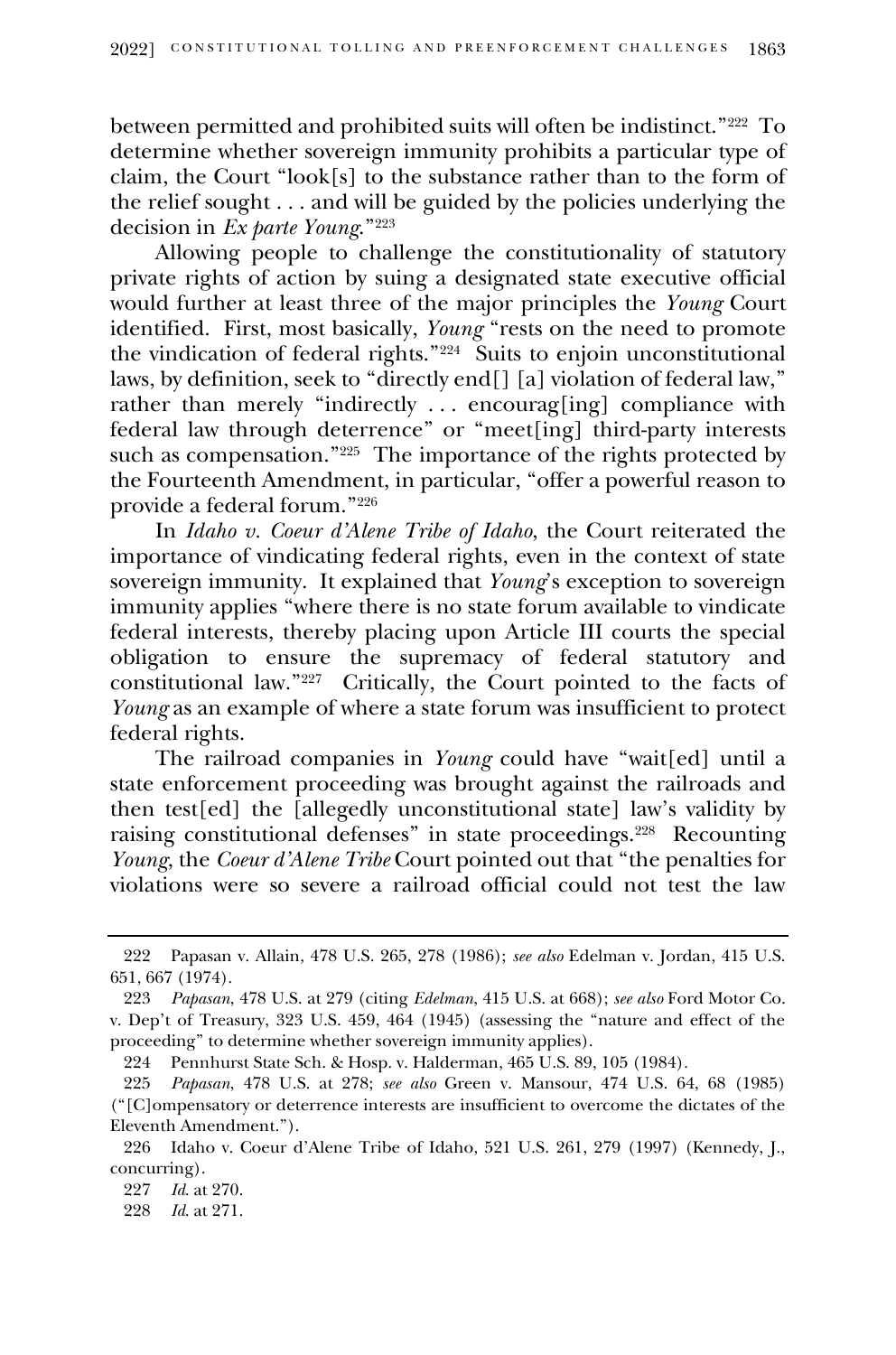without grave risk of heavy fines and imprisonment."<sup>229</sup> In other words, in the Court's view, the fact that a rightholder had to violate state law and risk heavy penalties in order to raise their constitutional claim in state court meant that "there [was] no available state forum" in which to litigate that issue. 230 Accordingly, rightholders had to be permitted to pursue their constitutional claim in federal court. "[P]roviding a federal forum" in such cases, the Court reasoned, is consistent with "the plan of the [Constitutional] Convention."<sup>231</sup> This same reasoning would allow a comparable exception to state sovereign immunity to provide for preenforcement review of state laws establishing private rights of action.

A second important principle underlying the Court's sovereign immunity doctrine is the preservation of "the dignity and respect afforded a State."<sup>232</sup> Sovereign immunity protects against "[t]he specific indignity" and "insult to a State of being haled into court without its consent."<sup>233</sup> To the extent being subject to suit constitutes an indignity, allowing litigation against a designated executive official to challenge a statute creating a private right of action may pose *less* of a threat to the state's dignity than a traditional *Young* suit. If a state officer loses a traditional *Young* suit, the state's officials and agents are barred from enforcing a state law. If a governor or attorney general loses in a challenge to a statute creating a private right of action, in contrast, the law is declared unconstitutional but that official's conduct is not impeded.

Moreover, as a practical matter, preenforcement challenges to statutory private rights of action differ from many other contexts where sovereign immunity may apply. In many cases, if sovereign immunity

<sup>229</sup> *Id*.

<sup>230</sup> *Id*.

<sup>231</sup> *Id*. Justice O'Connor's concurrence argues that this standard is too demanding. *Id.* at 291–92 (O'Connor, J., concurring in part and concurring in the judgment). Her concurrence claims the absence of an adequate legal remedy in *Young* was not relevant to the sovereign immunity issue, but rather concerned the separate question of whether an equitable remedy was appropriate. *Id*. Her opinion also pointed out that pre-*Young* precedents had authorized "federal actions to proceed even though a state forum *was* open to hear the plaintiff's claims." *Id*. (first citing Reagan v. Farmers' Loan & Tr. Co., 154 U.S. 362 (1894); and then citing Smyth v. Ames, 169 U.S. 466 (1898)). Emphasizing the importance of having federal courts adjudicate federal rights, the concurrence advocated a bright-line, "straightforward" test under which sovereign immunity is inapplicable when "a complaint alleges an ongoing violation of federal law and seeks relief properly characterized as prospective." *Id*. at 296.

<sup>232</sup> *Id.* at 268 (majority opinion); *see also* P.R. Aqueduct & Sewer Auth. v. Metcalf & Eddy, Inc., 506 U.S. 139, 146 (1993) (holding that state sovereign immunity "accords the States the respect owed them as members of the federation").

<sup>233</sup> Va. Off. for Prot. & Advoc. v. Stewart, 563 U.S. 247, 258 (2011).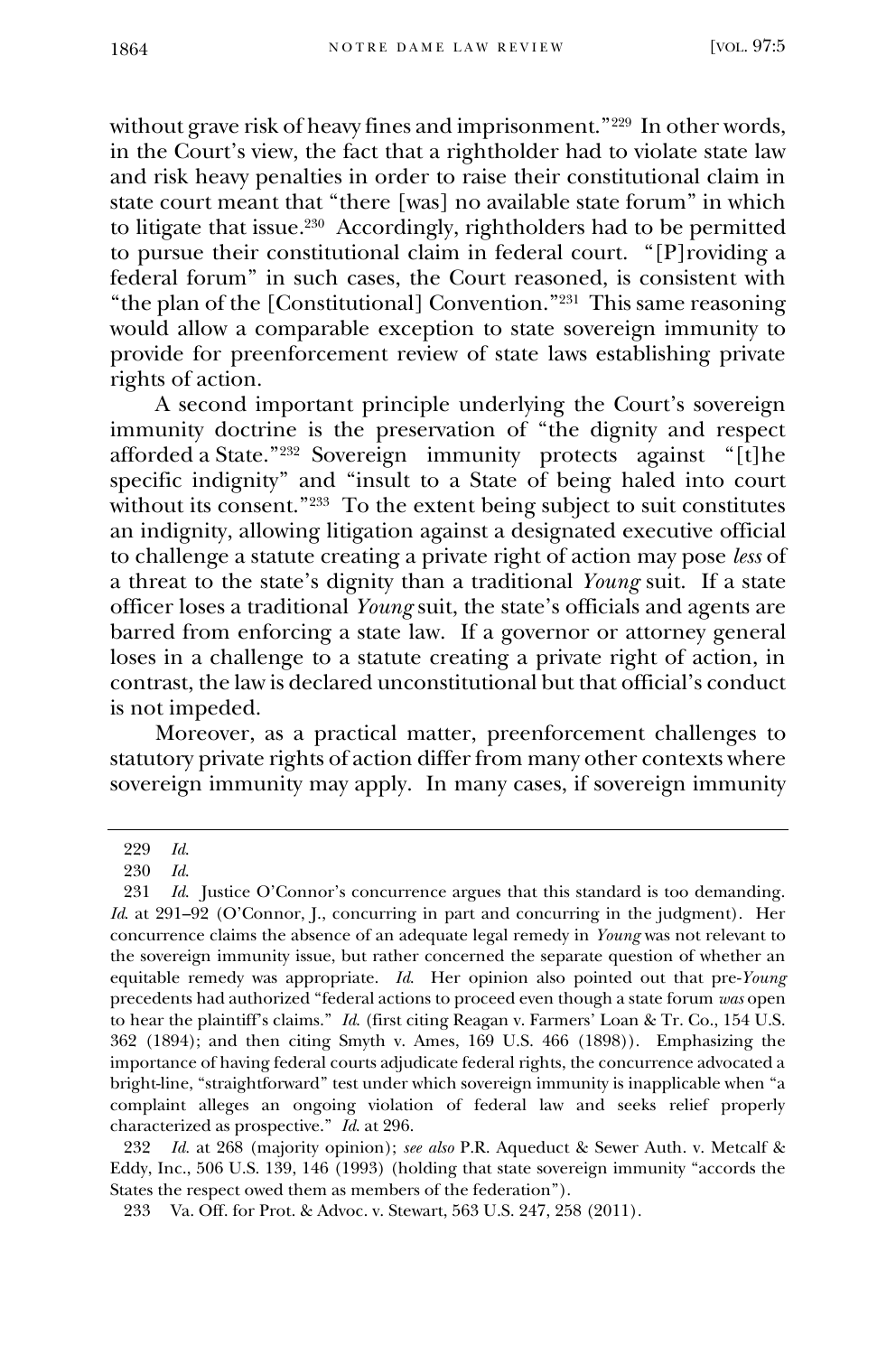bars a litigant from pursuing a claim against the state or a state official, the state is protected from having to litigate that issue. In this context, however, even if sovereign immunity protects a state from having to defend against a preenforcement challenge to a statute, it has the opportunity to intervene in private litigation when the statute's constitutionality is challenged as a defense.<sup>234</sup> To the extent that states are likely to intervene in private enforcement actions to defend the constitutionality of their laws, requiring them to do so earlier, at the preenforcement stage, does not seem particularly disrespectful. As a practical matter, limiting sovereign immunity would generally wind up influencing *when* the state litigates the issue, not whether the state will do so at all. Of course, one might object that the absence of state consent makes all the difference. *Young*, however, already eliminates sovereign immunity for preenforcement lawsuits challenging the constitutionality of laws that are enforced by state officials. Extending *Young* to preenforcement lawsuits challenging laws enforced by private parties does not seem materially more disrespectful to states.

Finally, an important goal underlying state sovereign immunity though not its central one—is protection of the public fisc.<sup>235</sup> Even when courts grant relief against state officials in their official capacities, "a federal court's remedial power, consistent with the Eleventh Amendment, is necessarily limited to prospective injunctive relief, ... and may not include a retroactive award which requires the payment of funds from the state treasury."<sup>236</sup> Expanding *Young* to challenges against laws creating private rights of action would not make states liable for monetary damages, though § 1988's provisions concerning attorneys' fees would apply. 237 The public fisc would remain relatively undisturbed.

Thus, expanding *Young* to authorize private litigation against a governor or attorney general as a representative of the state could be an effective way of allowing preenforcement challenges to statutory private rights of action. The current Court seems unlikely, however,

<sup>234</sup> *See* FED. R. CIV. P.  $5.1(a)(1)(B)$ ,  $(a)(2)$  (requiring a party that challenges the constitutionality of a state law to notify the state attorney general).

<sup>235</sup> *See* Fed. Mar. Comm'n v. S.C. State Ports Auth., 535 U.S. 743, 765 (2002) ("While state sovereign immunity serves the important function of shielding state treasuries and thus preserving the States' ability to govern in accordance with the will of their citizens, . . . the doctrine's central purpose is to accord the States the respect owed them as joint sovereigns." (quotation marks omitted)).

<sup>236</sup> Edelman v. Jordan, 415 U.S. 651, 677 (1974) (first citing *Ex parte* Young 209 U.S. 123 (1908); and then citing Ford Motor Co. v. Dep't of Treasury 323 U.S. 459 (1945)).

<sup>237</sup> 42 U.S.C. § 1988(b) (2018); *see* Missouri v. Jenkins, 491 U.S. 274, 279 (1989) ("[A]n award of attorney's fees ancillary to prospective relief is not subject to the strictures of the Eleventh Amendment." (citing Hutto v. Finney, 437 U.S. 678, 696–97 (1978)).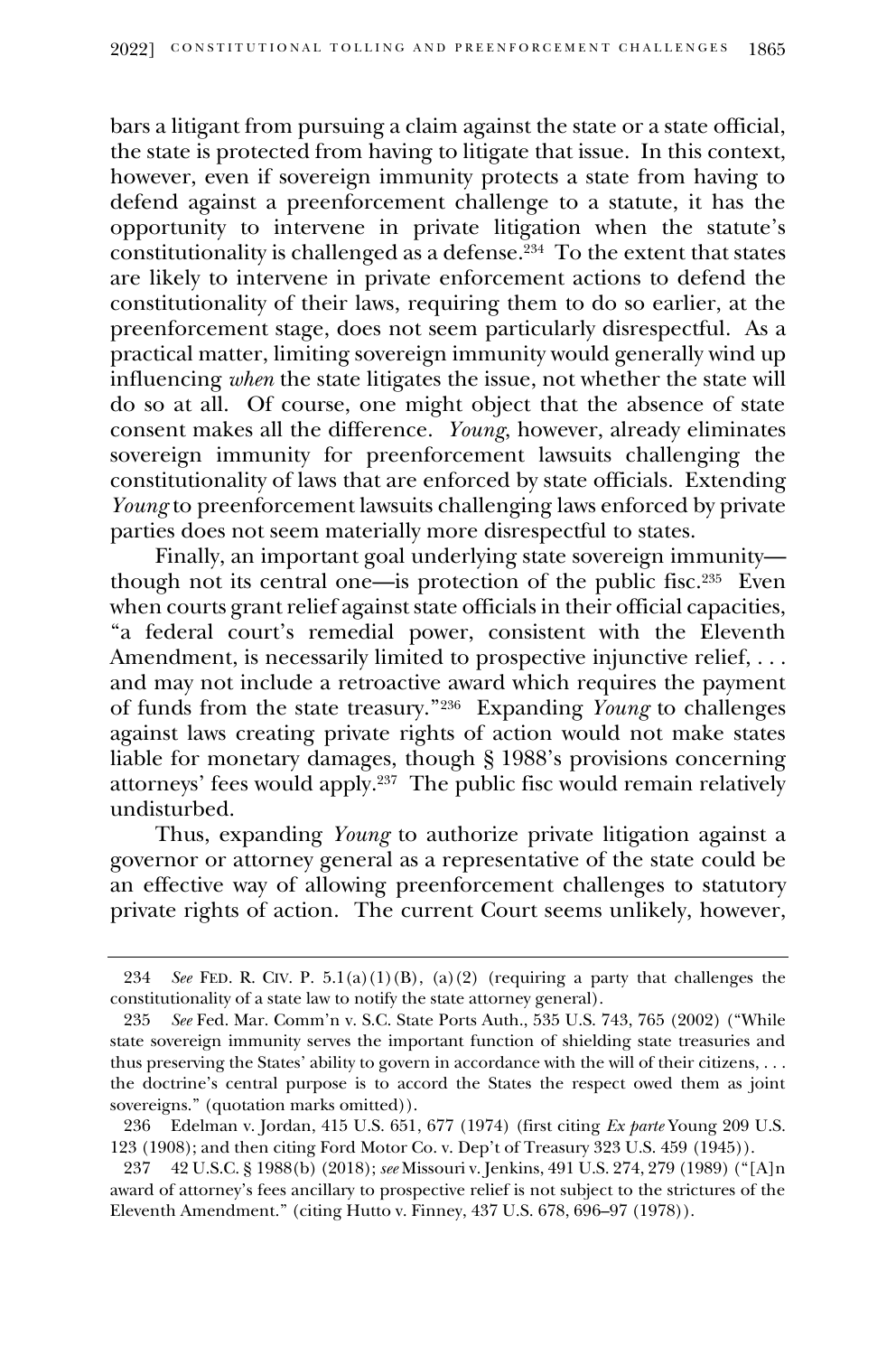to adopt the substantial doctrinal changes this approach would require. And allowing a plaintiff to sue a state official essentially as a stand-in for the state as an entity, for the purpose of challenging a law that the official does not enforce would raise substantial tension with the core notion that the states themselves are generally immune from suit.

# IV. PRESERVING THE RIGHT TO GUIDANCE

The Supreme Court has recognized the due process right to obtain a judicial ruling concerning the constitutionality of a legal provision without incurring substantial potential liability by violating it. 238 This right applies most directly when a statute is enforced through substantial fines, penalties, or other sanctions—whether they are individually substantial, or instead may aggregate to substantial amounts based on repeated violations. 239 This Part introduces the constitutional tolling doctrine as a way of applying this right to preenforcement judicial guidance in the context of statutory private rights of action, then considers a federal statutory fix as a potential alternative.

# *A. Constitutional Tolling*

*Ex parte Young* allows regulated entities to vindicate their right to preenforcement judicial guidance concerning a legal provision's validity by bringing a preenforcement suit against the executive officials charged with enforcing it. When a legal provision is enforceable only through a private right of action, however, relief under *Young* is not presently available because there is no official responsible for enforcing it. The Court has recognized that, in such cases, the due process right to preenforcement judicial guidance must be vindicated through different procedural means.

Where it is impossible to pursue preenforcement judicial review, the Court has sometimes enforced the right to preenforcement guidance through the doctrine of "constitutional tolling."<sup>240</sup> This doctrine provides that a regulated entity may violate a legal provision and raise its challenge to the measure's constitutionality as a defense in any ensuing enforcement proceedings. Critically, even if the court

<sup>238</sup> *See supra* Section II.A.

<sup>239</sup> *See supra* note 153 and accompanying text.

<sup>240</sup> The term "constitutional tolling" comes from cases such as *United States v. Pacific Coast European Conference*, 451 F.2d 712, 717 (9th Cir. 1971), and *Nichiro Gyogyo Kaisha, Ltd. v. Baldrige*, 594 F. Supp. 80, 82 (D.D.C. 1984).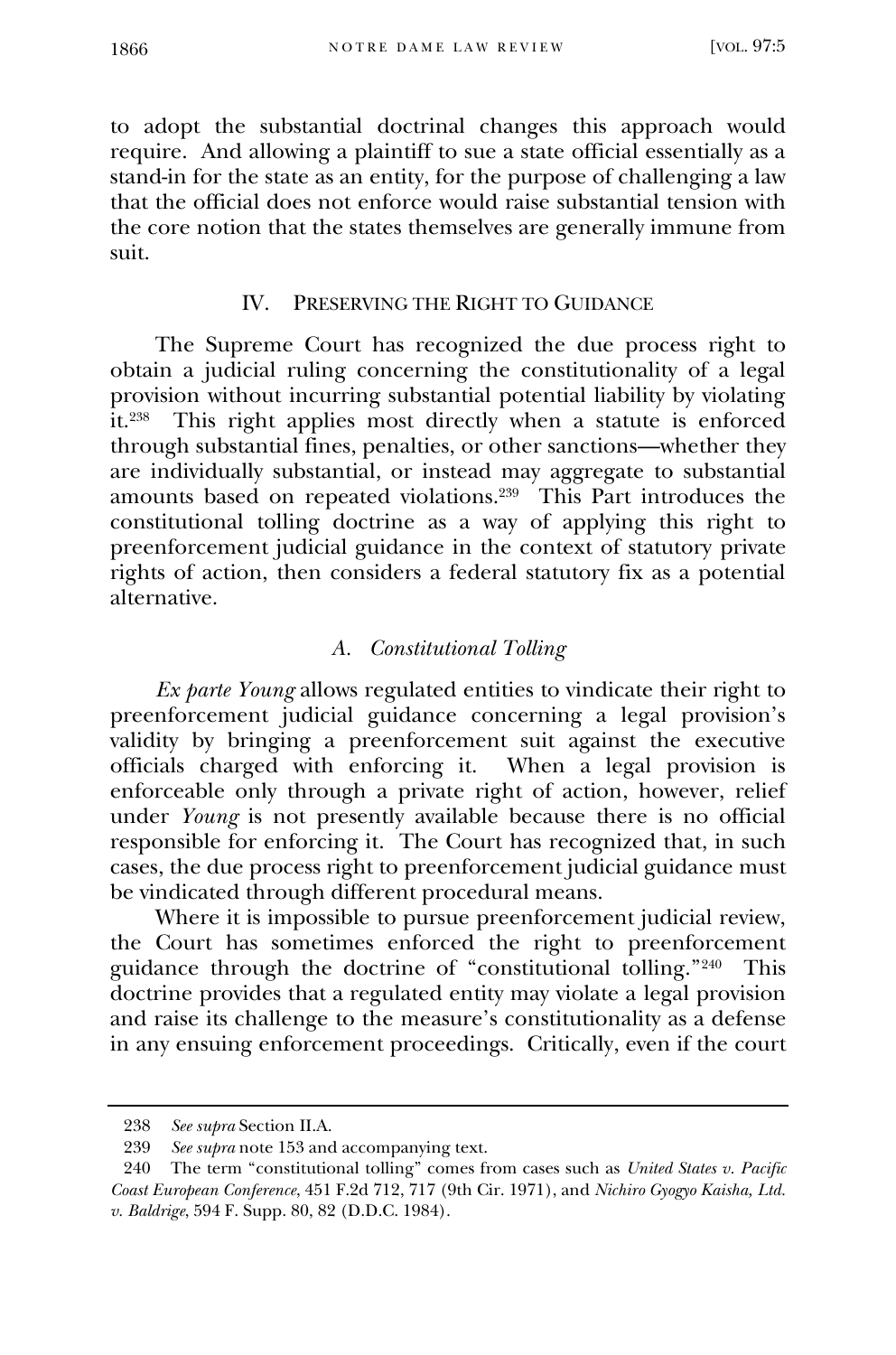rejects the constitutional defense, the entity is immune from penalties for any violations that occurred before the first final judgment on the constitutional issue.<sup>241</sup> Under the constitutional tolling doctrine, the Court treats a statute's penalty provisions as severable from the rest of the measure, and unconstitutional as applied in the context of enforcement proceedings against a regulated party that lacked any prior opportunity to challenge the measure's validity.<sup>242</sup>

## 1. The Roots of Constitutional Tolling

The Court applied the constitutional tolling doctrine in the early Twentieth Century in cases involving state laws that established private rights of action with substantial penalties. Many of these cases also involved overlapping concerns about the magnitude of the penalties involved, laying a preliminary foundation for modern caselaw imposing due process limits on punitive damages.<sup>243</sup> Although this approach has come to be called the "constitutional tolling" doctrine, some early cases applied it not only in constitutional cases, but more broadly to situations in which a regulated entity did not have an

<sup>241</sup> *See* St. Louis, Iron Mountain & S. Ry. Co. v. Williams, 251 U.S. 63, 64–65 (1919) ("[T]he imposition of severe penalties as a means of enforcing a rate . . . is in contravention of due process of law, where no adequate opportunity is afforded the carrier for safely testing, in an appropriate judicial proceeding, the validity of the rate—that is, whether it is confiscatory or otherwise—before any liability for the penalties attaches.").

<sup>242</sup> *See* Louisville & Nashville R.R. Co. v. Garrett, 231 U.S. 298, 311 (1913) ("[I]f it were assumed that these [statutory penalty provisions] would be open to objection as operating to deprive the carrier of a fair opportunity to contest the validity of the Commission's action, still, the penal provisions would be separable, and the force of the remaining portion of the statute would not be impaired."); Chesapeake & Ohio Ry. Co. v. Conley, 230 U.S. 513, 521 (1913) (holding that the challenged statute accorded claimed rightholders due process because the state supreme court had construed it as protecting them from the accumulation of penalties while they were challenging its constitutionality); *cf*. Ohio Valley Water Co. v. Ben Avon Borough, 253 U.S. 287, 291 (1920) (holding that a public service commission order imposing rates for a water company violated due process because there was no opportunity for the company to get an independent judicial determination as to whether the rates were confiscatorily low).

The Court would also assume that cumulative or other substantial penalty provisions were severable when such sanctions had not been imposed, including in preenforcement challenges, *see, e.g.*, Wilson v. New, 243 U.S. 332, 351–52 (1917); Phoenix Ry. Co. of Ariz. v. Geary, 239 U.S. 277, 282–83 (1915); Grand Trunk Ry. Co. v. Mich. R.R. Comm'n, 231 U.S. 457, 473 (1913), and enforcement actions where the government sought only a limited fine (typically for a single violation of the statute) or injunctive relief, *see, e.g.*, Indep. Warehouses, Inc. v. Scheele, 331 U.S. 70, 88–89 (1947); Grenada Lumber Co. v. Mississippi, 217 U.S. 433, 443 (1910).

<sup>243</sup> *See, e.g.*, BMW of N. Am., Inc. v. Gore, 517 U.S. 559, 568 (1996).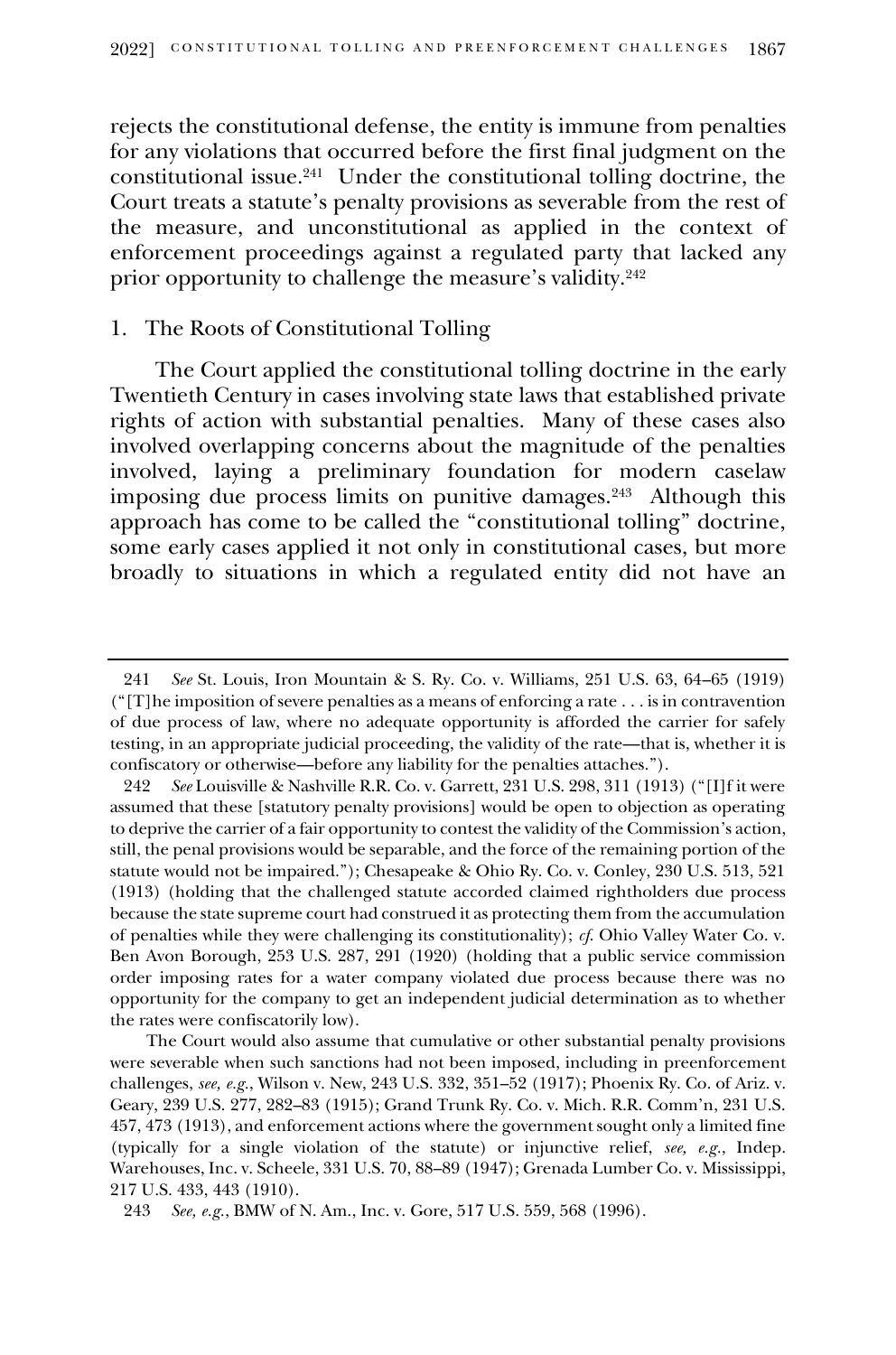opportunity to obtain a preenforcement judicial determination of the legality of its intended actions under a statute.

In *Southwestern Telegraph & Telephone Co. v. Danaher*, <sup>244</sup> for example, a state law prohibited telephone companies within the state from imposing discriminatory restrictions on certain customers or refusing service to any person who offered to comply with its regulations.<sup>245</sup> The law provided penalties for violations of up to \$100 daily.<sup>246</sup> A phone company had disconnected a patron's service for forty days and then denied her a fifty-cent early-payment discount over the following twenty-three days, because she had been two months in arrears in paying her phone bill.<sup>247</sup> The state supreme court affirmed that the company had violated the statute and must pay a \$6,300 penalty to the customer.<sup>248</sup>

The U.S. Supreme Court reversed, pointing out that the company had not engaged in "intentional wrongdoing," especially since courts in other jurisdictions had affirmed the right of telephone companies to cut off service to nonpaying customers. 249 The Court further recognized that "[t]here was no mode of judicially testing the . . . reasonableness [of the phone company's actions] in advance of acting."<sup>250</sup> The Court concluded, "In these circumstances to inflict upon the company penalties aggregating \$6,300 was so plainly arbitrary and oppressive as to be nothing short of a taking of its property without due process of law."<sup>251</sup> Thus, the company could not be subject to substantial penalties in large part because there was no way for it to obtain a judicial determination of the legality of its actions—cutting off phone service to nonpaying customers—before it engaged in them. This case was a particularly expansive application of tolling principles and the due process right to preenforcement judicial guidance, since the central question concerned the legality of the company's actions rather than a constitutional challenge to the underlying statute's substantive restrictions.

Likewise, in *Missouri Pacific Railway Co. v. Nebraska*, a state law required railroads to either grant land on their rights-of-way for the construction of grain elevators, or instead build side tracks connecting

- 246 *Id.*
- 247 *Id.* at 486.
- 248 *Id.* at 487–88.
- 249 *Id.* at 490.
- 250 *Id.* at 490–91.
- 251 *Id.* at 491.

<sup>244</sup> 238 U.S. 482 (1915). 245 *Id.* at 485.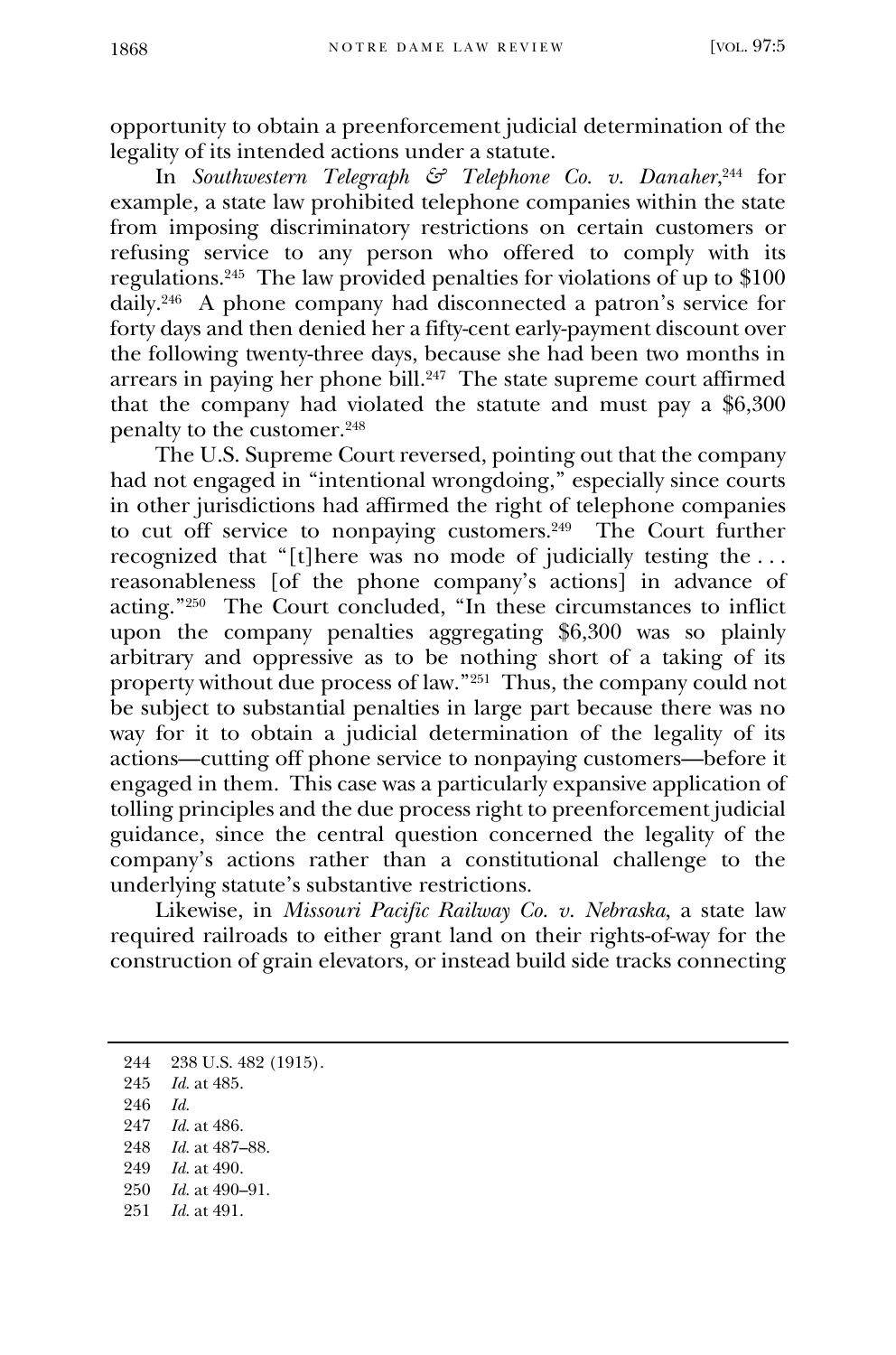to grain elevators that were adjacent to their rights-of-way.<sup>252</sup> Railroads that failed to comply were liable for \$500 in statutory damages.<sup>253</sup> A cooperative grain association sued a railroad for violating the statute, and the state supreme court affirmed a fine and injunction against the railroad.<sup>254</sup> The U.S. Supreme Court suggested that the statute could be construed as applying only to "reasonable" requests for track construction. 255 Even with that "strained construction," however, the statute subjected railroads that refused to comply with requests from grain elevator companies to "the peril of a fine, if they turn out wrong in their guess" as to whether those requests were reasonable.<sup>256</sup> The Court held that a railroad instead must be "allowed a hearing in advance to decide whether the demand is within the act."<sup>257</sup> Because there was no way at the time for a railroad to obtain a judicial ruling as to whether the statute applied to a particular request without potentially incurring a fine, the Court reversed the state court's judgment against the railroad.<sup>258</sup>

The Court applied similar reasoning to constitutional challenges to a legal provision in the 1913 case *Missouri Pacific Railway Co. v. Tucker*. 259 In *Tucker*, the Kansas legislature adopted maximum rates for transportation of oil and petroleum by railroad. 260 The law did not provide any opportunity for judicial review of the rates before they took effect to ensure they were not unconstitutionally confiscatory and did not otherwise violate the Fourteenth Amendment.<sup>261</sup> Under this rate schedule, the price for a particular shipment should have been \$12, but the railroad charged \$3.02 extra.<sup>262</sup> The shipper sued under the statute in state court and won a judgment of \$500 in statutory damages.<sup>263</sup>

The Court declared that the railroad should not have been put to the choice of either applying the rates and thereby "sustaining a serious and irreparable loss" due to decreased income, or violating the rates and facing "the prescribed liabilities and penalties" if the courts

 Mo. Pac. Ry. Co. v. Nebraska, 217 U.S. 196, 204 (1910). *Id*. at 204–05. *Id*. at 205. *Id*. at 207. 256 *Id*. *Id*. at 207–08. *Id*. at 208. 230 U.S. 340 (1913). *Id.* at 346. *Id.* at 347. *Id.* at 346–47. 263 *Id.*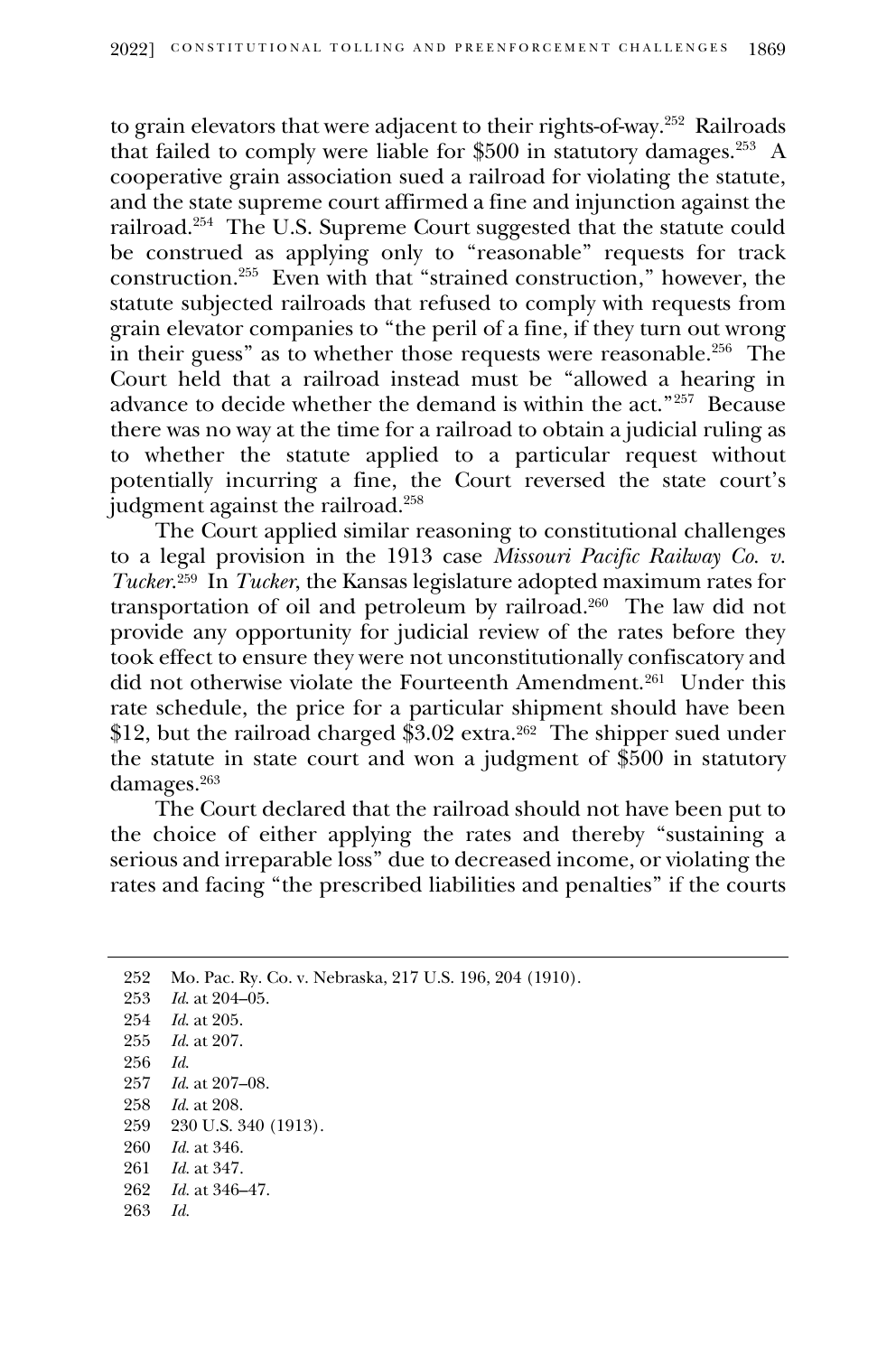ultimately deemed them valid.<sup>264</sup> The state court had rejected the railroad's due process claim, pointing out that it could contest the rates' validity during any enforcement proceedings.<sup>265</sup> Rejecting this notion, the U.S. Supreme Court held that "the controlling principle" of *Young* applied.<sup>266</sup> Quoting two lengthy paragraphs from *Young*, the Court explained that a rightholder cannot be required to subject itself to the possibility of "suffer[ing] imprisonment and pay[ing] fines" if its constitutional challenge to a legal provision is unsuccessful.<sup>267</sup> *Tucker* emphasized that *Young*'s reasoning was equally applicable where the legal provision at issue did not authorize imprisonment.<sup>268</sup> Thus, the *Tucker* Court concluded that the railroad could not be held liable for the substantial statutory fines that accrued while it was litigating its constitutional defense in a private suit to enforce the legislature's rate schedule. <sup>269</sup>

The Court also discussed the constitutional tolling doctrine at length in the 1915 case *Wadley Southern Railway Co. v. Georgia*. 270 In *Wadley*, the Georgia Railroad Commission issued an order forbidding the Wadley Southern Railroad from requiring a certain shipper to prepay its freight costs while the railroad authorized another shipper to pay upon delivery.<sup>271</sup> The commission fined the railroad \$1000 for violating its order; the underlying statute "authoriz[ed] so enormous a penalty as \$5,000 a day for violating lawful orders of the Commission."<sup>272</sup> The U.S. Supreme Court held that the commission's initial order barring discrimination among shippers was constitutionally valid.<sup>273</sup>

The railroad argued, however, that the fine was unconstitutional because it "operated to prevent an appeal to the courts . . . for the purpose of determining whether the order was lawful and, therefore, binding." 274 The Court agreed with the railroad's premise, holding

274 *Id.*

<sup>264</sup> *Id.* at 348.

<sup>265</sup> *Id.* at 349.

<sup>266</sup> *Id.* at 350.

<sup>267</sup> *Id.* at 349–50 (quoting *Ex parte* Young, 209 U.S. 123, 147–48 (1908)).

<sup>268</sup> *Id.* at 350–51.

<sup>269</sup> *Id.* at 351.

<sup>270</sup> 235 U.S. 651 (1915).

<sup>271</sup> *Id*. at 653, 657.

<sup>272</sup> *Id.* at 659.

<sup>273</sup> *Id*. ("[T]here is, of course, nothing in the provisions of the Federal Constitution which prevents the States from prohibiting and punishing unjust discrimination of its patrons by a public carrier.").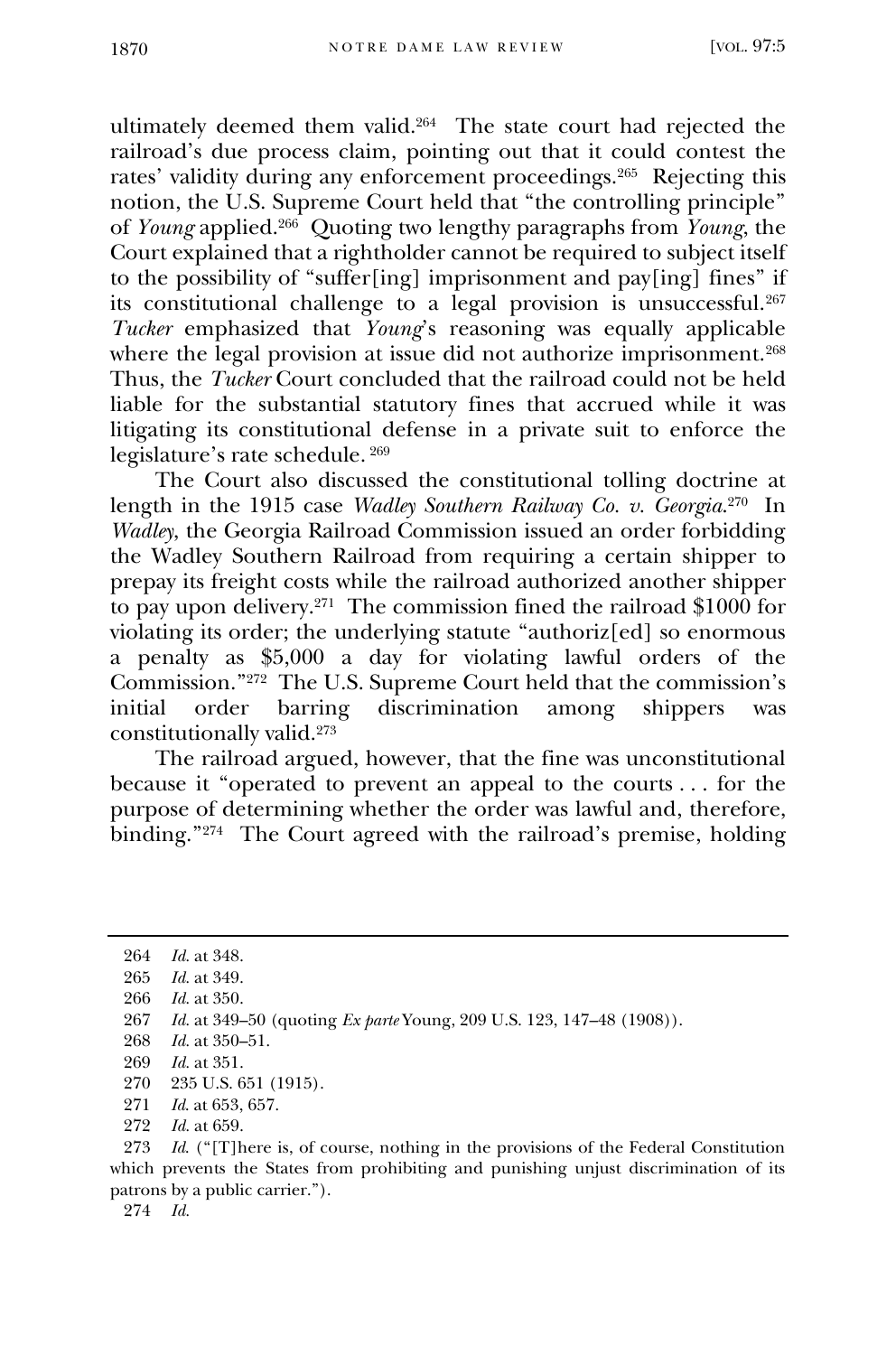that the railroad was entitled to judicial review of the validity of the commission's order without incurring substantial liability. 275 It held,

[T]he right to a judicial review must be substantial, adequate, and safely available—but that right is merely nominal and illusory if the party to be affected can appeal to the courts only at the risk of having to pay penalties so great that it is better to yield to orders of uncertain legality rather than to ask for the protection of the law.<sup>276</sup>

The Court went on to reiterate, "[U]nder the Constitution penalties cannot be collected if they operate to deter an interested party from testing the validity of legislative rates or orders legislative in their nature."<sup>277</sup>

Thus, if the railroad had sought timely judicial review of the Commission's order, and the order were deemed valid, the railroad would not have been subject to penalties for "violations prior to such adjudication."<sup>278</sup> Because the railroad did not file such a preenforcement challenge, but instead waited to raise its constitutional claims as a defense in an enforcement action, the Court held that it was subject to the statutory penalty.<sup>279</sup> Thus, *Wadley* was distinguishable from *Danaher*, *Missouri Pacific Railway Co.*, and *Tucker*. Those cases involved state laws that established private rights of action; there was no obvious route at the time through which the regulated entities could have sought preenforcement judicial review (such as through a suit for injunctive relief under *Young*). 280 *Wadley*, in contrast, involved fines sought by the state commission; the railroad could have brought a preenforcement *Young* claim against the commission's members.

As *Wadley* demonstrates, the main limitation on the constitutional tolling defense was that it was available only where a regulated entity lacked a mechanism through which to present its constitutional

280 This Article argues that the Court should allow for such claims, but is unlikely to do so. *See supra* Section III.B.

<sup>275</sup> *See id.* at 660.

<sup>276</sup> *Id.* at 661.

<sup>277</sup> *Id*. at 662; *see also id*. at 662–63 ("If a statute could constitutionally impose heavy penalties for violation of commands of such disputable and uncertain legality the result inevitably would be that the carrier would yield to void orders, rather than risk the enormous cumulative or confiscatory punishment that might be imposed if they should thereafter be declared to be valid."); Nat. Gas Pipeline Co. v. Slattery, 302 U.S. 300, 310 (1937) ("As the Act imposes penalties of from \$500 to \$2,000 a day for failure to comply with the order, any application of the statute subjecting appellant to the risk of the cumulative penalties pending an attempt to test the validity of the order in the courts and for a reasonable time after decision, would be a denial of due process.").

<sup>278</sup> *Wadley S. R.R.*, 235 U.S. at 669.

<sup>279</sup> *Id*.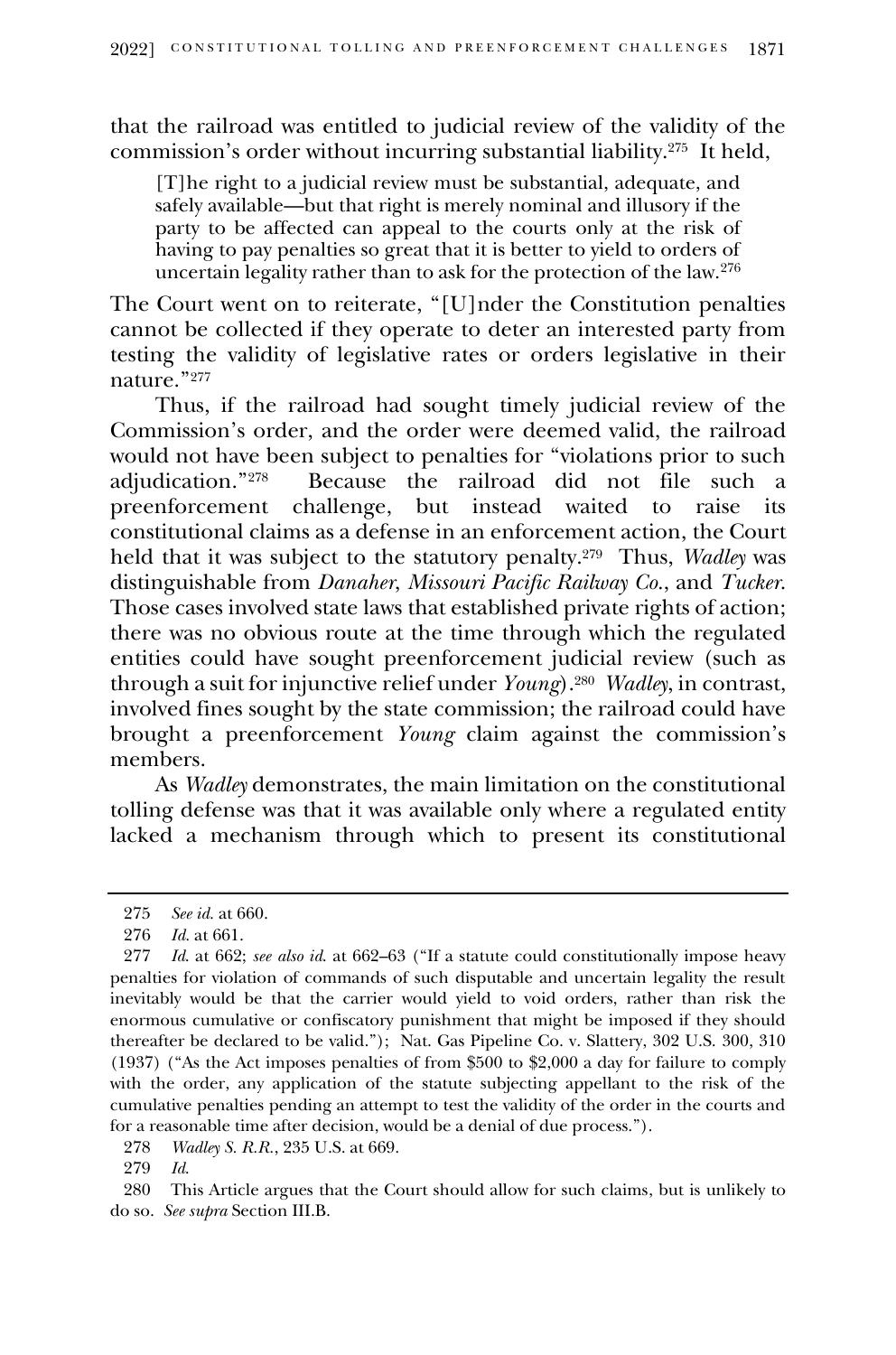arguments to a court, other than as a defense in an enforcement action. Most obviously, constitutional tolling was inapplicable where a statute provided for preenforcement judicial review in federal or state court, or otherwise expressly allowed a regulated entity to avoid fines and penalties while raising their constitutional defenses.<sup>281</sup> Other cases held that, even if the challenged legal provision did not expressly allow for some form of preenforcement judicial review, the possibility of bringing a federal constitutional challenge under *Ex parte Young* was enough to render the constitutional tolling doctrine inapplicable.<sup>282</sup> Later cases also required rightholders to exhaust administrative

<sup>281</sup> *See, e.g.*, Interstate Com. Comm'n v. Atl. Coast Line R. Co., 383 U.S. 576, 603 (1966) (explaining that the Hepburn Act of 1906 expressly allowed for immediate judicial review of agency ratemaking orders "to afford an injunctive remedy for persons faced with the threat of irreparable injury through exposure to liability for mounting penalties without any other opportunity for judicial review until the Commission or some interested party should choose to commence enforcement proceedings"); Yakus v. United States, 321 U.S. 414, 437–38 (1944) ("The present statute is not open to the objection that . . . the only method by which [petitioners] can test the validity of the regulations . . . is by violating the statute and thus subjecting themselves to the possible imposition of severe and cumulative penalties. . . . [T]he statute itself provides an expeditious means of testing the validity of any price regulation, without necessarily incurring any of the penalties of the Act."); Chi. & Nw. Ry. Co. v. Ochs, 249 U.S. 416, 421–22 (1919) (upholding order under a state law that required a railroad to pay most of the cost for a side track to a manufacturing plant that was being expanded, because the law provided "for a full hearing before the commission and also in the district court of the county," rather than requiring the railroad to speculate about its legal obligations); Gulf, Colo. & Santa Fe Ry. Co. v. Texas, 246 U.S. 58, 62 (1918) (affirming a "somewhat extreme" judgment against the railroad because, although "the statutes of Texas provided for a suit to test the validity of the order [requiring the appellant's trains to stop in certain small towns], in a court either of the State or of the United States," the railroad "saw fit to await proceedings against it"); S. Pac. Co. v. Campbell, 230 U.S. 537, 552 (1913) ("The provision of the statute that suit might be brought in the state court to set aside orders of the commission upon the ground that the rates fixed were unlawful, or that the regulation or practice prescribed was unreasonable, did not infringe the rights of the complainants."); *cf*. Pac. Live Stock Co. v. Lewis, 241 U.S. 440, 455 (1916) (holding that an administrative order of a state water board could be implemented while judicial review in state court was pending, particularly since flowing water is lost if not immediately used and adversely affected parties could post bond to stay the order's implementation); Pac. Mail S.S. Co. v. Schmidt, 241 U.S. 245, 249–51 (1916) (holding, as a matter of statutory interpretation, that a statute requiring a ship owner to pay *per diem* penalties to an employee if the owner "neglects" to pay him "without sufficient cause" did not apply where the ship owner believed in good faith he had a claim for setoff against the employee).

<sup>282</sup> *See, e.g.*, St. Louis, Iron Mountain & S. Ry. Co. v. Williams, 251 U.S. 63, 65–66 (1919) (holding, in an appeal from an enforcement action in which a railroad was ordered to pay \$100 in penalties in addition to attorneys' fees for overcharging two passengers sixty-six cents each, that where a "carrier fails to avail itself of the opportunity" to challenge a mandatory rate by bringing a "suit in equity," the state may enforce "substantial penalties for deviations from it").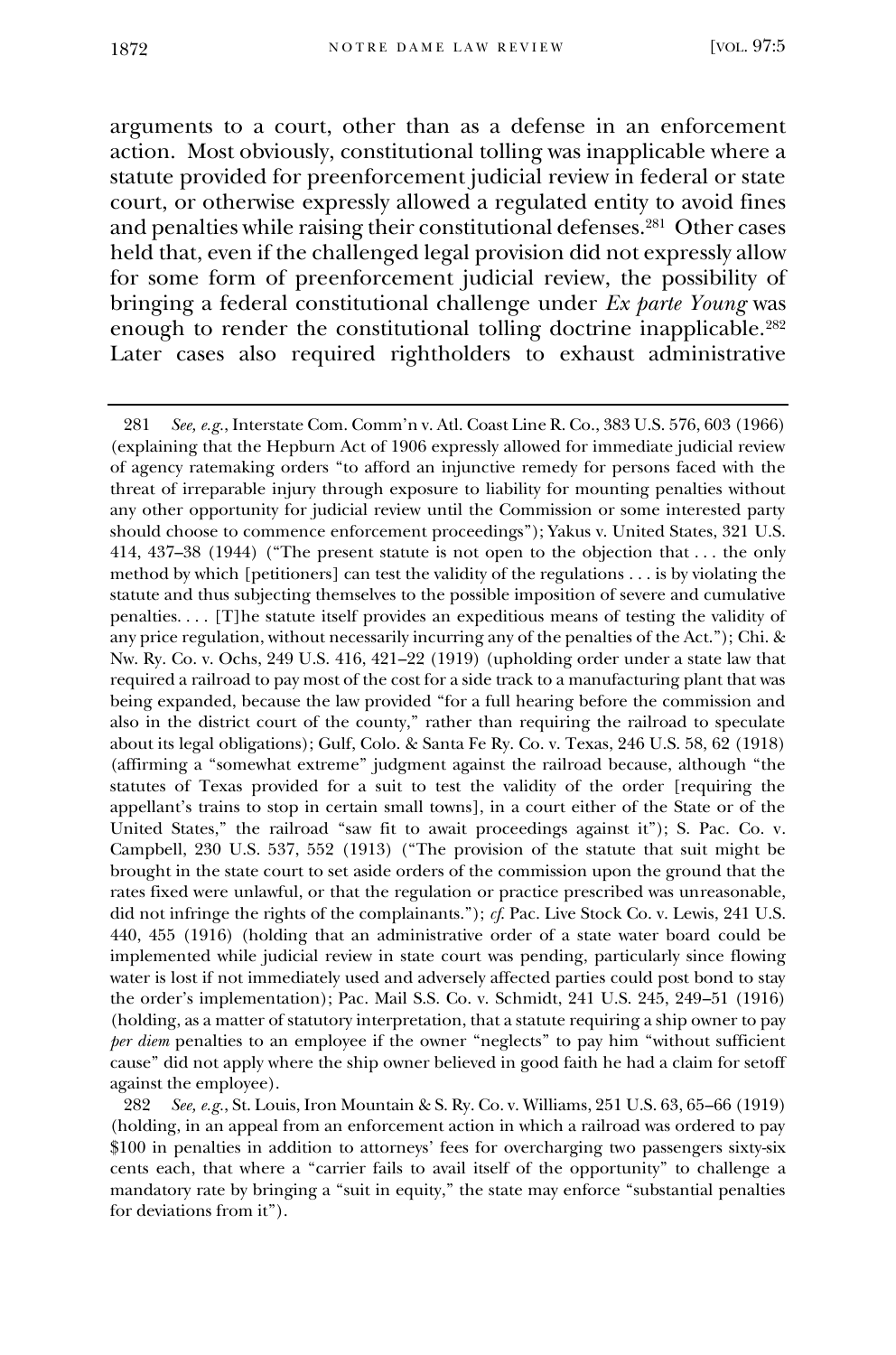remedies by asking agencies to postpone or stay their orders pending adjudication of constitutional claims.<sup>283</sup> A regulated entity who foregoes such opportunities and proceeds with violating the legal provision is subject to the statutory penalties, regardless of how substantial they are.<sup>284</sup>

Some Supreme Court authority suggests that a penalty may be too small to trigger the constitutional tolling doctrine. That is, the amount of the fine or other sanction would not deter the reasonable person from performing acts that violate, or reasonably could be determined to violate, a statute if they believed their conduct to actually be legal or constitutionally protected. For example, in the 1934 case *Life & Casualty Insurance Co. v. McCray*, the Court upheld a state law requiring an insurance company to pay a 12% penalty and the plaintiffs' attorneys fees if it contested coverage and the insured prevailed in litigation against it, even if the insurance company's arguments were made "in good faith and upon reasonable grounds."<sup>285</sup> The Court explained:

The price of error may be so heavy as to erect an unfair barrier against the endeavor of an honest litigant to obtain the judgment of a court. In that event, the Constitution intervenes and keeps the court room open. . . . On the other hand, the penalty may be no more than the fair price of the adventure. . . . In that event, the litigant must pay for his experience, like others who have tried and lost.<sup>286</sup>

<sup>283</sup> *Nat. Gas Pipeline Co.*, 302 U.S. at 310 ("[N]o reason appears why appellant could not have asked the commission to postpone the date of operation of the order pending application to the commission for modification. Refusal of postponement would have been the occasion for recourse to the courts."); *Yakus*, 321 U.S. at 438 ("[W]hile courts have no power to suspend or ameliorate the operation of a regulation during the pendency of proceedings to determine its validity, we cannot say that the Administrator has no such power or assume that he would not exercise it in an appropriate case.").

<sup>284</sup> *See* Louisville & Nashville R.R. Co. v. Garrett, 231 U.S. 298, 311 (1913) (rejecting due process challenge to a statute empowering a state commission to establish maximum railroad rates because "there is no showing here of an attempt to preclude such [preenforcement] resort to the courts, or to deny to the carrier the assertion of its rights, unless it can be found in the severity of the penalties attached to disobedience of the order").

<sup>285</sup> Life & Cas. Ins. Co. v. McCray, 291 U.S. 566, 568–69 (1934).

<sup>286</sup> *Id.* at 574–75 (first citing *Ex parte* Young, 209 U.S. 123 (1908); then citing Wadley S. Ry. Co. v. Georgia, 235 U.S. 651, 661, 662 (1915); and then citing St. Louis, Iron Mountain & S. Ry. Co. v. Williams, 251 U.S. 63 (1919)); *see also* Overnight Motor Transp. Co. v. Missel, 316 U.S. 572, 583–84 (1942) (upholding validity of a Fair Labor Standards Act provision allowing successful plaintiffs to recover twice their claimed overtime pay as well as attorneys' fees because the statute did not involve "a threat of criminal proceedings or prohibitive fines"), *superseded by statute*, 29 U.S.C. § 260, *as recognized in* Trans World Airlines, Inc. v. Thurston, 469 U.S. 111, 128 n.22 (1985).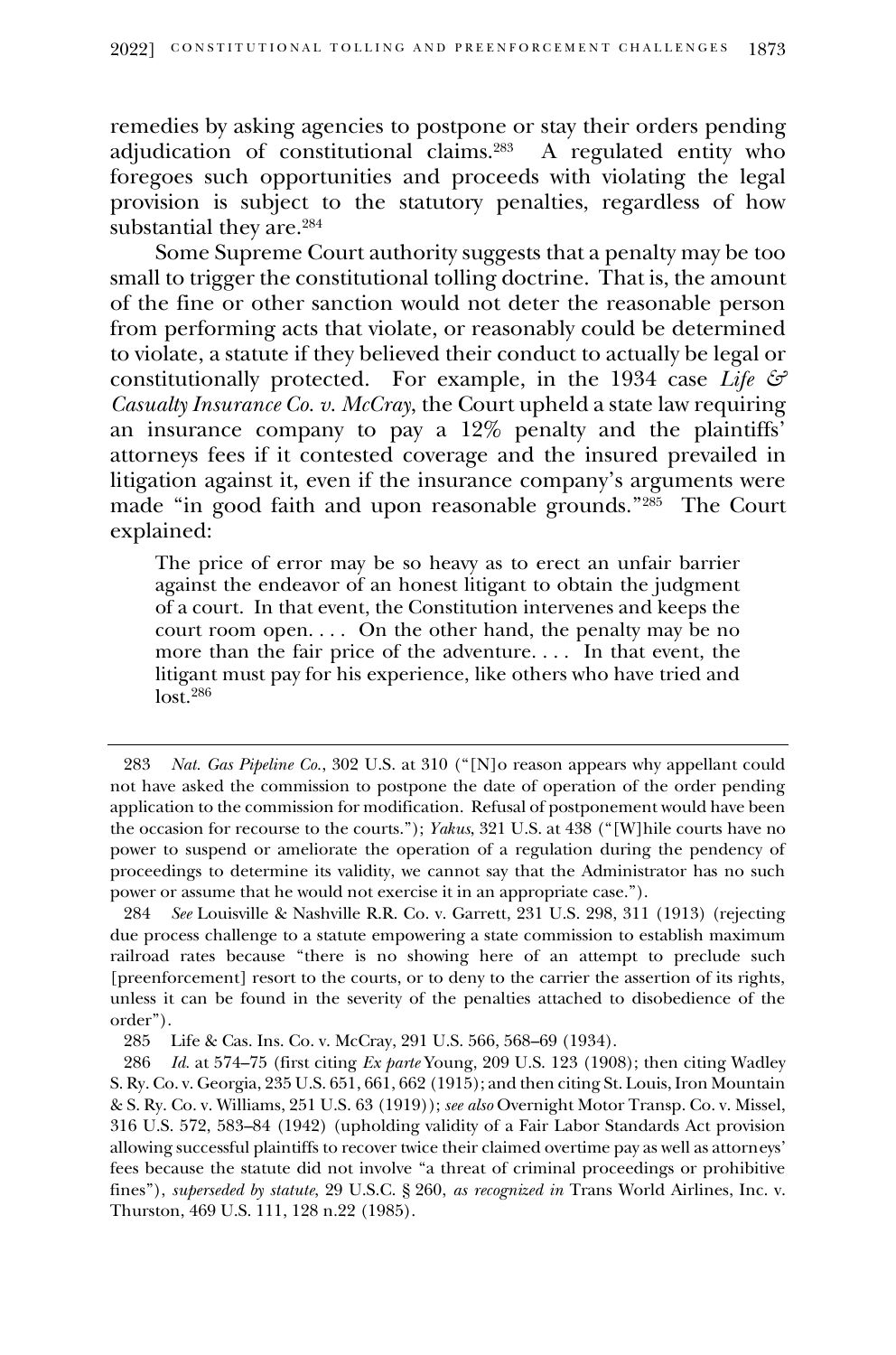The Court may have been especially willing to uphold this provision precisely because of the importance of inducing insurance companies to fulfill their obligations—typically to especially vulnerable or needy insureds—in a timely manner.<sup>287</sup>

## 2. Constitutional Tolling in the Modern Era

Over the past few decades, the Court itself has seldom discussed the constitutional tolling doctrine. Its primary recognition of the doctrine in recent years came indirectly in *Thunder Basin Coal Co. v. Reich*. 288 The plaintiff coal company in that case brought a preenforcement challenge to the Federal Mine Safety and Health Amendments Act of 1977.<sup>289</sup> The company argued that the statute did not require it to recognize its nonunion miners' designation of two nonemployees as their representatives.<sup>290</sup> The company also maintained that the statutory scheme forced an impermissible choice upon it. On the one hand, the company could recognize the miners' allegedly invalid designations, which would purportedly cause the company irreparable injury. 291 On the other hand, the company could potentially violate the act by rejecting those designations in order to raise its defense in an enforcement proceeding, leading to "possible escalating daily penalties" if the company lost.<sup>292</sup>

The Supreme Court held that the district court lacked subjectmatter jurisdiction over the company's preenforcement challenge. 293 It noted that the act provides for judicial review of the Federal Mine Safety and Health Review Commission's orders, including orders to designate certain representatives, directly in the court of appeals.<sup>294</sup> "The structure of the Mine Act," the Court concluded, "demonstrates that Congress intended to preclude challenges such as the present one."<sup>295</sup>

<sup>287</sup> *See Life & Cas. Ins. Co.*, 291 U.S. at 569–70.

<sup>288</sup> 510 U.S. 200 (1994); *see also* St. Regis Paper Co. v. United States, 368 U.S. 208, 226 (1961) ("'[W]e are not prepared to say that courts would be powerless' to act where such orders appear suspect and ruinous penalties would be sustained pending a good faith test of their validity." (quoting United States v. Morton Salt Co., 338 U.S. 632, 654 (1950))).

<sup>289</sup> *Thunder Basin*, 510 U.S. at 202 (citing Federal Mine Safety and Health Amendments Act of 1977, Pub. L. No. 95-164, 91 Stat. 1290 (codified as amended at 30 U.S.C. § 801  $(1988))$ .

<sup>290</sup> *Id.* at 204–05.

<sup>291</sup> *Id*. at 205.

<sup>292</sup> *Id.*

<sup>293</sup> *Id*. at 207.

<sup>294</sup> *Id.*

<sup>295</sup> *Id.* at 208; *see also id.* at 216 ("Nothing in the language and structure of the Act or its legislative history suggests that Congress intended to allow mine operators to evade the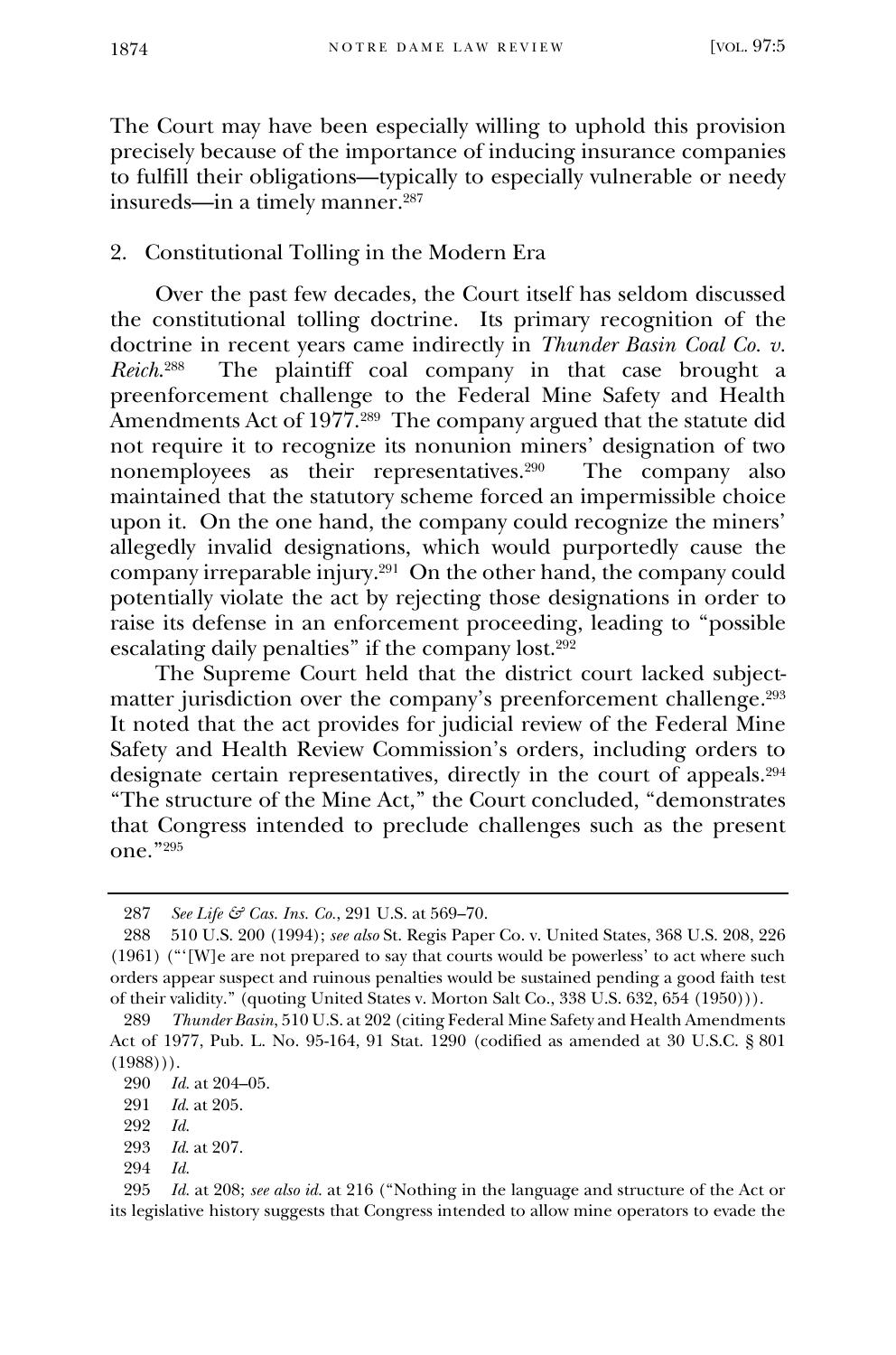The Court went on to reject the coal company's due process claim on the merits, ruling that accepting the miners' designation of nonemployee representatives would not cause any irreparable harm to the company given the limited scope of representatives' prerogatives.<sup>296</sup> Moreover, even if the company chose to violate the statute, it could seek "temporary relief" from both the commission and the court of appeals.<sup>297</sup> The Court reasoned:

Thus, this case does not present the situation confronted in *Ex parte* Young, . . . in which the practical effect of coercive penalties for noncompliance was to foreclose all access to the courts. Nor does this approach a situation in which compliance is sufficiently onerous and coercive penalties sufficiently potent that a constitutionally intolerable choice might be presented.<sup>298</sup>

Although the *Thunder Basin Coal Co.* Court found the constitutional tolling doctrine inapplicable, its reasoning appears to recognize the doctrine's continuing validity.<sup>299</sup>

In the modern era, the doctrine has been applied primarily within the Ninth Circuit, and to a lesser extent in a few other circuits, as well.<sup>300</sup> In the Ninth Circuit's 1971 case *United States v. Pacific Coast* 

299 *See also* Free Enter. Fund v. Pub. Co. Acct. Oversight Bd., 561 U.S. 477, 490–91 (2010) ("We normally do not require plaintiffs to 'bet the farm . . . by taking the violative action' before 'testing the validity of the law,' . . . and we do not consider this a 'meaningful' avenue of relief." (first ellipses in original) (first quoting MedImmune, Inc. v. Genentech, Inc., 549 U.S. 118, 129 (2007); then citing *Ex parte* Young, 209 U.S. 123 (1908); and then quoting *Thunder Basin*, 510 U.S., at 212)).

300 A few federal and state courts have somewhat dated cases alluding to the doctrine. *See, e.g.*, Brown & Williamson Tobacco Corp. v. Engman, 527 F.2d 1115, 1119 (2d Cir. 1975) ("[O]ne has a due process right to contest the *validity* of a legislative or administrative order affecting his affairs without necessarily having to face ruinous penalties if the suit is lost."); United States v. Rsrv. Mining Co., 412 F. Supp. 705, 708 (D. Minn. 1976) ("Because [the defendant] mounted substantial, continuous legal challenges to [the legal provision it violated], the law does not authorize imposition of penalties . . . ."); *see also* Union Elec. Co. v. EPA, 593 F.2d 299, 306 (8th Cir. 1979) (rejecting constitutional tolling argument because the power company "ha[d] an opportunity to test the validity of the Missouri Implementation Plan" under the Clean Air Act "without *necessarily* incurring confiscatory fines and penalties"); VECO Int'l, Inc. v. Alaska Pub. Offs. Comm'n, 753 P.2d 703, 718 (Alaska 1988) (declining to consider the constitutional tolling issue because administrative regulations precluded the accumulation of penalties while a challenge was pending); Danish Health Club, Inc. v. Kittery, 562 A.2d 663, 666–67 (Me. 1989) (holding that the constitutional tolling doctrine was inapplicable where an ordinance had a 90-day grace period before taking effect and regulated entities could have sought a preliminary

statutory-review process by enjoining the Secretary from commencing enforcement proceedings, as petitioner sought to do here.").

<sup>296</sup> *Id.* at 217.

<sup>297</sup> *Id.* at 217–18.

<sup>298</sup> *Id.* at 218 (citing *Ex parte* Young, 209 U.S. 123, 148 (1908)).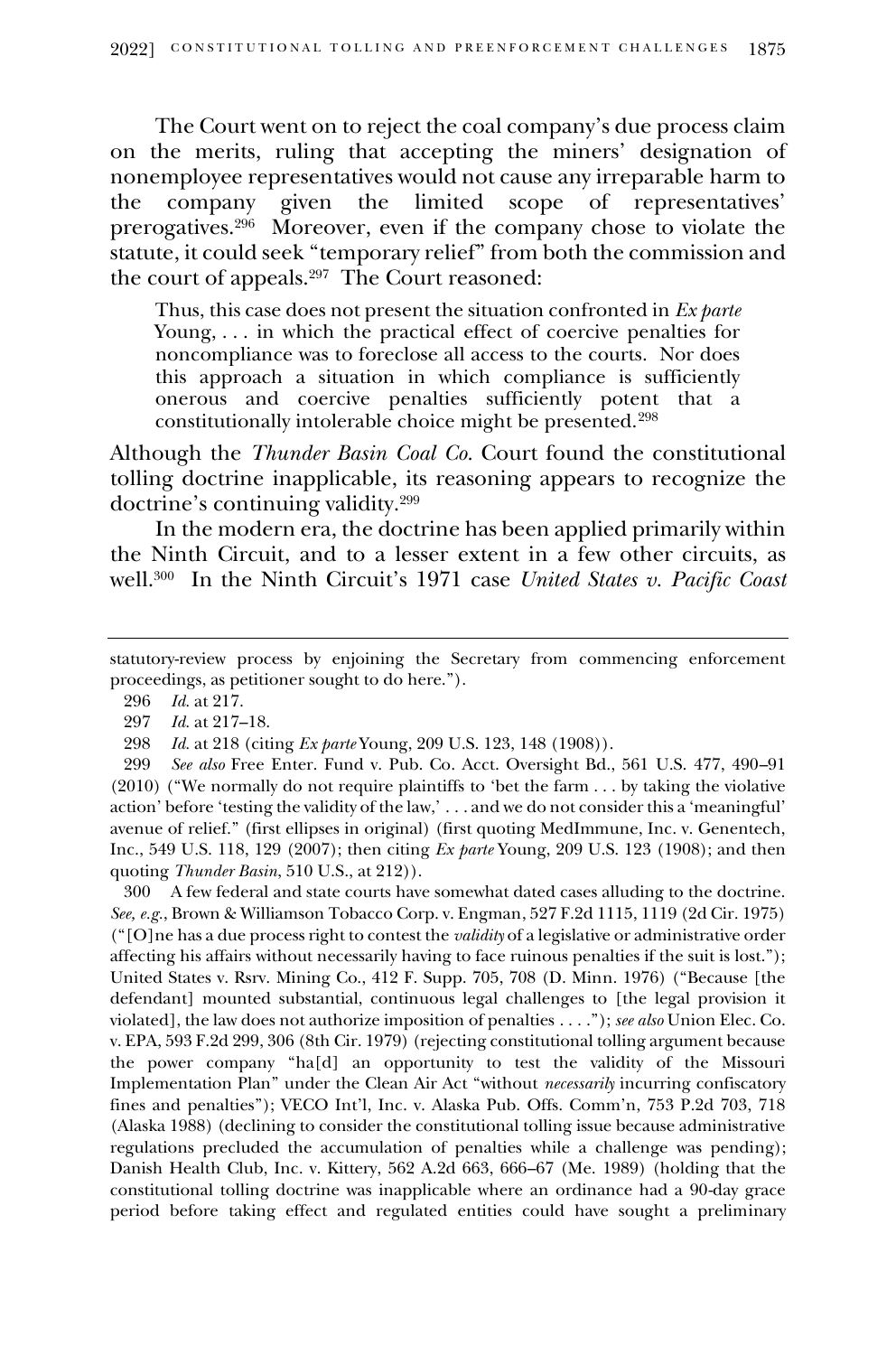*European Conference*, the Federal Maritime Commission implemented amendments to the Shipping Act by changing the form contract that shipping conferences were required to use when transporting goods internationally by steamship.<sup>301</sup> Three conferences challenged the commission's order mandating the new form contract in federal court and continued using their existing contract templates rather than adopting the new form.<sup>302</sup> The court ultimately rejected both the conferences' constitutional challenge to the Shipping Act amendments as well as their objections to the form contract the commission mandated.<sup>303</sup>

When these judicial challenges were over, the government sought to recover fines from each conference for its failure to use the Commission's form contract while their judicial challenges had been pending.<sup>304</sup> Citing *Wadley*, the Ninth Circuit held that the constitutional tolling doctrine precluded the government from enforcing the fines against the conferences.<sup>305</sup> It explained, "Defendants ought not to have to pay a statutory penalty for non-compliance with the 1961 Act during the time they were judicially testing the validity of that Act, and enjoying the benefits of any additional agency procedures secured to

injunction against its enforcement); *cf.* United States v. Charles George Trucking Co., 823 F.2d 685, 691 (1st Cir. 1987) (noting in a CERCLA case, without ruling on the issue, that "[s]ome cases intimate that a good faith defense, timely asserted and earnestly pursued, may be enough to stay the accumulation of punitive sanctions even if the defense ultimately proves inadequate to pass an objective test of reasonableness"); United States v. W. Penn Power Co., 460 F. Supp. 1305, 1320 (W.D. Pa. 1978) (declining to consider constitutional tolling argument until the court reached a final decision establishing the amount of penalties owed); United States v. Gulf Oil Corp., 408 F. Supp. 450, 461–62 (W.D. Pa. 1975) (holding, in the context of a criminal prosecution, that the constitutional tolling doctrine had to be raised as a defense at trial and could not be invoked to dismiss an indictment); Commonwealth Edison Co. v. U.S. Nuclear Regul. Comm'n, 830 F.2d 610, 621 n.7 (7th Cir. 1987) (declining to consider the issue due to waiver).

Some courts have considered the doctrine in the course of statutory interpretation as a basis for concluding that potentially substantial fines or penalties could not accumulate under a legal provision while a litigant was bringing a good-faith challenge to it. *See, e.g.*, Aminoil, Inc. v. United States, 646 F. Supp. 294, 299 (C.D. Cal. 1986); Ford Motor Co. v. Coleman, 402 F. Supp. 475, 485–86 (D.D.C. 1975); *In re* Kimber Petroleum Corp., 539 A.2d 1181, 1186–88 (N.J. 1988). They have refused to apply the doctrine in the context of alleged violations of consent decrees, however, on the grounds that the regulated entity voluntarily entered into the decree in the first place. *See, e.g.*, United States v. La.-Pac. Corp., 967 F.2d 1372, 1378 (9th Cir. 1992); *Engman*, 527 F.2d at 1119.

301 United States v. Pac. Coast Eur. Conf., 451 F.2d 712, 714–15 (9th Cir. 1971).

<sup>302</sup> *Id.* at 714.

<sup>303</sup> *Id.* at 715.

<sup>304</sup> *Id.*

<sup>305</sup> *Id.* at 717–18 (citing Wadley S. Ry. Co. v. Georgia, 235 U.S. 651, 662–63 (1915)).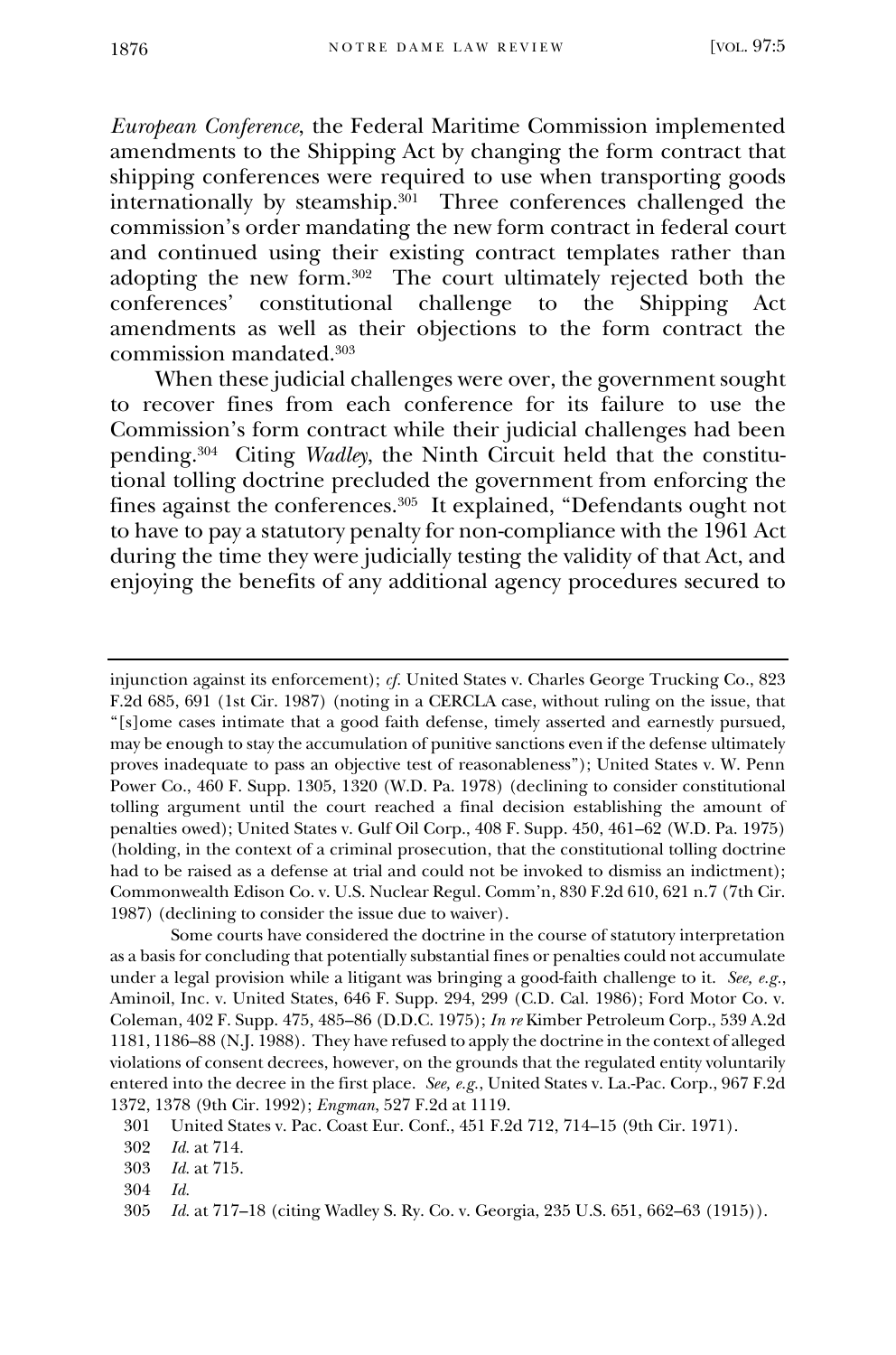them in that litigation."<sup>306</sup> The court also noted that, under the statutory scheme at issue, there was no way for the plaintiffs to otherwise ask either the agency or the court to stay or enjoin the accumulation of penalties.<sup>307</sup> It rejected the government's argument that the defendants should have simply discontinued the use of their preferred contracts while challenging the validity of the commission's new form contract.<sup>308</sup>

The court added that the defendants were entitled to constitutional tolling even though their attack on the validity of the form contract failed. A party's right to raise constitutional and legal challenges "free from the risk of statutory penalties must be judged, not by this court's after-the-fact determination, but by whether [it] mounted a substantial attack upon the validity of the [challenged provisions]."<sup>309</sup> In late 2021, an Alaska district court applied this precedent to find that a defendant shipping company was entitled to constitutional tolling while challenging penalties in an enforcement proceeding.<sup>310</sup>

The Supreme Court could facilitate constitutional review of statutes creating private rights of action such as S.B. 8 by expressly readopting, clarifying, and enforcing the constitutional tolling doctrine. The doctrine most clearly applies to statutory private rights of action that are enforceable through substantial fines, statutory damages, or other forms of presumed damages; penalties that can accumulate based on the party's course of action over time; punitive damages; or attorneys' fees. When a statute creates a private right of action, there is no governmental defendant against whom a regulated entity can seek relief through a suit for preliminary relief under *Ex parte Young*. 311 Nor is there generally an agency that can stay or agree to waive enforcement of the legal provisions at issue pending

<sup>306</sup> *Id.* at 717; *see also id.* at 718 ("[T]he defendants promptly and vigorously challenged the validity of the Commission order of March 27, 1964, and the 1961 statute on which it was based.... [T]his is the precise sort of case of which the Supreme Court spoke in *Wadley*.").

<sup>307</sup> *Id.* at 719 ("[T]he Government explains to us that a stay of, or injunction against, the Commission order would have been totally ineffective to stop the statutory penalties from accruing.").

<sup>308</sup> *Id.* at 718–19.

<sup>309</sup> *Id.* at 719.

<sup>310</sup> Kloosterboer Int'l Forwarding LLC v. United States, No. 21-cv-198, 2021 WL 4729303, at \*6 (D. Alaska Oct. 10, 2021) ("[T]he Court finds that constitutional tolling applies to preclude the imposition of additional penalties . . . until entry of final judgment by this Court.").

<sup>311</sup> *Cf*. *supra* notes 46–48 and accompanying text.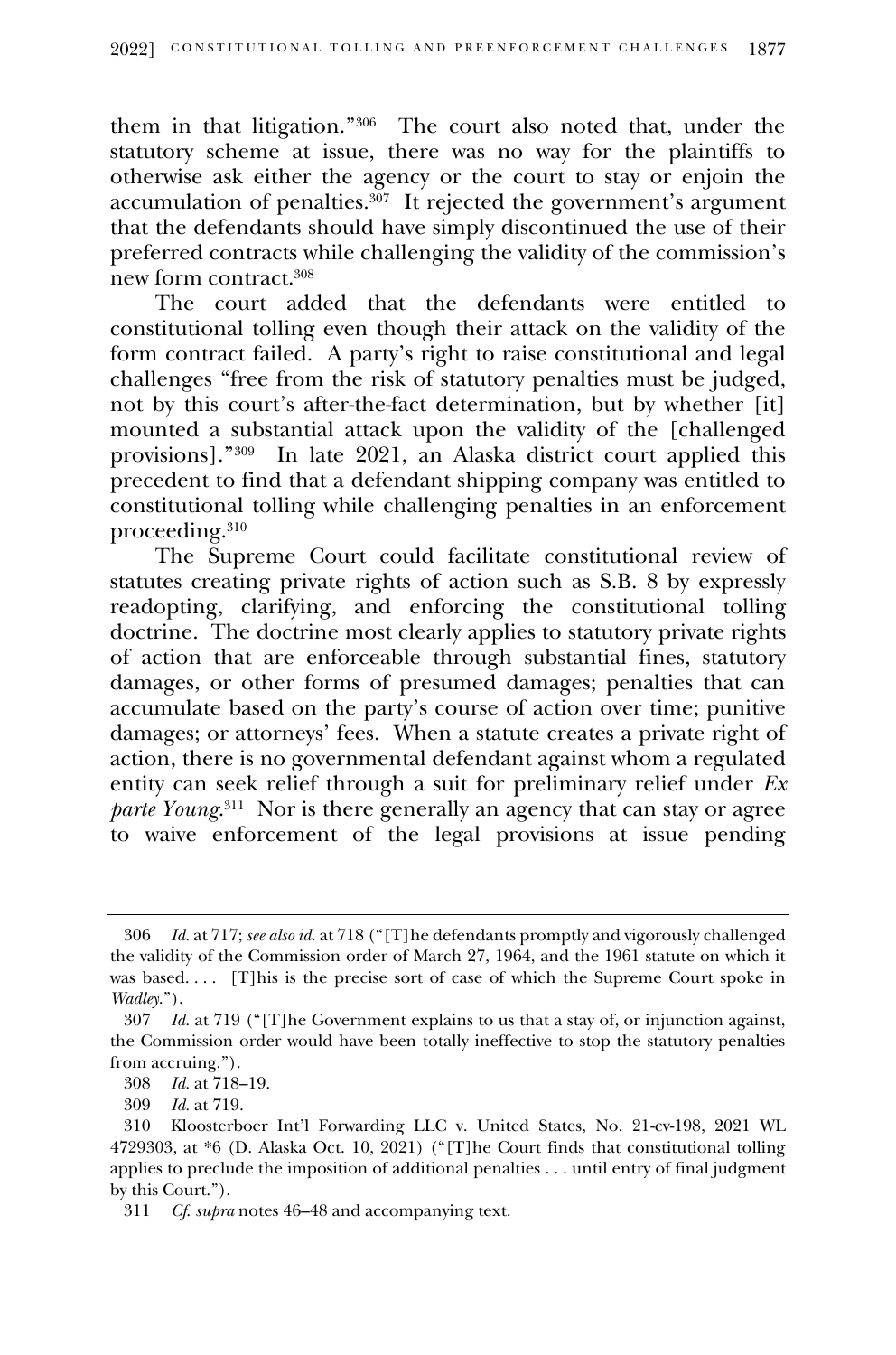adjudication of a constitutional challenge.<sup>312</sup> The constitutional tolling doctrine would allow rightholders to raise nonfrivolous challenges to statutory private rights of action without risking substantial penalties.

One of the main drawbacks of this approach is that it effectively treats every case as if the party raising the constitutional issue has obtained a preliminary injunction barring enforcement of the challenged legal provision. A court typically must weigh practical factors, including the balance of hardships and public interest, before granting such extraordinary relief.<sup>313</sup> Any person regulated by a legal provision would effectively have a free pass for violations until the provision's validity were upheld, and potentially until the end of any appellate proceedings. Categorically (or even presumptively) allowing for such broad exceptions to statutes without either an assessment of the rightholder's likelihood of success or consideration of the practical consequences could seriously undermine the public interest and interfere with the goals of the underlying regulatory scheme.

The Court might consider reshaping the doctrine into a more discretionary principle. That is, it could require trial courts to take into account the balance of hardships and public interest in deciding whether to exempt a person who unsuccessfully asserts constitutional defenses in an enforcement action from penalties. If courts made such case-by-case determinations of whether constitutional tolling is available for particular statutes, however, rightholders would have to predict whether the court would apply the doctrine in their case. Yet the whole point of the doctrine is to protect rightholders from having to gamble and predict how a court will rule. Incorporating such equitable considerations may strike the right balance between broadening opportunities for judicial review and protecting important public interests, but it is a difficult question.

Alternatively, the constitutional tolling doctrine might perhaps be justified instead as a form of penalty default. Its existence and application may induce legislators to establish a route for bringing preenforcement challenges to legal provisions establishing private rights of action. Alternatively, as a matter of statutory interpretation, constitutional tolling could be adopted as a default rule that applies unless Congress or a legislature expressly disclaims it. For measures such as S.B. 8 that are drafted specifically to impede preenforcement

<sup>312</sup> *Cf*. *supra* notes 283–84 and accompanying text.

<sup>313</sup> *See* Winter v. Nat. Res. Def. Council, 555 U.S. 7, 32 (2008).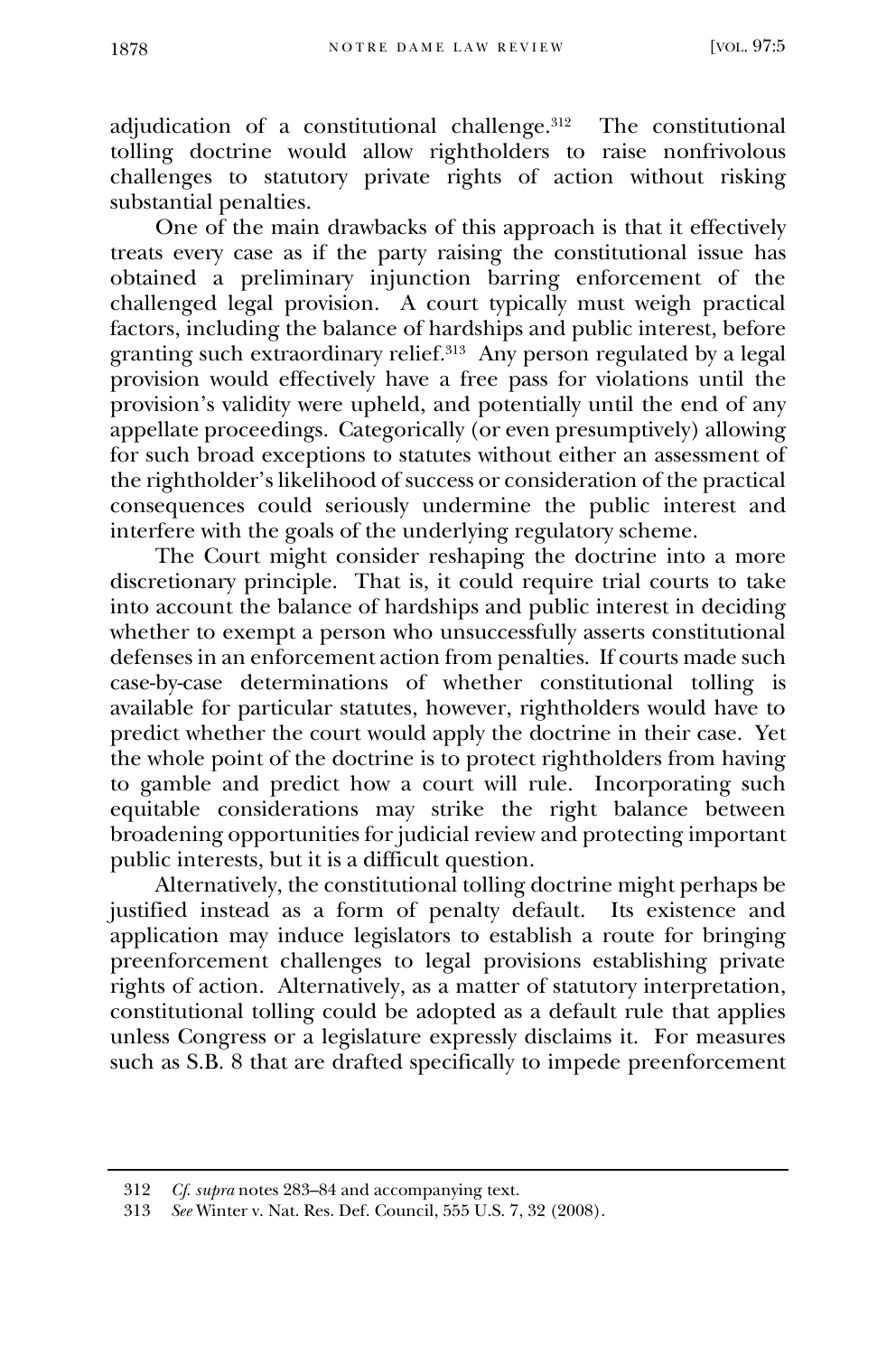review, <sup>314</sup> however, legislators would likely suspend constitutional tolling, thereby defeating the goal of the doctrine.

Thus, constitutional tolling is one way that modern courts can, and occasionally do, allow rightholders to seek judicial guidance concerning a legal provision's validity without exposing themselves to substantial liability. It is a potentially effective response to the rise of laws burdening constitutional rights that are enforceable only through private rights of action. Though the doctrine has potential drawbacks, there are different variations the Court could consider to help mitigate them.

## *B. Abrogating Sovereign Immunity*

Another alternative would be for Congress to exercise its authority under Section Five of the Fourteenth Amendment to abrogate state sovereign immunity against private suits challenging private rights of action under the U.S. Constitution (at least in circumstances where the challenged restrictions are not also enforceable by governmental officials). Congress has authority to abrogate state sovereign immunity under Section Five, <sup>315</sup> which empowers it to "enforce, by appropriate legislation," the rights created by that Amendment.<sup>316</sup> The Fourteenth Amendment not only protects critical due process and equal protection rights but, through the incorporation doctrine, prohibits states and their political subdivisions from violating most provisions in the Bill of Rights, as well.<sup>317</sup> Allowing preenforcement suits in federal or state court to challenge the constitutionality of statutes that appear to violate the Fourteenth Amendment appears to be an appropriate way of enforcing those rights.

If Congress were to abrogate state sovereign immunity against such claims, a rightholder could sue the State as an entity, as the government did in *United States v. Texas*, <sup>318</sup> thereby alleviating the problem of being unable to sue a proper defendant under *Young*. Such a plaintiff could seek an injunction barring the state, as well as any state officials, state employees, and anyone else acting in concert with the state,<sup>319</sup> from taking any steps to enforce S.B. 8 against it. The plaintiff could also seek a declaratory judgment that the challenged

<sup>314</sup> *See supra* notes 13–27 and accompanying text.

<sup>315</sup> Alden v. Maine, 527 U.S. 706, 756 (1999).

<sup>316</sup> U.S. CONST. amend. XIV, § 5.

<sup>317</sup> McDonald v. City of Chicago, 561 U.S. 742, 764 & n.12 (2010); *see also* Timbs v. Indiana, 139 S. Ct. 682, 687 (2019).

<sup>318</sup> *See supra* notes 83–100 and accompanying text.

<sup>319</sup> FED. R. CIV. P. 65(d)(2).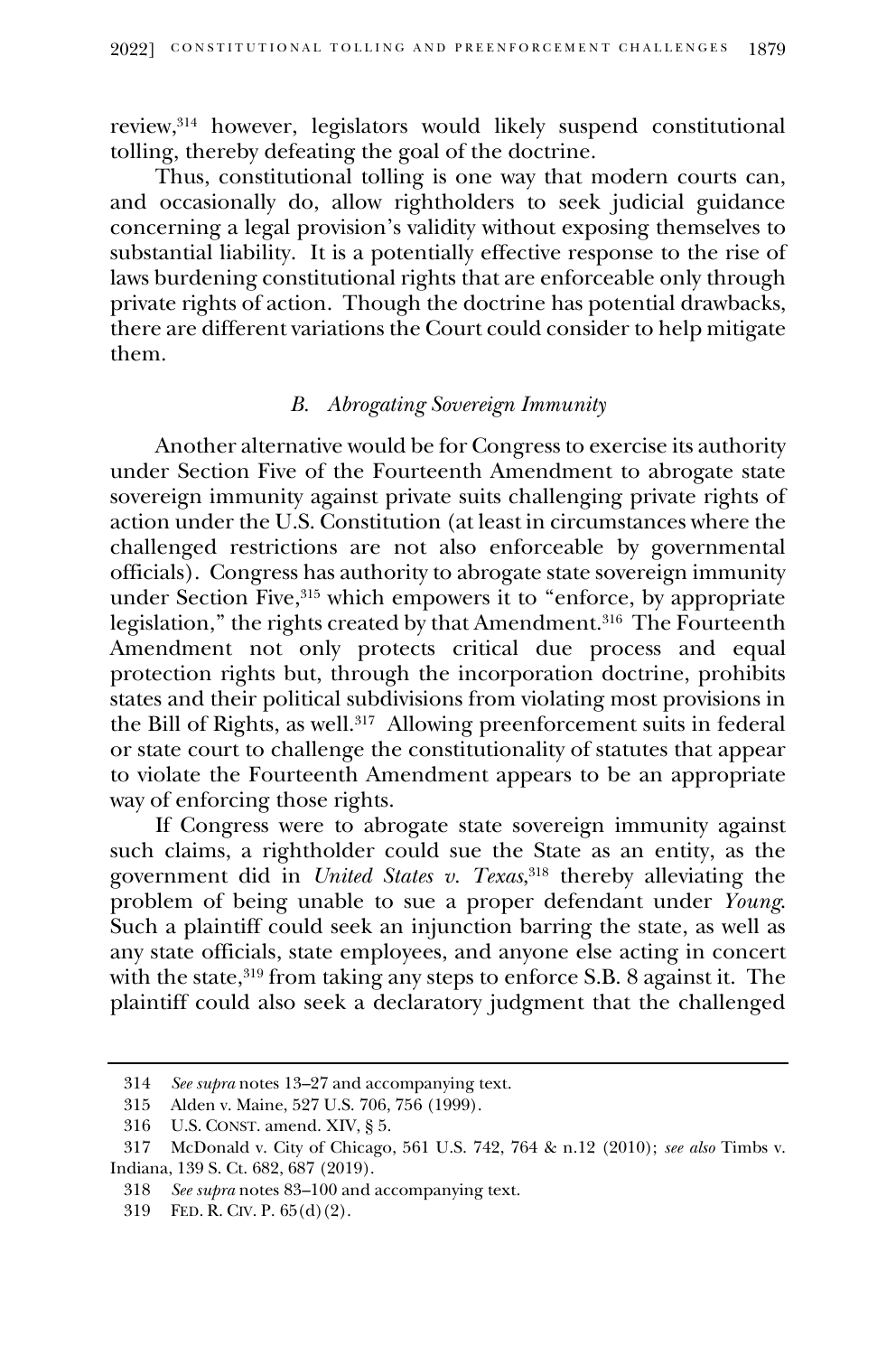legal provision is unconstitutional and use that judgment to bar any future litigation against it.<sup>320</sup> The lynchpin of these arguments is that state action plays an unavoidable role in the enforcement of an unconstitutional statute—particularly in state court—even if private plaintiffs are the only ones authorized to invoke it. 321

Apart from the direct effects of an injunction or declaratory judgment, if a case against the state as an entity were appealed, the appellate court's opinion would likely have vertical stare decisis effect. Its ruling could protect both the plaintiff in that case, as well as other rightholders, from suit in any trial court bound by the appellate court's precedents. In this respect, a lawsuit in state court might have greater effect than a federal lawsuit (insofar as most claims under a state law are likely to be brought in state court).

This approach faces several obstacles, however. First, it is questionable whether Congress, as a political matter, would be willing to enact such legislation. A bipartisan consensus might emerge if various states enacted laws creating private rights of action targeting a range of constitutional rights favored by each of the major political parties. At present, however, the prospect of such a federal statute seems remote. Second, the Supreme Court's grant of certiorari before judgment in *United States v. Texas*—a case which, to be sure, involved additional complications—suggests that the Court may disagree with at least some of the reasoning underlying this strategy. 322

Finally, there may be some question as to such a law's constitutionality under *City of Boerne v. Flores*. 323 *Boerne* held that, for legislation to fall within the scope of Congress's Section Five authority, "[t]here must be a congruence and proportionality between the injury to be prevented or remedied and the means adopted to that end."<sup>324</sup> The "appropriateness of remedial measures" under Section Five "must be considered in light of the evil presented."<sup>325</sup> Broadly speaking, to

<sup>320</sup> *But see* Women's Health Clinic v. State, 825 So. 2d 1208, 1210, 1213 (La. Ct. App. 2002) (holding that the plaintiff lacked standing to sue the state to challenge the constitutionality of a law establishing a private right of action).

<sup>321</sup> *See* Shelley v. Kraemer, 334 U.S. 1, 20 (1948) (holding that state court enforcement of a racially restrictive covenant in a civil suit between private parties is state action that violates the Fourteenth Amendment); *see also* Barrows v. Jackson, 346 U.S. 249, 254 (1953) (applying *Shelley* to damages claims).

<sup>322</sup> United States v. Texas, 142 S. Ct. 14, 14 (2021) (mem.) (granting certiorari on the question of whether the United States may "bring suit in federal court and obtain injunctive or declaratory relief against the State, state court judges, state court clerks, other state officials, or all private parties to prohibit S.B. 8 from being enforced").

<sup>323</sup> 521 U.S. 507 (1997).

<sup>324</sup> *Id.* at 520.

<sup>325</sup> *Id.* at 530 (citing South Carolina v. Katzenbach, 383 U.S. 301, 308 (1966)).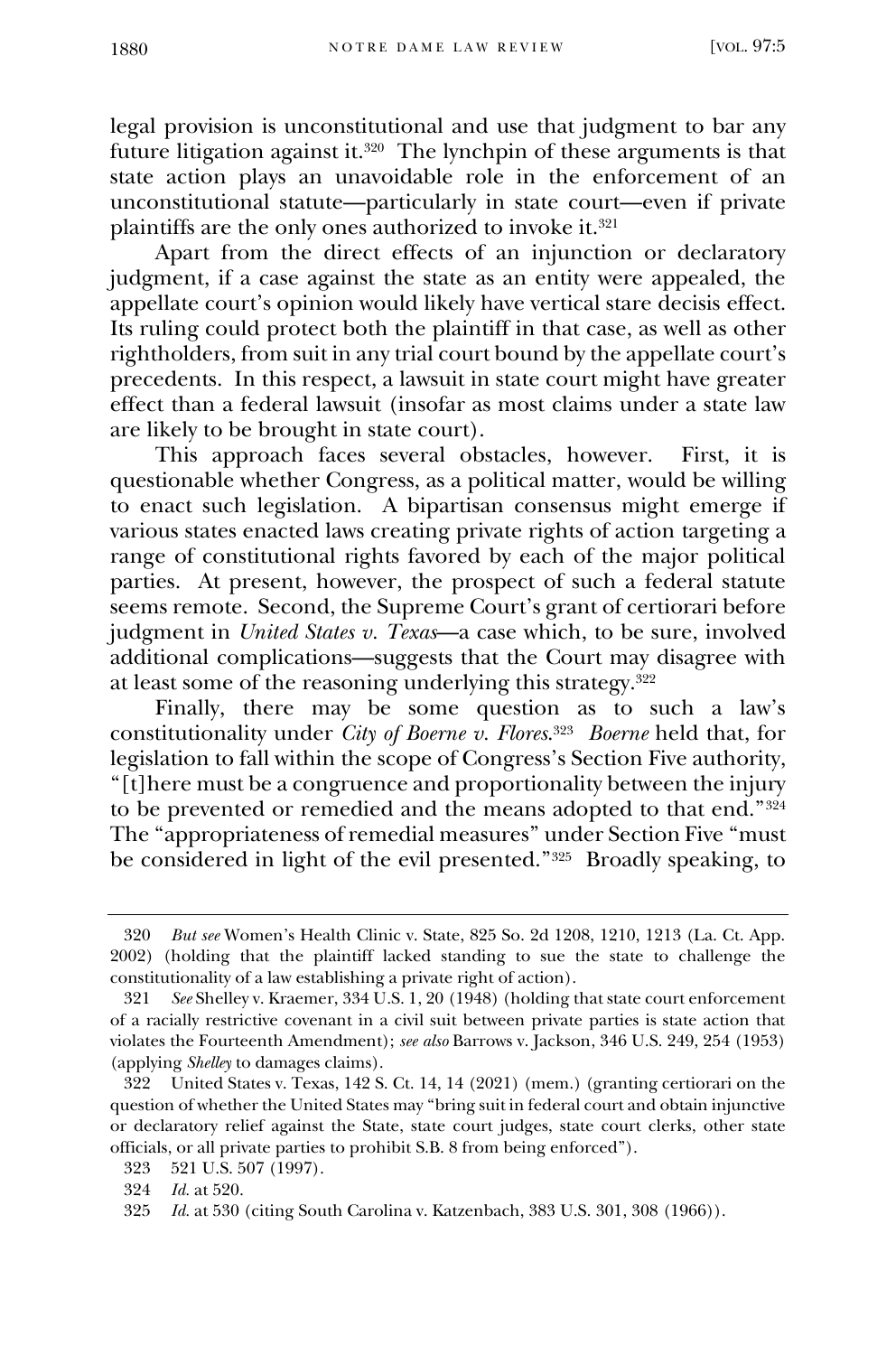fall within Section Five, a statute must be reasonably tailored<sup>326</sup> to preventing actual (not merely hypothetical) violations of constitutional rights as those rights have been defined by the Supreme Court,<sup>327</sup> as demonstrated by evidence in the legislative record.<sup>328</sup> Applying this demanding standard, the Court has invalidated several federal laws as exceeding Congress's authority under Section Five of the Fourteenth Amendment due to the lack of sufficient evidence that a substantial threat to constitutional rights existed.<sup>329</sup>

Objections under Section Five are unlikely to prevail, however. A federal statute allowing rightholders to sue a state on the grounds that a private right of action established by state law violates their rights under the U.S. Constitution appears to fit comfortably within the Court's ruling in *United States v. Georgia*. 330 In that case, the Court unanimously held that Title II of the Americans with Disabilities Act validly abrogated state sovereign immunity insofar as a plaintiff wished to sue for an actual constitutional violation.<sup>331</sup> The Court declared, "[N]o one doubts that  $\S 5$  grants Congress the power to 'enforce...

329 *See, e.g.*, Coleman v. Ct. of Appeals of Md., 566 U.S. 30, 37–38 (2012) (plurality opinion) (invalidating provision of the Family Medical Leave Act because the Court concluded there was no "evidence of a pattern of state constitutional violations," such as "sex discrimination or sex stereotyping in the administration of sick leave"); Bd. of Trs. of the Univ. of Ala. v. Garrett, 531 U.S. 356, 368, 374 (2001) ("The legislative record of the ADA, however, simply fails to show that Congress did in fact identify a pattern of irrational state discrimination in employment against the disabled."); Kimel v. Fla. Bd. of Regents, 528 U.S. 62, 89 (2000) ("Congress never identified any pattern of age discrimination by the States, much less any discrimination whatsoever that rose to the level of constitutional violation."); United States v. Morrison, 529 U.S. 598, 625–27 (2000) (invalidating provision of the Violence Against Woman Act because "Congress' findings indicate that the problem of discrimination against the victims of gender-motivated crimes does not exist in all States, or even most States"); Fla. Prepaid Postsecondary Educ. Expense Bd. v. College Sav. Bank, 527 U.S. 627, 640, 645–47 (1999) ("[T]he record at best offers scant support for Congress' conclusion that States were depriving patent owners of property without due process of law by pleading sovereign immunity in federal-court patent actions.").

330 546 U.S. 151 (2006). I am grateful to Professor William Baude for making this point.

331 *Id*. at 159 ("[I]nsofar as Title II creates a private cause of action for damages against the States for conduct that *actually* violates the Fourteenth Amendment, Title II validly abrogates state sovereign immunity.").

<sup>326</sup> *Id.* at 532 ("Preventive measures prohibiting certain types of laws may be appropriate when there is reason to believe that many of the laws affected by the congressional enactment have a significant likelihood of being unconstitutional." (citing City of Rome v. United States, 446 U.S. 156, 177 (1980))).

<sup>327</sup> *Id.* at 527–28 (rejecting the notion that Congress may "enact legislation that expands the rights contained in § 1 of the Fourteenth Amendment").

<sup>328</sup> *Id.* at 530 (invalidating the Religious Freedom Restoration Act as it applied to state and local legal provisions, in part because its "legislative record lacks examples of modern instances of generally applicable laws passed because of religious bigotry").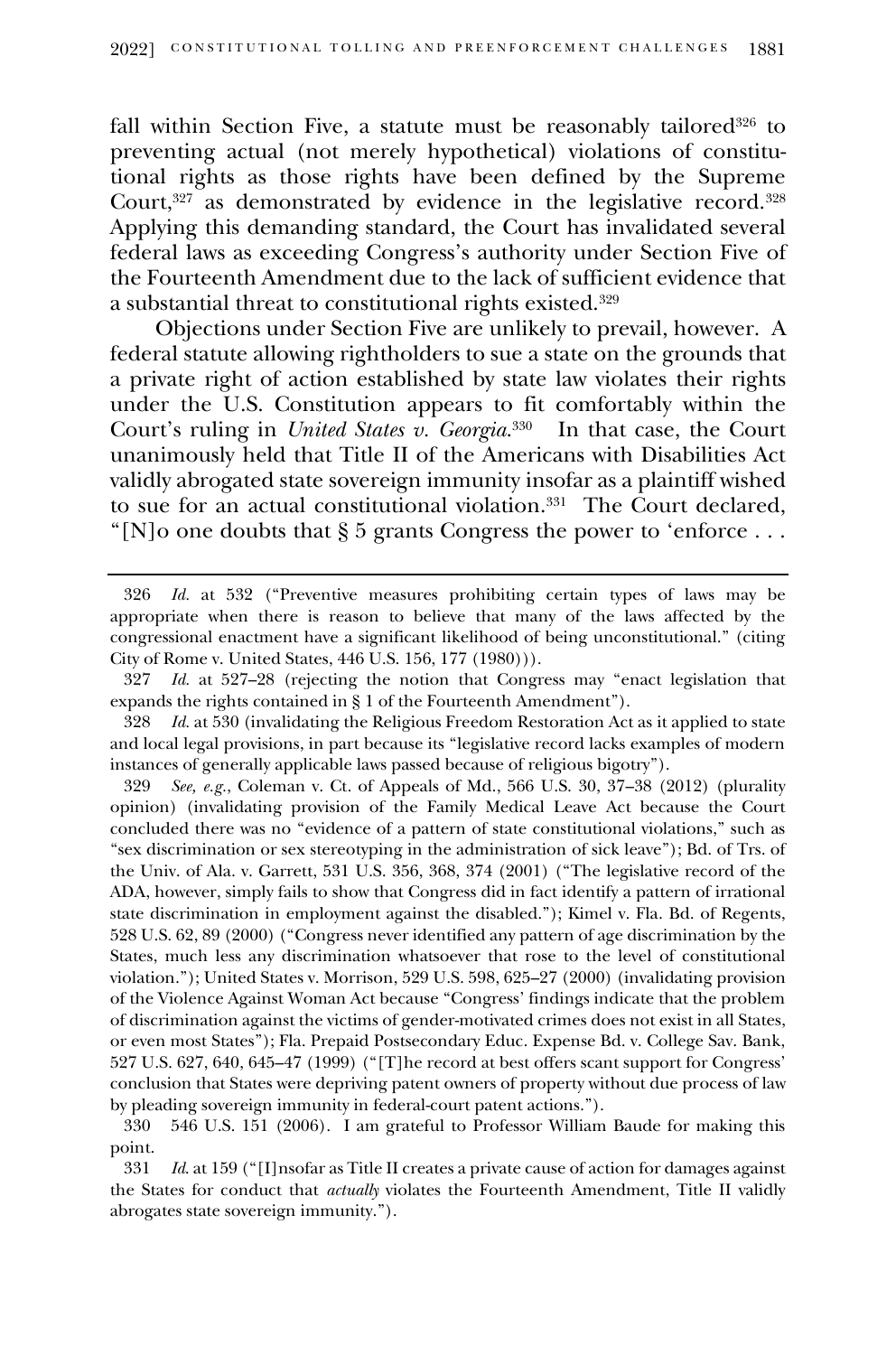the provisions' of the [Fourteenth] Amendment by creating private remedies against the States for actual violations of those provisions."<sup>332</sup> Thus, if Congress wished to enact such a law, the measure would likely be within its Section Five enforcement power.

# **CONCLUSION**

A line of Supreme Court authority tracing back to *Ex parte Young* recognizes that litigants have a due process right to obtain a judicial ruling on the constitutionality of a legal provision without running the risk of incurring potentially substantial liability by violating it. Litigants can typically exercise this right by invoking *Ex parte Young*'s exception to sovereign immunity to bring a preenforcement lawsuit to enjoin the government officials responsible for enforcing the allegedly unconstitutional legal provision.

Justiciability restrictions, sovereign immunity, and related procedural constraints have long posed substantial barriers, however, to bringing such preenforcement constitutional challenges to legal provisions creating private rights of action. S.B. 8 attempts to exploit those difficulties to chill the exercise of constitutional rights as recognized by the U.S. Supreme Court. When government officials lack enforcement authority over a statute, a traditional *Young* suit is unavailable.

The *Whole Woman's Health* Court considered the possibility of allowing a *Young*-type cause of action against state court clerks, but concluded that their ministerial functions in impartially accepting court filings and docketing cases did not make them proper defendants.<sup>333</sup> An even more direct way to enforce the right to preenforcement judicial guidance in the context of private rights of action would be to expand *Ex parte Young*'s exception to sovereign immunity. The Court could allow rightholders to challenge allegedly unconstitutional state laws that are only enforceable through private litigation by suing the state governor or attorney general. This approach would raise serious justiciability and res judicata problems, however, and directly conflict with the Court's ruling in *Fitts v. McGhee* that sovereign immunity bars such suits because they directly target the state as an entity. 334

A less effective, though more readily available alternative would be for the Court to expressly reaffirm and apply the doctrine of

<sup>332</sup> *Id*. at 158 (quoting U.S. CONST. amend. XIV, § 5).

<sup>333</sup> *See supra* notes 101–05 and accompanying text.

<sup>334</sup> Fitts v. McGhee, 172 U.S. 516, 530 (1899).